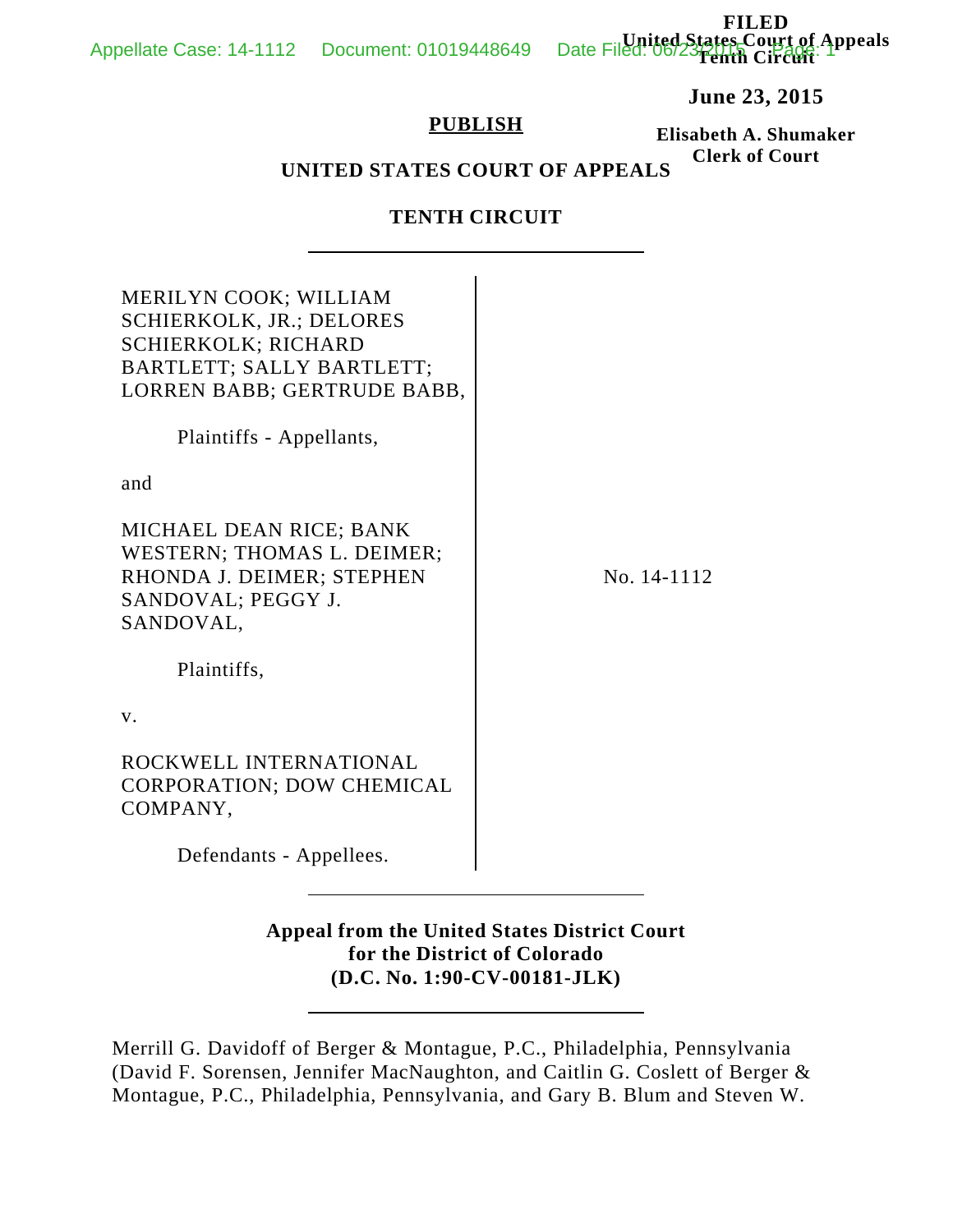Kelly of Silver & DeBoskey, P.C., Denver, Colorado, with him on the briefs), for Plaintiffs-Appellants.

Christopher Landau of Kirkland & Ellis LLP, Washington, D.C. (Rebecca Taibleson of Kirkland & Ellis LLP, Washington, D.C., and Kevin T. Van Wart and Bradley H. Weidenhammer of Kirkland & Ellis LLP, Chicago, Illinois, with him on the brief), for Defendants-Appellees.

Before **GORSUCH**, **PHILLIPS**, and **MORITZ**, Circuit Judges.

**GORSUCH**, Circuit Judge.

Harnessing nuclear energy is a delicate business. So is the statute before us. Originally passed in the 1950s in an era captivated by the promise of nuclear power and amended in the 1980s in the aftermath of the Three Mile Island meltdown when prevailing public sentiment was perhaps less sanguine, the Price-Anderson Act seeks both to promote the private nuclear energy industry and, simultaneously, to ensure relief for those injured by it. In this appeal, we consider how far Congress went in reshaping state tort claims involving what the Act delicately refers to as nuclear "incidents" and "occurrences" — and what our own prior encounter with this case has to say on the subject.

I

The beginnings of our dispute trace back generations. During the Cold War, the Rocky Flats plant served as home to a nuclear weapons production facility. Located just sixteen miles from downtown Denver, the plant was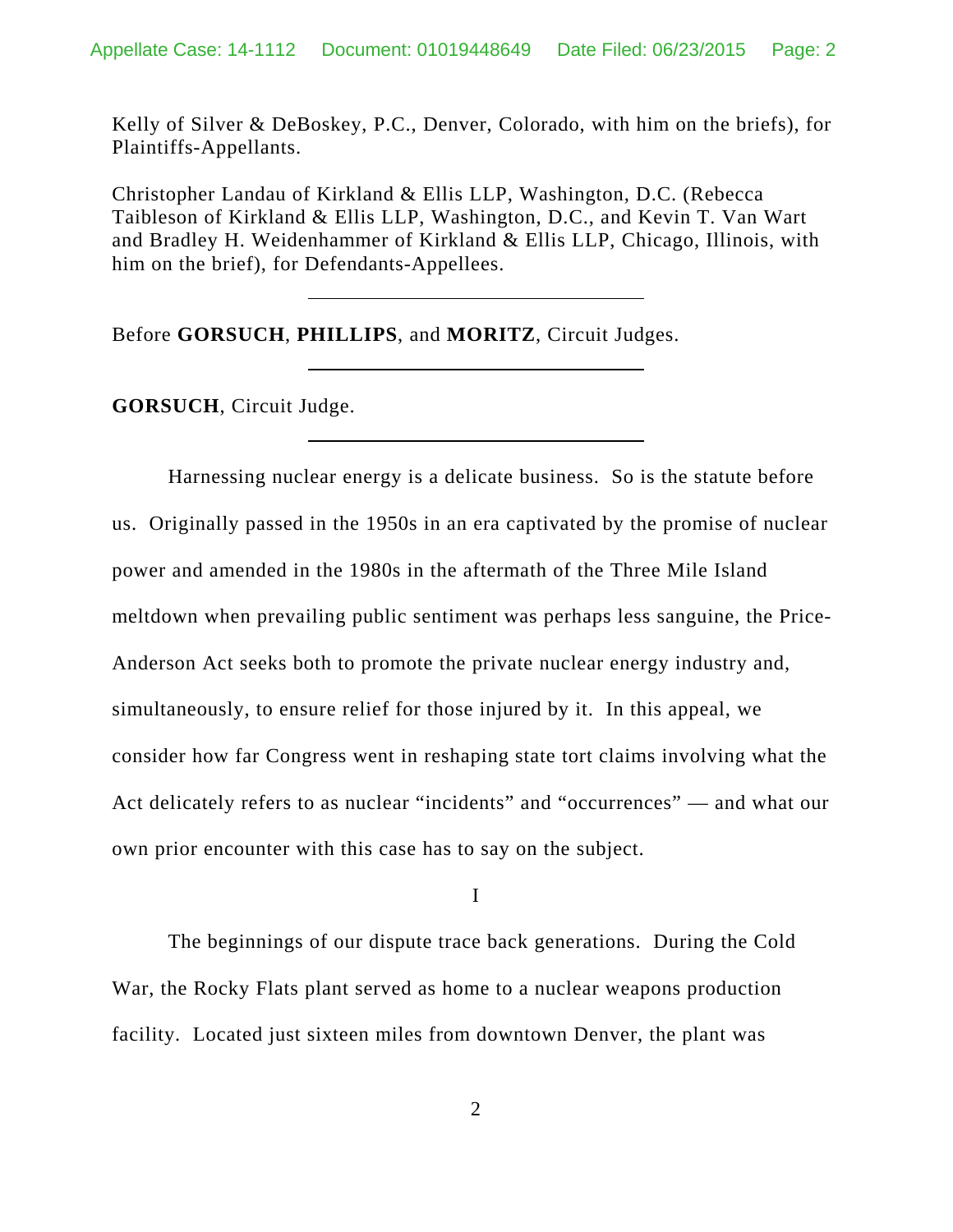operated first by Dow, then by Rockwell, under contracts with the federal government. But everything ground to a halt in 1989. That's when FBI agents raided the plant and unearthed evidence of environmental crimes. It turns out plant workers had mishandled radioactive waste for years. Some had been poured into the ground and leached into nearby bodies of water. Some had been released into the air and filtered its way into the soil throughout the area. As news of all this emerged, the plant's neighbors saw their property values plummet. And soon enough they followed the government's criminal action with a civil suit of their own, citing both the federal Price-Anderson Act and state nuisance law as grounds for relief.

It took a titanic fifteen years for the case to reach a jury. No doubt a testament to contemporary civil litigation practices that ensure before any trial is held every stone will be overturned in discovery — even if it means forcing everyone to endure the sort of staggering delay and (no doubt) equally staggering expense the parties endured here. Somehow, though, this case managed to survive the usually lethal gauntlet of pretrial proceedings and stagger its way to trial. There the jury found for the plaintiffs and the district court approved roughly \$177 million in compensatory damages and \$200 million in punitive damages — as well as \$549 million in prejudgment interest, thanks again to all the pretrial delay.

3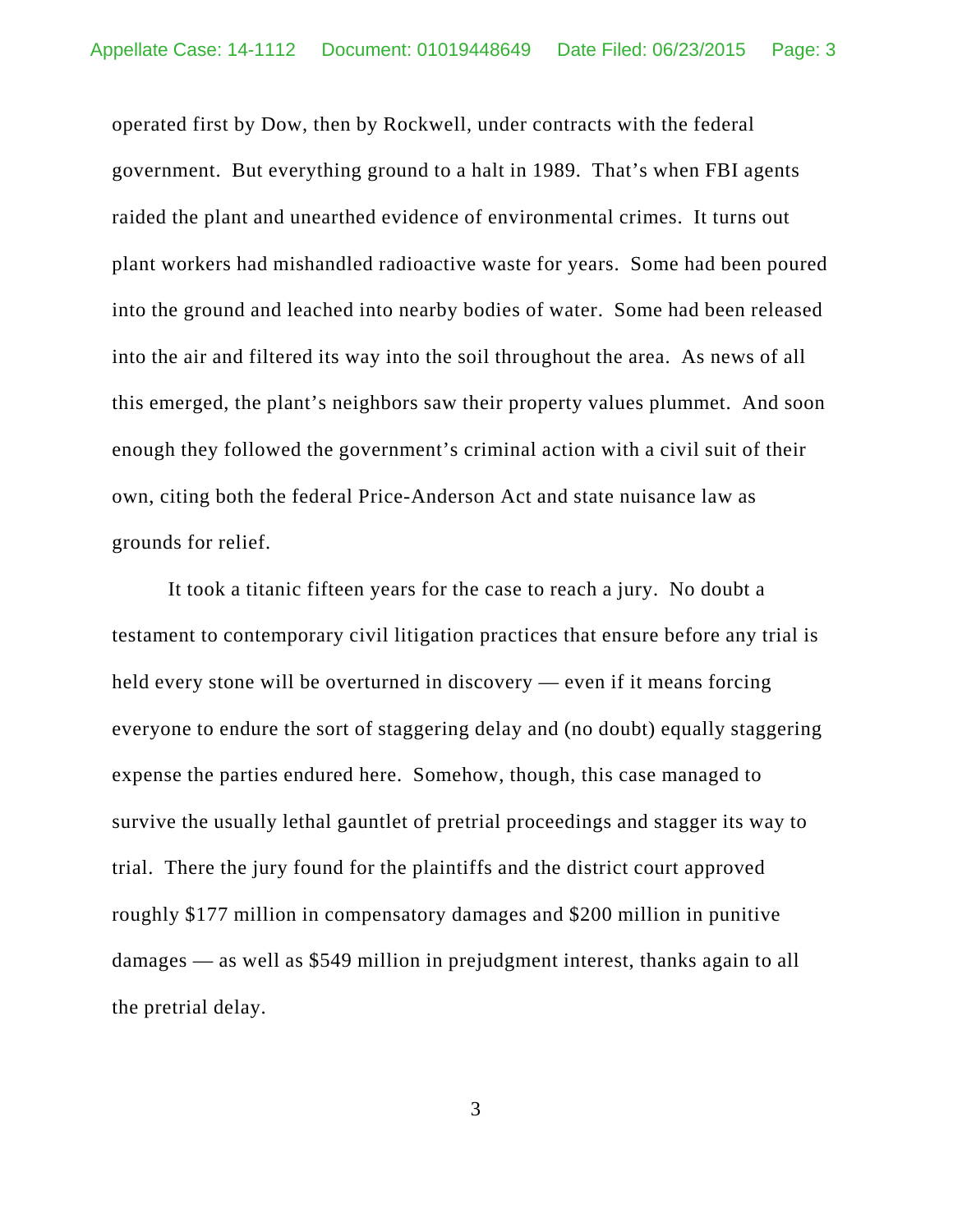That, though, was hardly the end of it. Next the case found its way to appeal — for the first time. On appeal, the defendants argued that the district court had failed to instruct the jury properly about the terms of the Price-Anderson Act. Under the Act, any lawsuit asserting liability for a "nuclear incident" is automatically considered a federal action that can be brought in (or removed to) federal court. *See* 42 U.S.C. §§ 2014(w), 2014(hh), 2210(n)(2). And if that assertion is proven at trial — if the jury finds that a nuclear incident actually occurred and harmed the plaintiffs — a number of special rules kick in, including rules limiting the liability of certain defendants and requiring the government to pay any damages not covered by insurance. *See id.* § 2210(c)-(e). Unsurprisingly given these generous financial protections, defendants often have as much incentive as plaintiffs to accept that any harm they caused stemmed from a nuclear incident.

But in this particular case Dow and Rockwell made a curious tactical decision. They argued that the district court's jury instructions about what constitutes a nuclear incident were too permissive. To prove that a nuclear incident has damaged real property the Act requires a plaintiff to show the "loss of or damage to property, or loss of use of property." *Id.* § 2014(q). According to the defendants, this meant the district court should have required the plaintiffs to prove at trial physical damage to their property or the loss of a specific, particularized use of their property — not mere contamination by radioactive

4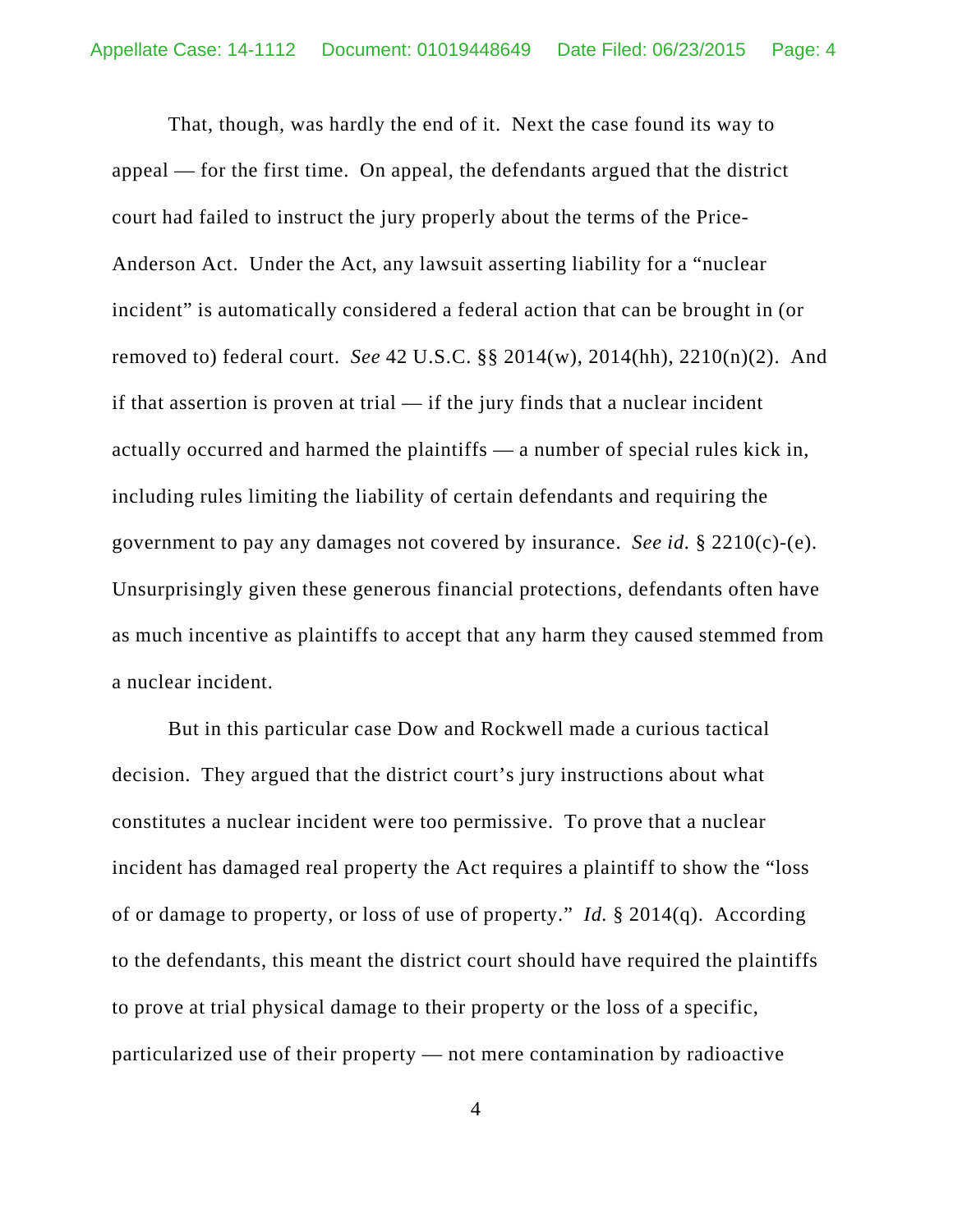materials or reduced property values. Of course, in the long run an argument along these lines promised to restrict the Act's application, including the benefits it affords defendants. But in the short run it offered a way to overturn the district court's judgment in this case. And Dow and Rockwell leapt at the chance.

The defendants' tactical decision seemed to pay off. This court agreed that the district court's jury instructions about what does and doesn't qualify as a nuclear incident were too permissive. On this basis, it vacated the district court's judgment and remanded the case for further proceedings in light of the Act's correct construction. *Cook v. Rockwell Int'l Corp.*, 618 F.3d 1127, 1138-42, 1153 (10th Cir. 2010).

But that's when things took an interesting turn. Trying their hand at a little judicial jiu-jitsu, the plaintiffs sought to turn the defendants' victory against them. Back before the district court on remand the plaintiffs disclaimed any effort to prove a nuclear incident for purposes of the Price-Anderson Act. Forget the Act and the benefits it provides to both sides, they said, we renounce them. Accepting the premise that they couldn't prove a nuclear incident — at least as the term was interpreted by this court — the plaintiffs argued this meant only that the Act's liability limiting and indemnification protections fall away, leaving background state tort law to operate normally.<sup>1</sup> What's more, the plaintiffs

<sup>&</sup>lt;sup>1</sup> The defendants didn't (and don't) challenge this move, and surely would be judicially estopped from doing so in any event. In the last appeal, they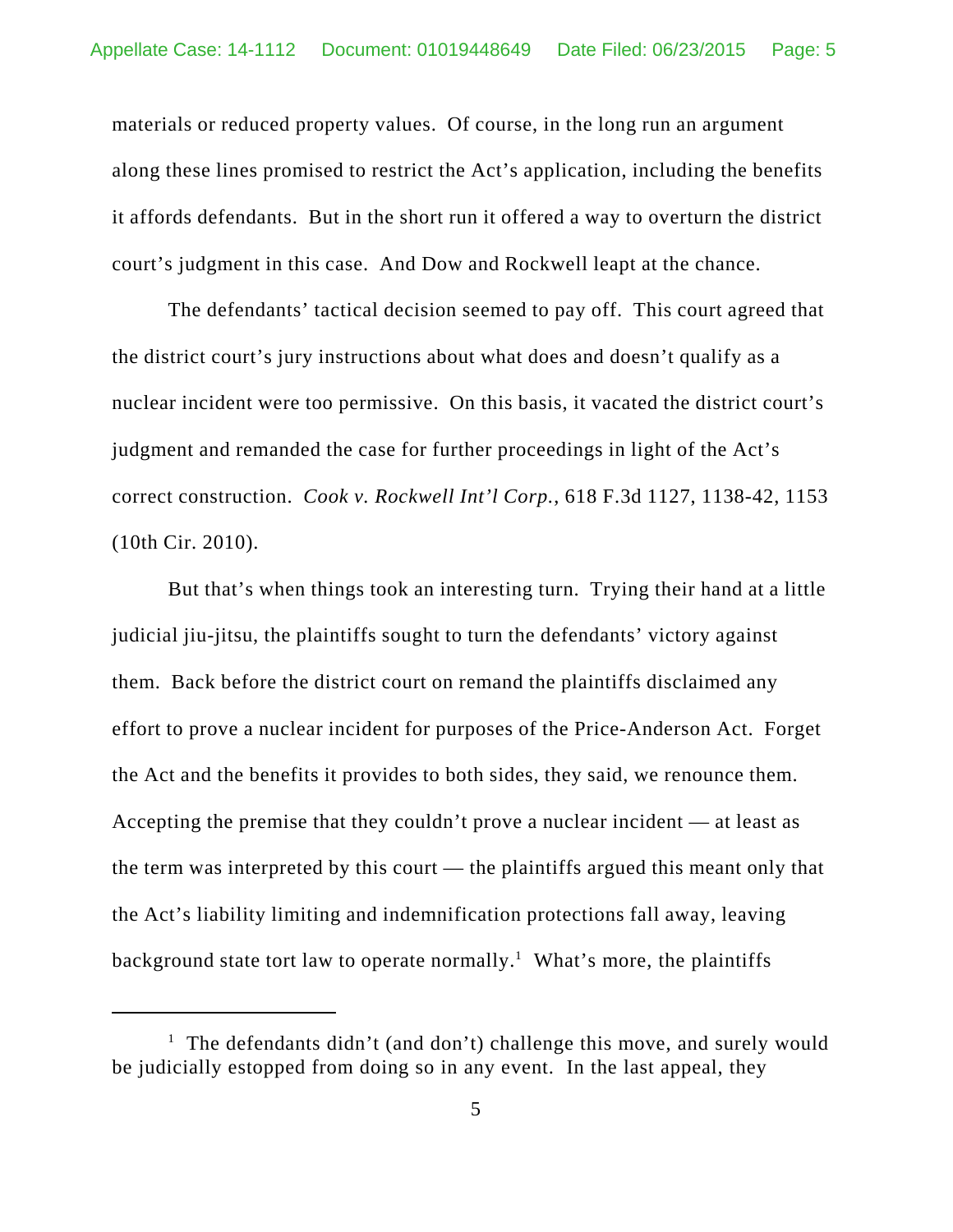submitted, everything needed for a judgment on a state law nuisance claim already existed. The operative complaint expressly sought relief under Colorado nuisance law. At trial, the district court instructed the jury on Colorado nuisance law and the jury returned a state law nuisance verdict in accordance with those instructions. In the first appeal, this court held that "[t]he jury was properly instructed on the elements of a nuisance claim." *Id.* at 1145. And no one has ever challenged the sufficiency of the evidence in the record. The state law nuisance verdict, moreover, was untainted by any error identified in the first appeal: this court reversed only because of an instructional error concerning what's needed to prove a nuclear incident under the Act, not what's required to prove a nuisance under Colorado law. So, the plaintiffs argued, all the ingredients required for a state law nuisance judgment were present and accounted for and a judgment on that claim should issue forthwith. Perhaps the defendants' push in the first appeal for a narrow definition of what qualifies as a nuclear incident won them the battle, but it lost them the war — failing to

claimed that the plaintiffs couldn't prove a nuclear incident given the governing law and the facts of this case. Appellants' Supplemental Br. at 13, *Cook*, 618 F.3d 1127 (Nos. 08-1224, 08-1226, 08-1239) ("[P]laintiffs did not and could not prove their claims of a classwide 'nuclear incident.'"). So it would be pretty difficult for them to argue otherwise now: "[A]bsent any good explanation, a party should not be allowed to gain an advantage by litigation on one theory, and then seek an inconsistent advantage by pursuing an incompatible theory." *New Hampshire v. Maine*, 532 U.S. 742, 749 (2001) (quoting 18 Charles Alan Wright et al., *Federal Practice and Procedure* § 4477, at 782 (1981)).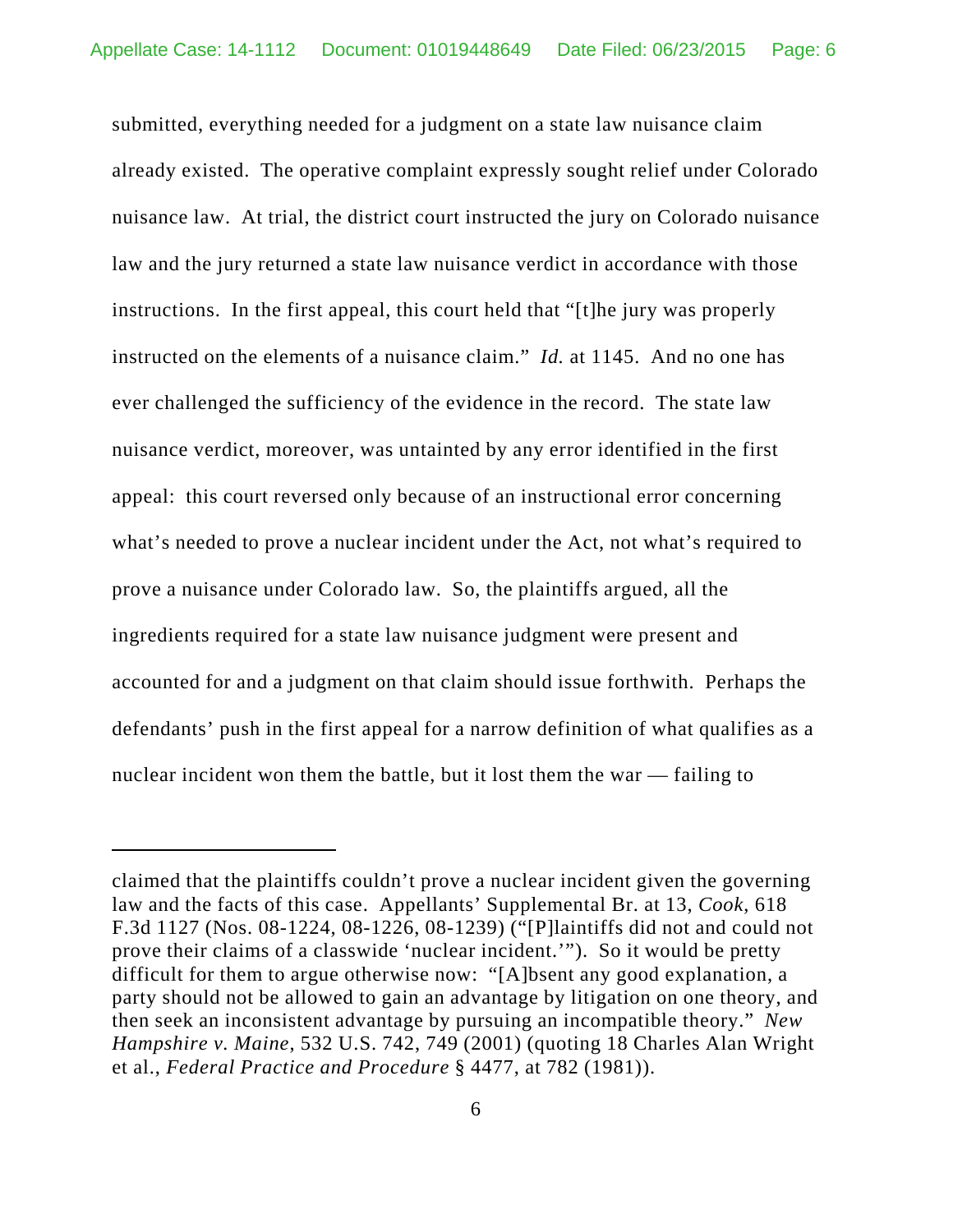eliminate the plaintiffs' state law claim and serving only to narrow now and in the future both sides' ability to secure the benefits of the Price-Anderson Act.<sup>2</sup>

This put the defendants in a pickle. Having prevailed on the argument that this case doesn't involve a nuclear incident sufficient to implicate the federal statutory regime, now they had to conjure some reason why entering a judgment on the existing state law nuisance verdict would be legally impermissible. Ultimately the defendants settled on two arguments. First, they contended, the Price-Anderson Act prevents it. While everyone agrees that the Act provides a federal forum when a nuclear incident is asserted, and that it affords certain liability protections and guarantees if a nuclear incident is proven, Dow and Rockwell now suggested the Act does something more and entirely different. They argued to the district court that the Act *also* preempts and precludes any state law recovery where (as here) a nuclear incident is asserted but ultimately unproven. In this way, the defendants suggested, the Act embodies a sort of gobig-or-go-home rule of liability. If you allege and successfully prove a full-

<sup>&</sup>lt;sup>2</sup> Neither do we doubt that subject matter jurisdiction would exist to support a state law nuisance judgment, even supposing the Price-Anderson Act's grant of federal question jurisdiction dissipated when the plaintiffs gave up their effort to assert or prove a nuclear incident. After all, the complaint alleged that the parties were completely diverse and asked for damages in excess of the statutory minimum. *See* 28 U.S.C. § 1332 (1988). Likewise, the district court retained pendent jurisdiction to consider the state law nuisance claim given the advanced stage of this litigation and the resources it had already consumed. *See United Mine Workers of Am. v. Gibbs*, 383 U.S. 715, 725 (1966); *Russillo v. Scarborough*, 935 F.2d 1167, 1172 n.5 (10th Cir. 1991).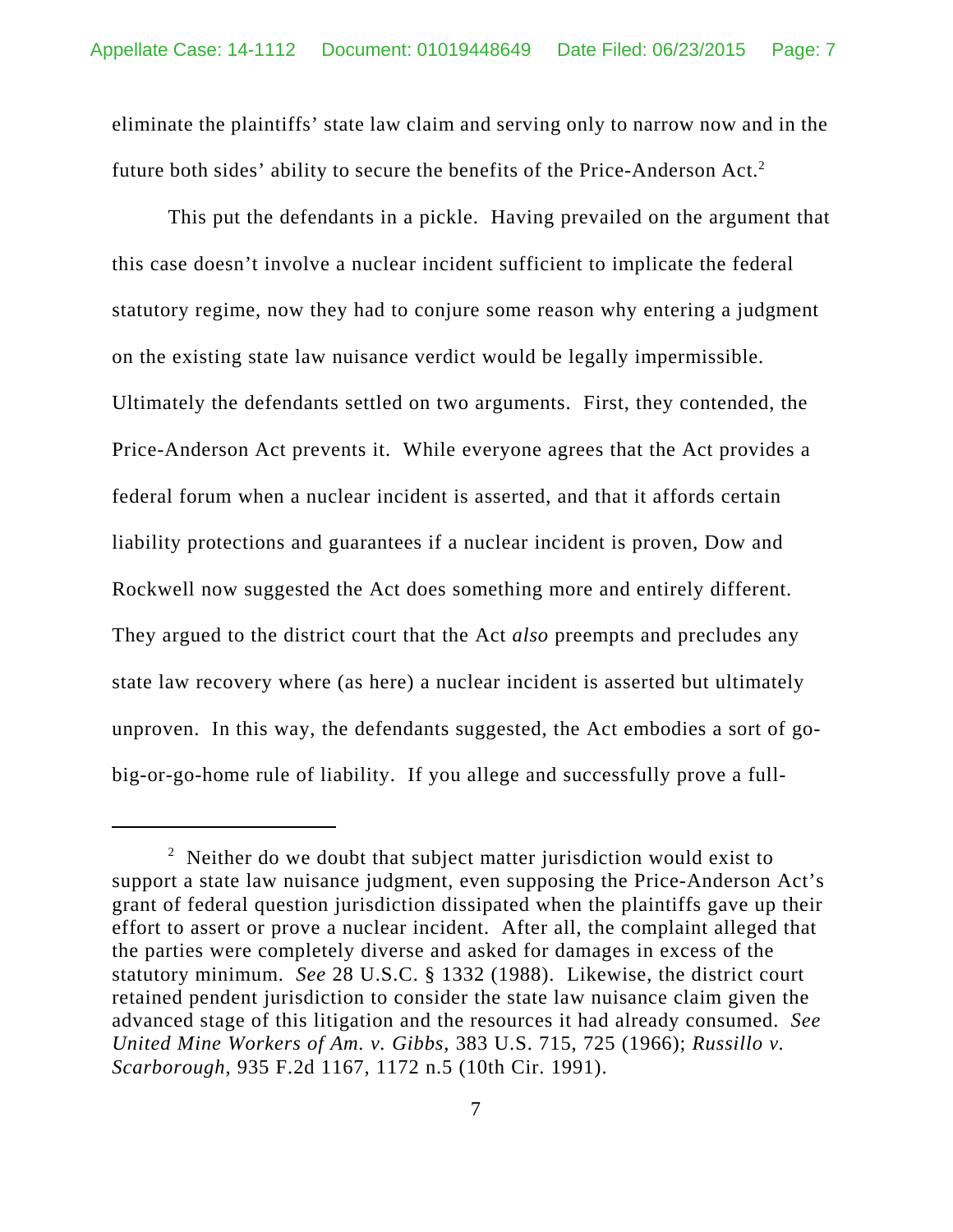blown nuclear incident your recovery may be assured by the full faith and credit of the federal government. But if you allege and then fail to prove a nuclear incident you are barred from recovery of any kind — even if you can establish a qualifying state law nuisance. Second, Dow and Rockwell argued that this court's mandate in the first appeal independently barred the plaintiffs from securing relief on their existing state law nuisance verdict. So even if the plaintiffs' state law claim isn't preempted any recovery is just as effectively foreclosed.

Ultimately, the district court sided with the defendants on both points and so here we are again. This time on the plaintiffs' appeal asking us to reverse the district court's preemption ruling and its holding about the scope of this court's mandate.

#### II

We begin with the preemption question. Preemption can come about in various ways and it's no simple thing or our ambition to attempt a complete taxonomy. Still, it's fair to say the Supreme Court has distinguished between "express" preemption (where Congress explicitly indicates its intent to supplant state law) and "implied" preemption (where some other aspect of a statute is said to suggest such an intent). *See, e.g.*, *Altria Grp., Inc. v. Good*, 555 U.S. 70, 76-77 (2008). And it's fair to say the Court has distinguished between "field" preemption (where Congress leaves "no room" for state regulation in an entire area) and "conflict" preemption (where Congress has expressed a more modest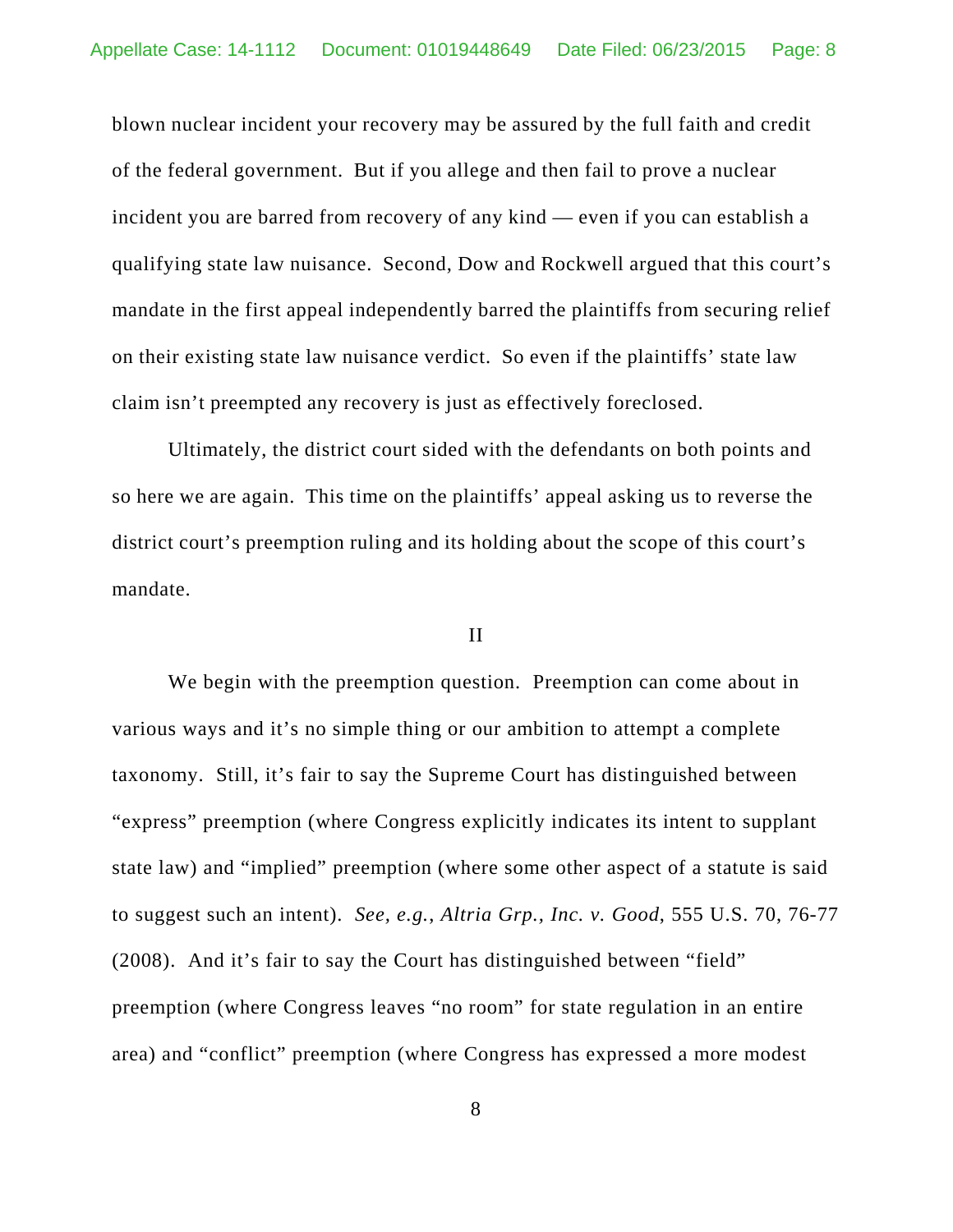wish to displace individual state laws standing in the way of federal law). *Arizona v. United States*, 132 S. Ct. 2492, 2500-01 (2012).

Of course, these labels "are anything but analytically air-tight." Laurence H. Tribe, *American Constitutional Law* § 6-28, at 1177 (3d ed. 2000). But they do shed some light on what arguments are  $-$  and aren't  $-$  before us. Examining the defendants' submissions, it's clear that Dow and Rockwell fail to invoke implied preemption doctrine and even appear to disclaim reliance on it. *See* Appellees' Br. 35. Neither do the companies depend on more modest conflict preemption principles — and potential preemption defenses, like most other affirmative defenses, are forfeited if not made. *See, e.g.*, *Mauldin v. Worldcom, Inc.*, 263 F.3d 1205, 1211 (10th Cir. 2001). So the only preemption argument at issue before us is the suggestion that the Price-Anderson Act expressly preempts and precludes relief for the field of claims that assert but fail to prove a nuclear incident. And with our hands now around the parameters of the argument before us, we can see it quickly encounters two separate and independently dispositive problems. *See Woods v. Interstate Realty Co.*, 337 U.S. 535, 537 (1949).

#### A

The first problem is a procedural one: the defendants forfeited any contention along these lines in the first appeal. At that point the plaintiffs had a judgment in their favor under both state and federal law. The defendants argued that the federal component of the judgment was infected by instructional error and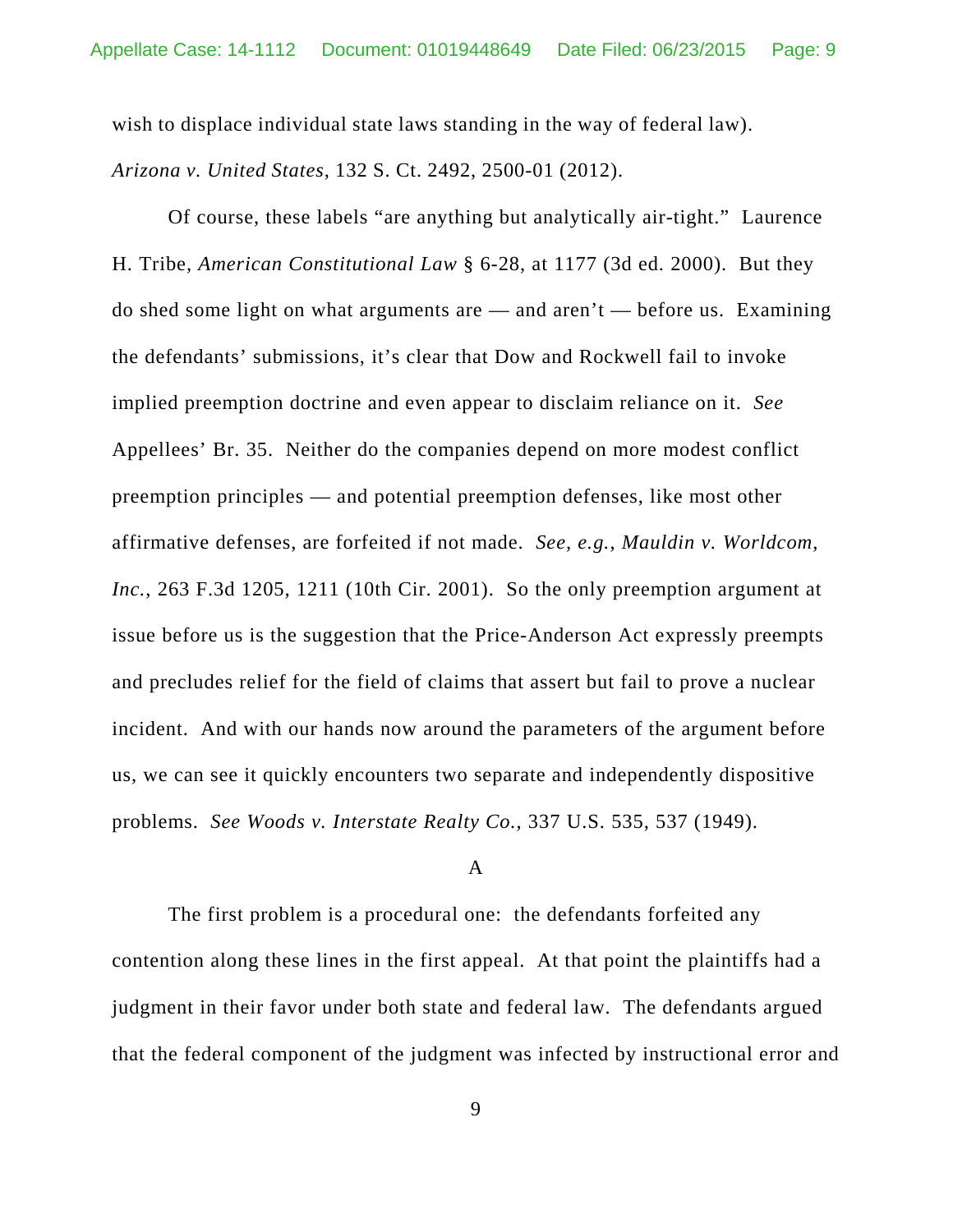required a remand, but they never suggested a freestanding state tort judgment would be preempted and precluded. In fact, this court explained that though the defendants had "allude[d] to field preemption in their brief" in the first appeal, they "never develop[ed] the issue." *Cook*, 618 F.3d at 1143 n.16. And just as it's important to raise a preemption defense or risk losing it, it's important to raise it in a timely manner. This court has long explained that non-jurisdictional arguments a party forfeits on appeal "may not be asserted . . . on remand." *Dow Chem. Corp. v. Weevil-Cide Co.*, 897 F.2d 481, 486 n.4 (10th Cir. 1990). So it appears the defendants had no business attempting a field preemption affirmative defense following the first appeal, and the district court had no business adopting it. After all, at some point it becomes too late to try out promising new theories, gangly litigation must be shaped and defined, and finality has to become more than a faint hope. Maybe especially when it comes to a new defense raised on remand some twenty-five years after the case began.

Dow and Rockwell don't dispute these legal principles, only their application to this case. Whatever the first panel may have said, they insist they have always presented a field preemption defense to any freestanding state law nuisance claim, including in the first appeal. The defendants note that the district court on remand agreed with their self-assessment on this score. But under law of the case doctrine what governs is the first panel's holding that the defendants failed to develop the argument — not the defendants' or the district court's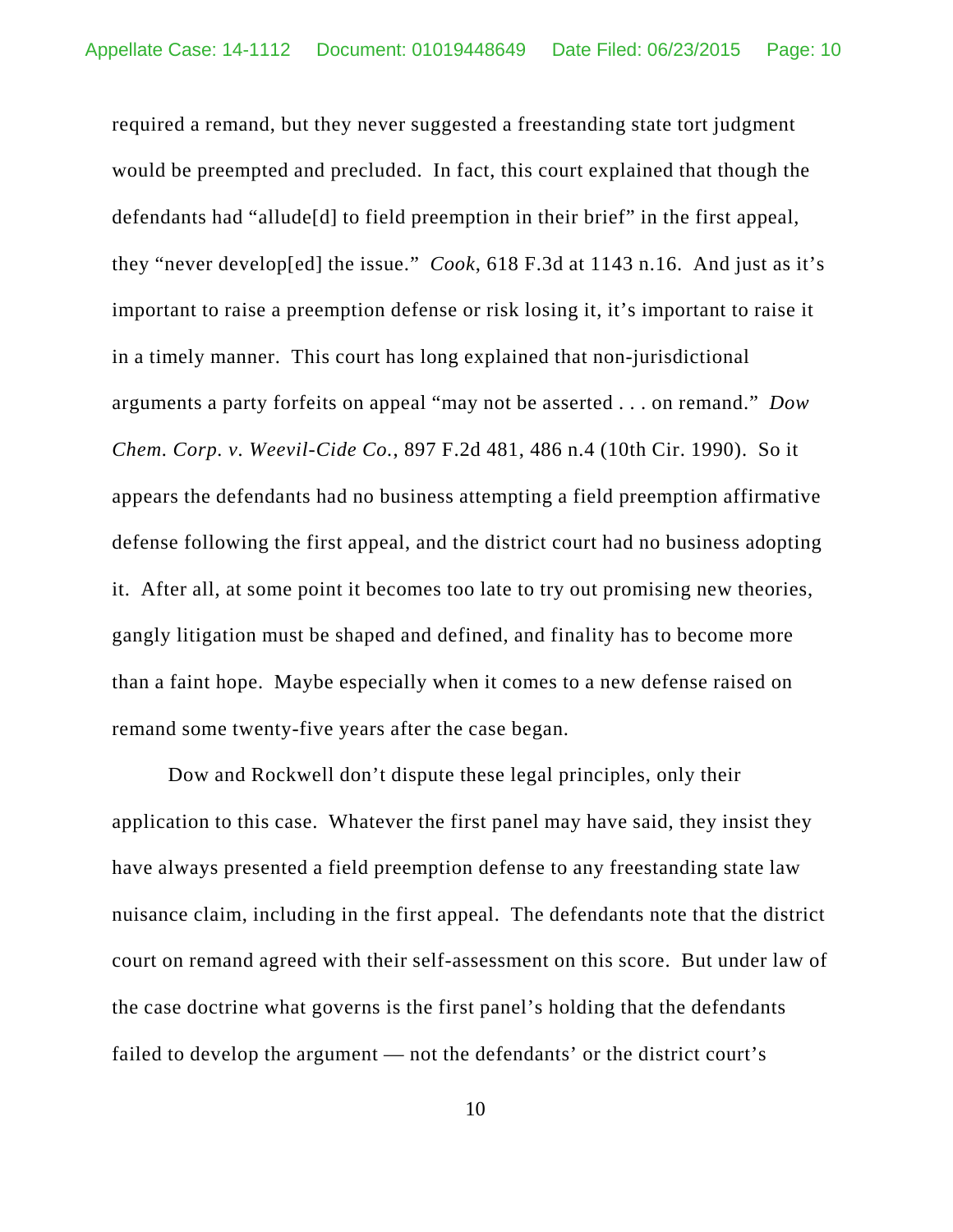insistence otherwise on remand — for in our legal order the parties and trial courts aren't usually free to revisit issues an appellate court has resolved. Neither do the defendants attempt to invoke any recognized exception to the doctrine that might allow us to upset this, the normal order of things. *See United States v. Alvarez*, 142 F.3d 1243, 1247 (10th Cir. 1998).

Instead, the defendants reply that the first panel spoke at most to an entirely different line of argument than the one they now seek to raise. According to Dow and Rockwell, the panel's holding that they had foregone any field preemption argument wasn't directed to the field preemption question they currently wish to pursue (does the Act preclude any state forms of relief when a nuclear incident is asserted but unproven?), but to a separate preemption question (when must state tort law standards of care give way in a claim because they conflict with particular terms found in the Price-Anderson Act?).

We admit this may not be a frivolous reading of the prior panel's opinion, but it is surely an odd one. The term "field preemption," after all, doesn't refer to situations where some specific conflict exists between federal and state rules of law but to situations where the federal government has so fully occupied an entire field that no room remains for the operation of state law at all. Conflict on a grand scale, not a discrete one. *See supra* at 8-9. Yet under the defendants' reading of the first panel's decision we must assume that the panel was confused about this much and found forfeited a field preemption argument about what is at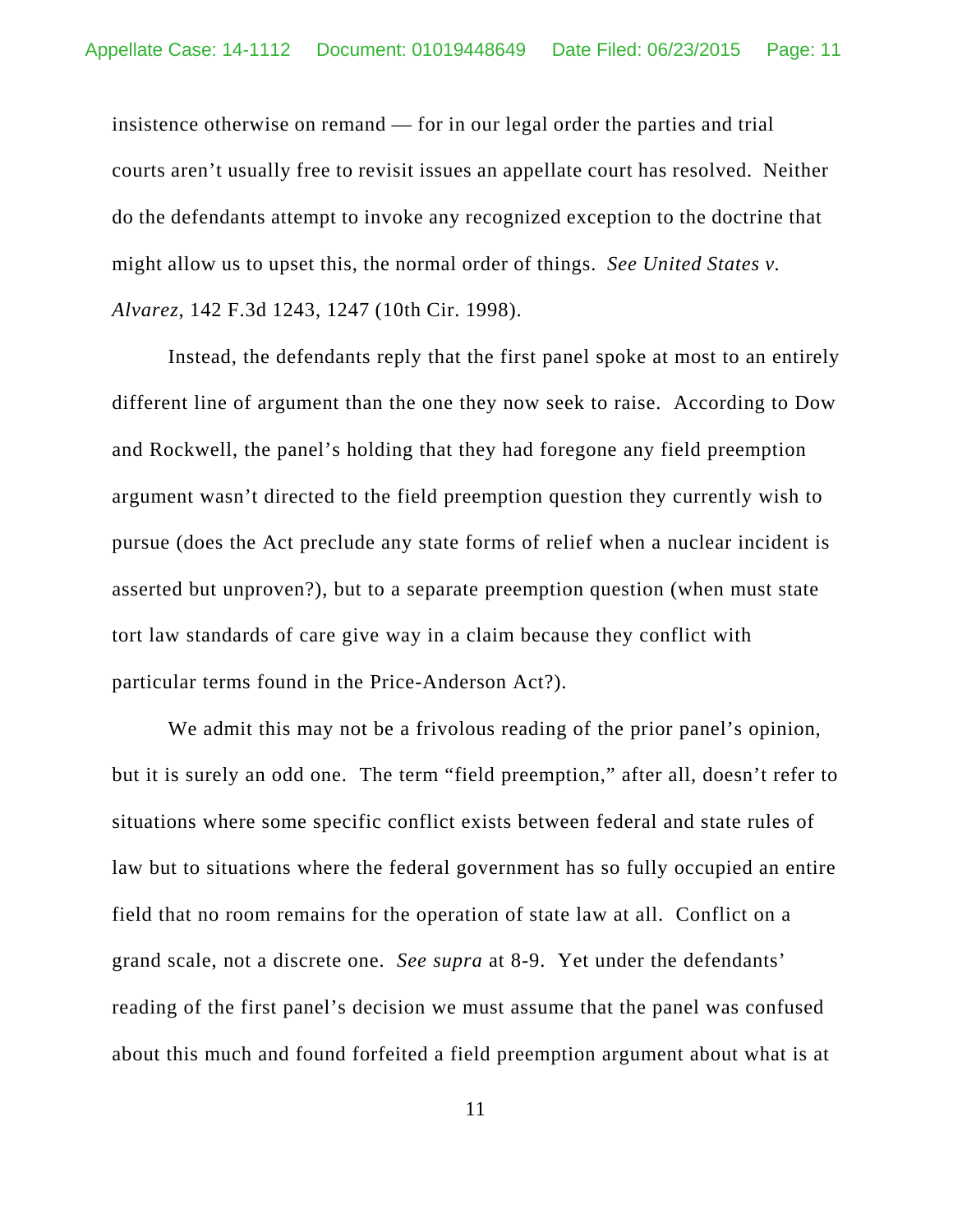most a conflict preemption question. Unsurprisingly, we are unwilling to give such an uncharitable gloss to our colleagues' handiwork and reaffirm the first panel's ruling that Dow and Rockwell forfeited any field preemption argument long ago.

B

Even if we were to overlook this procedural problem a substantive one would soon emerge for we see no field preemption in the Act of the sort the defendants describe. When it comes to the preemptive force of the Act the parties present us with two very different narratives: one entirely familiar, the other more than a little incongruous. On the plaintiffs' reading, the Act embodies an arrangement much like that found in the Class Action Fairness Act and similar statutes, one in which Congress hasn't preempted an entire field but provided a federal forum and certain specific rules for larger cases while allowing smaller cases more or less to go their own way. *See* 28 U.S.C. § 1332(d); *Estate of Pew v. Cardarelli*, 527 F.3d 25, 26 (2d Cir. 2008). On the defendants' reading, meanwhile, the Act guarantees recovery for plaintiffs who plead and prove a nuclear incident even as it preempts and precludes any recovery for plaintiffs who plead a nuclear incident but ultimately prove only a lesser state law nuisance. So on the defendants' view an affirmative defense (field preemption) is, literally, complete and effective upon a plaintiff's mistaken assertion of fact (the existence of a nuclear incident). Maybe this regime the defendants imagine isn't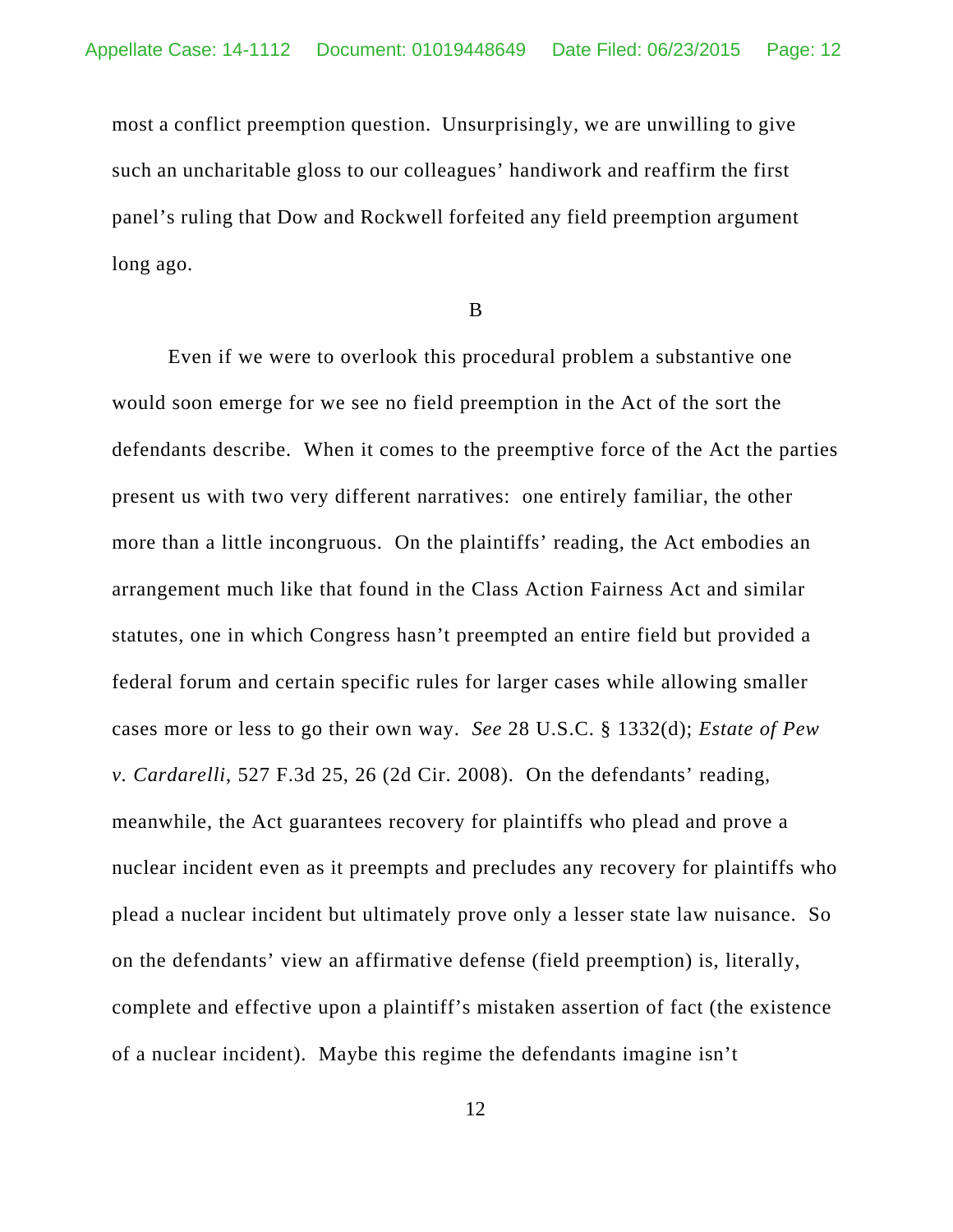metaphysically impossible but stating it in concise terms does make you wonder. A wonder that grows even larger when you consider the defendants' suggestion that their affirmative defense would serve to preclude small claims even as the statute it stems from admittedly guarantees recovery for larger ones.

When confronted with competing preemption narratives like these the Supreme Court has instructed us to "start with the assumption that the historic police powers of the States were not to be superseded . . . unless that was the clear and manifest purpose of Congress." *Rice v. Santa Fe Elevator Corp.*, 331 U.S. 218, 230 (1947). So to the extent Congress's statutory direction is susceptible to more than one reading, we have the "duty to accept the reading that disfavors pre-emption." *Bates v. Dow Agrosciences LLC*, 544 U.S. 431, 449 (2005). A duty that is only "heightened" where (as here) the area of law in question is one of traditional state regulation like public health and safety. *Riegel v. Medtronic, Inc.*, 552 U.S. 312, 334 (2008). These presumptions seek to ensure "that the federal-state balance will not be disturbed unintentionally by Congress or unnecessarily by the courts." *Id.* (quoting *Jones v. Rath Packing Co.*, 430 U.S. 519, 525 (1977)) (internal quotation marks omitted). And applying the traditional tools of statutory interpretation to the Act before us, it quickly becomes clear that nothing in its language, structure, or history favors the defendants' curious statutory construction over the plaintiffs' prosaic one — let alone favors it so clearly that we might overcome the presumption against preemption.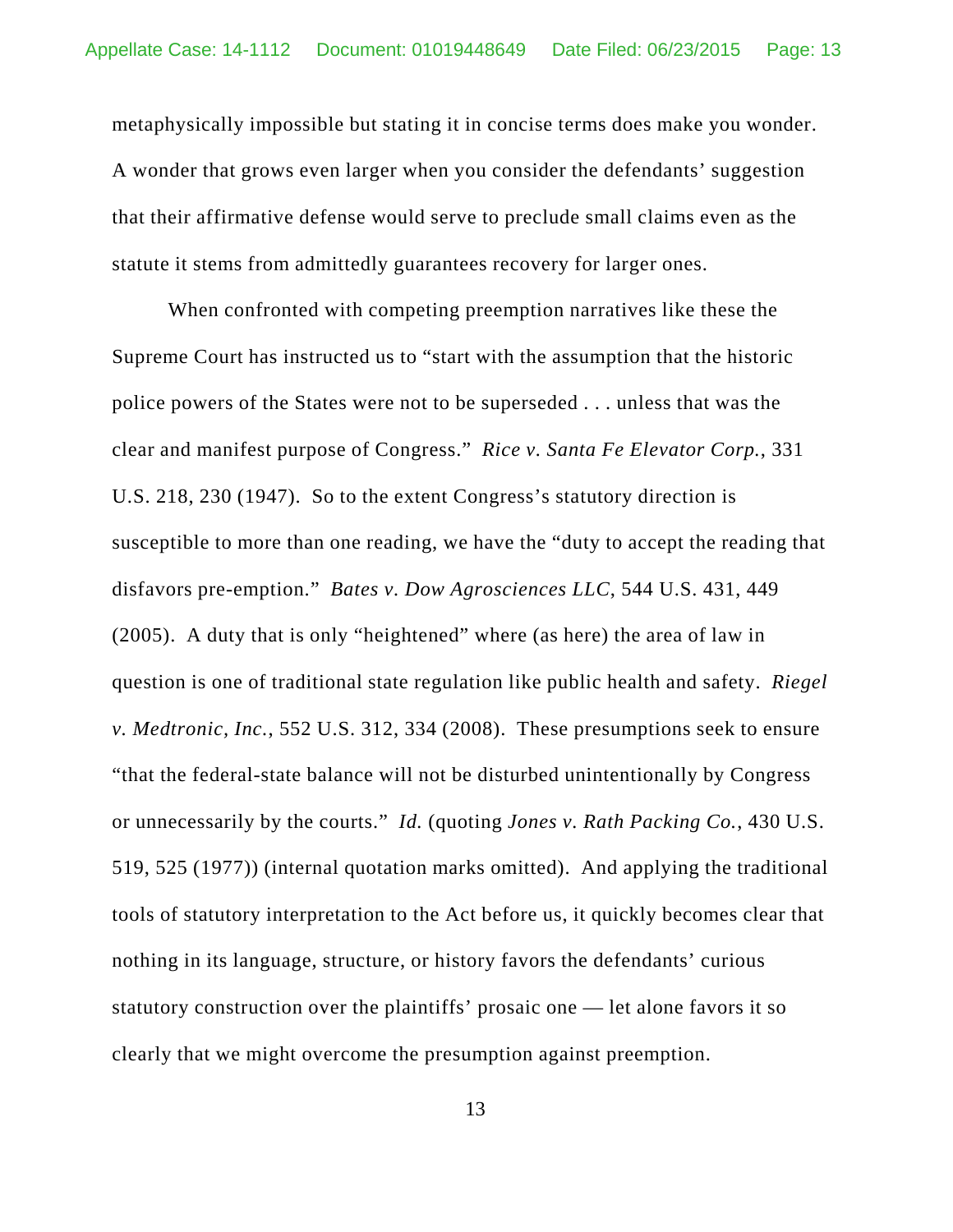Start with the text. The Price-Anderson Act applies to "any suit asserting public liability." 42 U.S.C. § 2014(hh). It defines "public liability" to mean "any legal liability arising out of or resulting from a nuclear incident." *Id.* § 2014(w). A "nuclear incident," meanwhile, refers to "any occurrence" that causes "bodily injury, sickness, disease, or death, or loss of or damage to property, or loss of use of property, arising out of or resulting from the radioactive, toxic, explosive, or other hazardous properties" of nuclear materials. *Id.* § 2014(q). Together, then, "a 'public liability action' is a suit in which a party asserts that another party bears any legal liability arising out of an incident in which the hazardous properties of radioactive material caused bodily injury, sickness, or property damage." *Cotroneo v. Shaw Env't & Infrastructure, Inc.*, 639 F.3d 186, 194 (5th Cir. 2011). And, as we've seen, special rules apply when a party pursues a public liability action. For starters, the suit is "deemed to be an action arising under" federal law: not only may plaintiffs file their complaints in federal court, but defendants may remove any qualifying suit from state court, too. 42 U.S.C. § 2014(hh); *see id.* § 2210(n)(2). If a plaintiff goes beyond merely asserting the existence of a nuclear incident — actually convincing the factfinder such an incident took place — the Act proceeds to limit the amount of liability certain defendants may face and it obligates the government to underwrite certain of these losses. *Id.*  $\S 2210(c)$ -(e). All the while, though, the Act stipulates that state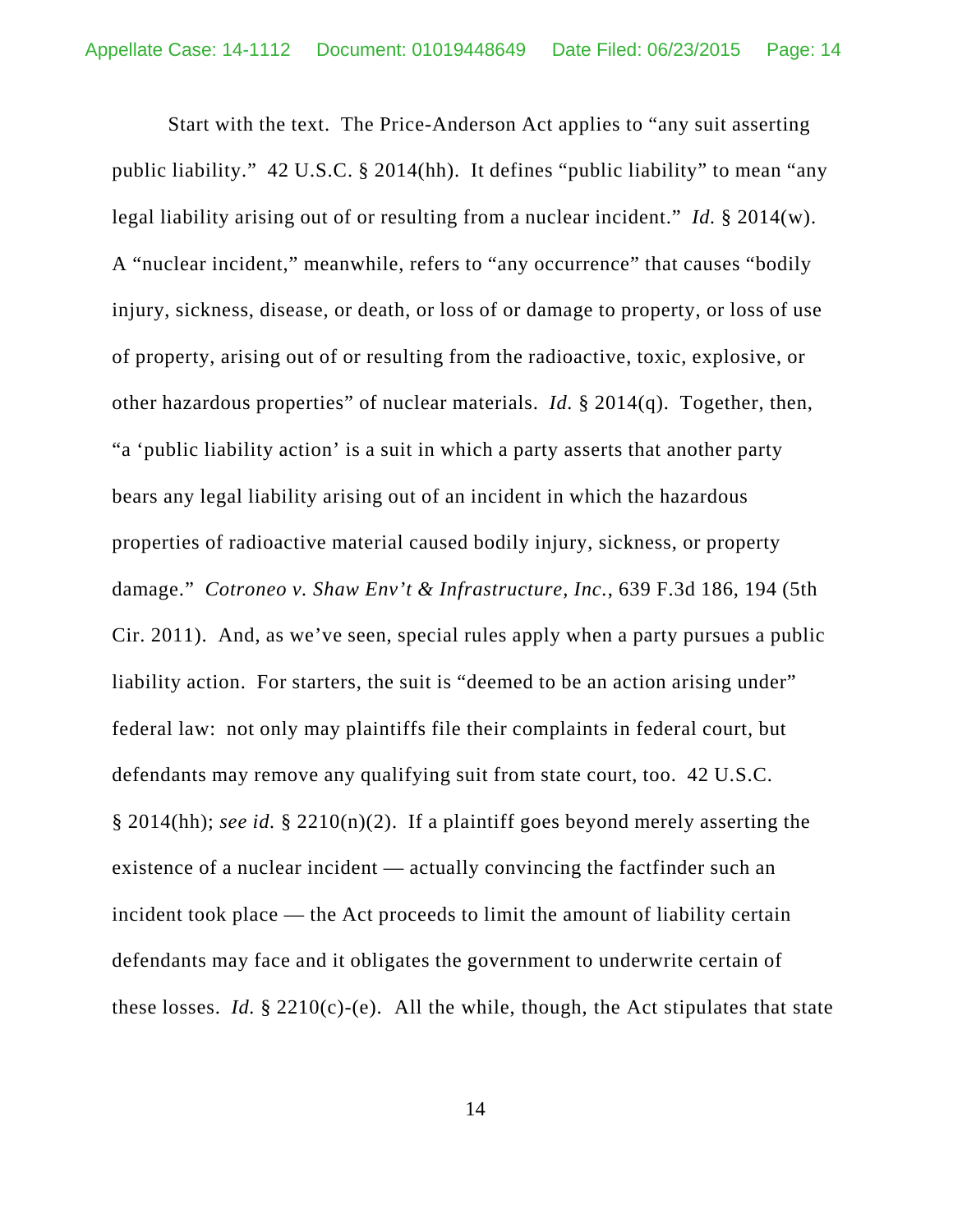law provides the "substantive rules for decision" in the action except to the extent state law proves "inconsistent" with the terms of § 2210. *Id.* § 2014(hh).

Where does any of this language — expressly — preempt and preclude all state law tort recoveries for plaintiffs who plead but do not prove nuclear incidents? We just don't see it. Congress knows well how to preempt a field expressly when it wishes. In the Occupational Safety and Health Act, for example, it explicitly required states wishing to regulate in the field to submit their plans for approval by the Secretary of Labor. *See Gade v. Nat'l Solid Wastes Mgmt. Ass'n*, 505 U.S. 88, 111-13 (1992) (Kennedy, J., concurring in part and concurring in the judgment). There's just nothing like that in the statutory text before us.

The defendants insist § 2014(hh) does the job. But, again, that section merely affords a federal forum when a nuclear incident is "assert[ed]" and provides a modest form of conflict preemption once the case is underway: normal state law principles continue to govern unless they conflict with the rules found in § 2210. So, for example, once a nuclear incident is proven § 2210(e)'s limitations on "aggregate public liability for a single nuclear incident" apply, notwithstanding the availability of greater damages under state law. Nothing in this language speaks to what happens when a nuclear incident is alleged but unproven. And certainly nothing in it dictates that injured parties in such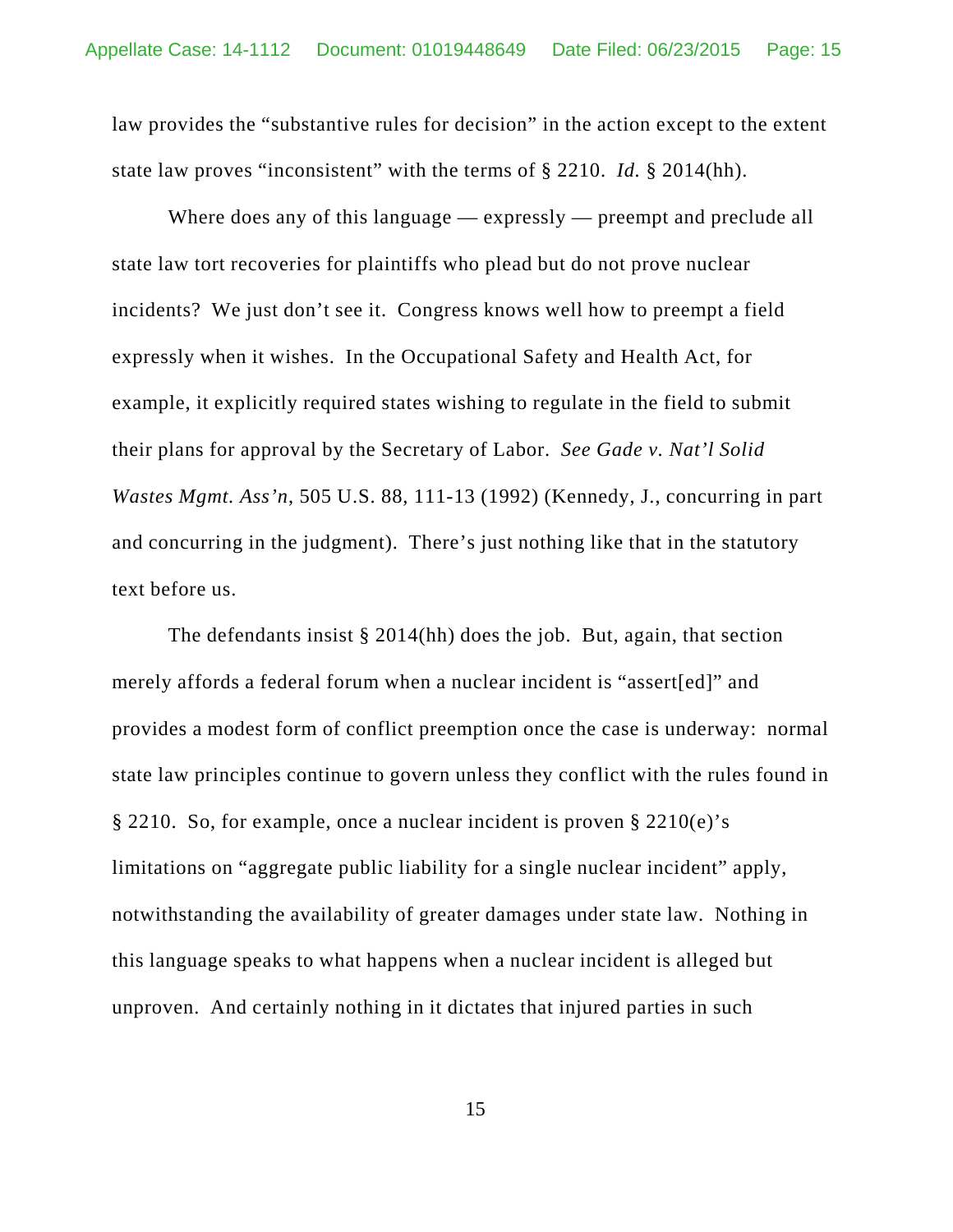circumstances are forbidden from seeking or securing traditional state law remedies.

Surrounding textual features confirm the point. Consider  $\S 2014(q)$ , which defines the term "nuclear incident" to mean an "occurrence" that causes "bodily injury, sickness, disease, or death, or loss of or damage to property, or loss of use of property." From this language, it's clear Congress anticipated the possibility of lesser nuclear "occurrences" that fail to rise to the level of nuclear "incidents" — it even gave them a name. And in that light, the absence of any accompanying statutory bar to state tort recovery in cases involving these lesser "occurrences" takes on an even more deliberate hue. Consider as well § 2014(w), which defines "public liability" to mean "any legal liability arising out of or resulting from a nuclear incident." 42 U.S.C. § 2014(w). From this, it appears that once injuries sufficient to trigger a nuclear incident finding are proven the Act contemplates recovery (and liability limitations and indemnification) for *"any"* injuries flowing from that incident, even those that aren't themselves sufficient to trigger a nuclear incident finding. And it's hard to conjure a reason why Congress would allow plaintiffs to recover for a full panoply of injuries in the event of a large nuclear incident but insist they get nothing for a lesser nuclear occurrence. Certainly the defendants don't offer this court any rationale that might explain such a rule.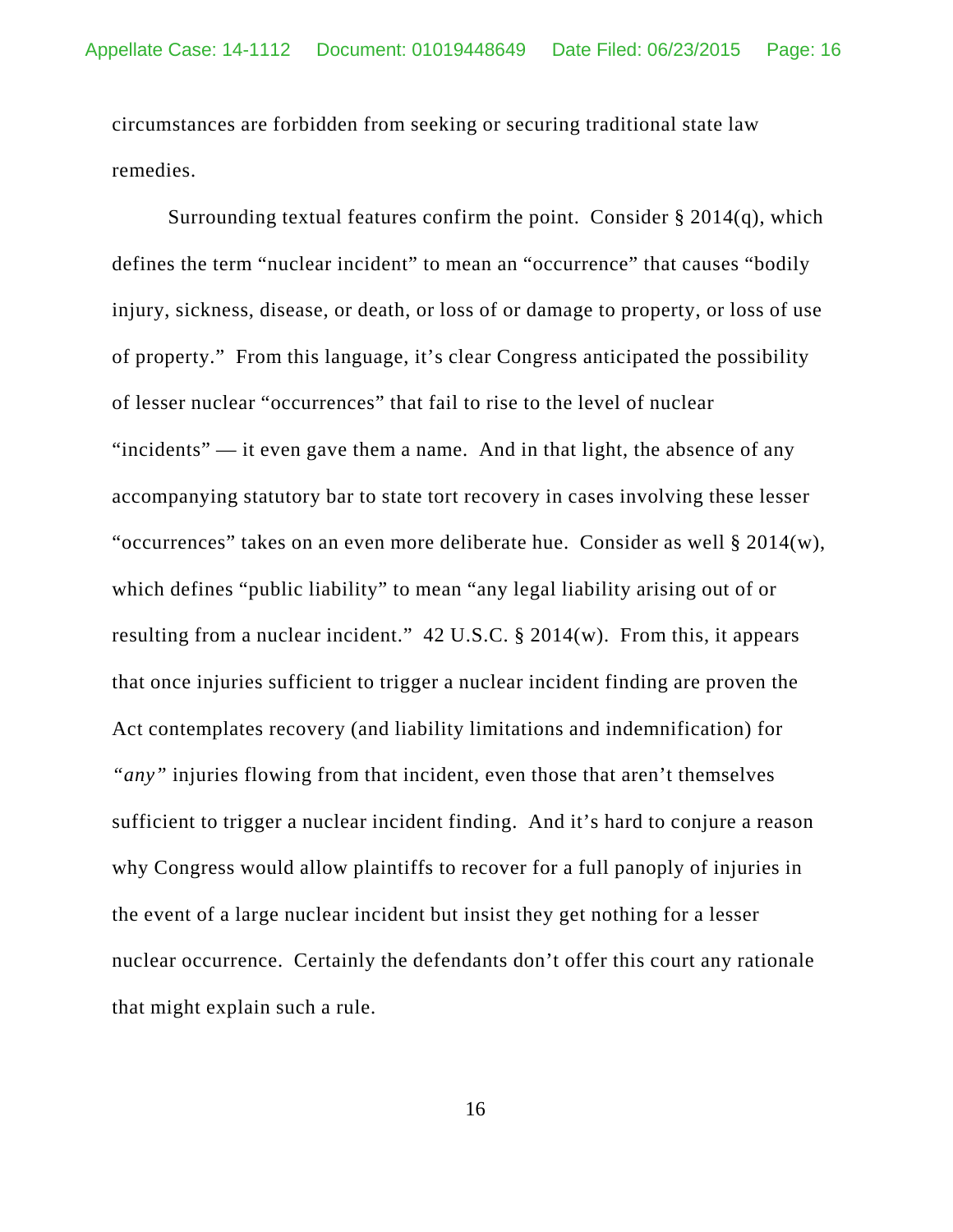Looking beyond textual clues to take in the larger statutory structure does nothing to alter our impression. Not only can federal claims for larger nuclear incidents subject to the Act's limitations and benefits coexist with state law claims for lesser nuclear occurrences, they can do so quite sensibly. Larger occurrences that qualify as nuclear incidents can threaten to bankrupt nuclear power providers and leave victims un- (or under-) compensated. In these cases, it's understandable why Congress might intercede to provide liability caps and indemnification. Meanwhile, smaller occurrences are less likely to raise the same concerns, so it's equally understandable why Congress might not prevent state law from running its course with respect to them. Our case illustrates the point. At trial, Dow and Rockwell's liability for compensatory damages totaled roughly \$177 million. The Act, meanwhile, currently caps federal contractors' liability for nuclear incidents at approximately \$12.7 *billion*. *See id.* § 2210(d)(2), (e)(1)(B); Adjustment of Indemnification for Inflation, 78 Fed. Reg. 56,868 (Sept. 16, 2013). Indeed, even if we count the \$200 million in punitive damages and \$549 million in prejudgment interest — for a total of \$926 million — we still come only 7.29% of the way to the \$12.7 billion cap. The claims here thus simply do not appear to be of the sort that implicate the Act and its textually manifest concerns related to liability limitation and indemnification.

A study of the Act's history yields still more evidence pointing in the same direction. There's much in that history suggesting Congress passed the Act to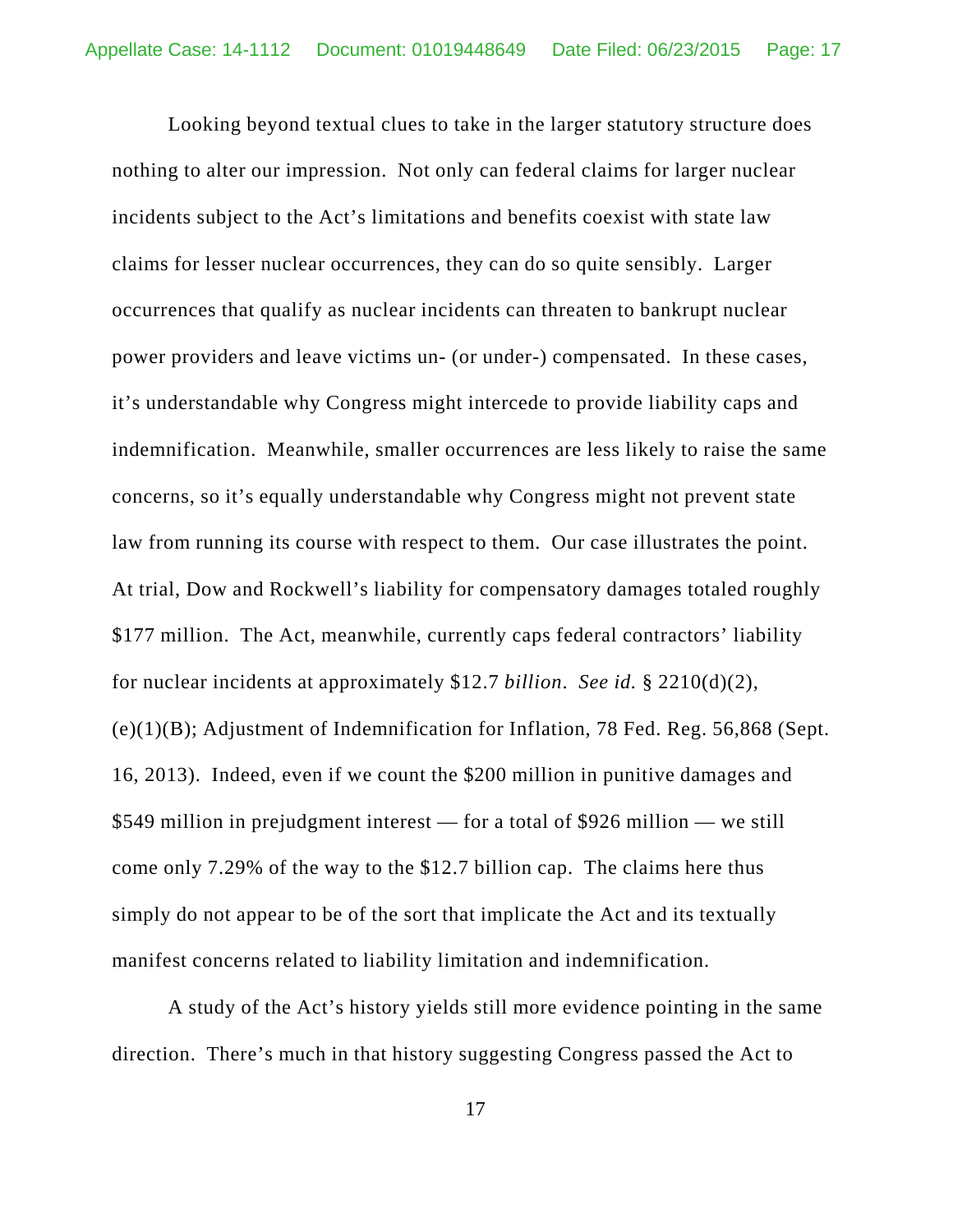improve the manageability of complex litigation, to ensure that liabilities arising from large nuclear incidents don't shutter the nuclear industry, and to guarantee compensation for victims who otherwise might be left trying to squeeze damages out of firms bankrupted by enormous awards. *See, e.g.*, *Duke Power Co. v. Carolina Envtl. Study Grp., Inc.*, 438 U.S. 59, 64 (1978) (noting that "the risk of potentially vast liability in the event of a nuclear accident *of a sizable magnitude*" motivated Congress to pass the Act (emphasis added)); *id.* at 83 ("As we read the Act and its legislative history, it is clear that Congress' purpose was . . . to stimulate the private development of electric energy by nuclear power while simultaneously providing the public compensation in the event of a *catastrophic nuclear incident*." (emphasis added)). Meanwhile, little in the Act's history suggests an intent to preclude recovery or inhibit the operation of state tort law in cases involving lesser nuclear occurrences that don't give rise to the sorts of injuries and damages involved in more serious nuclear incidents. Indeed, the evidence suggests that Congress sought to "minim[ize] interference with State law" so that "the only interference with State law is . . . in the exceedingly remote contingency of a nuclear incident giving rise to damages in excess of the amount of financial responsibility required together with the amount of the governmental indemnity." S. Rep. No. 89-1605, at 6 (1966); *see also* H.R. Rep. No. 100-104, pt. 1, at 20 (1987).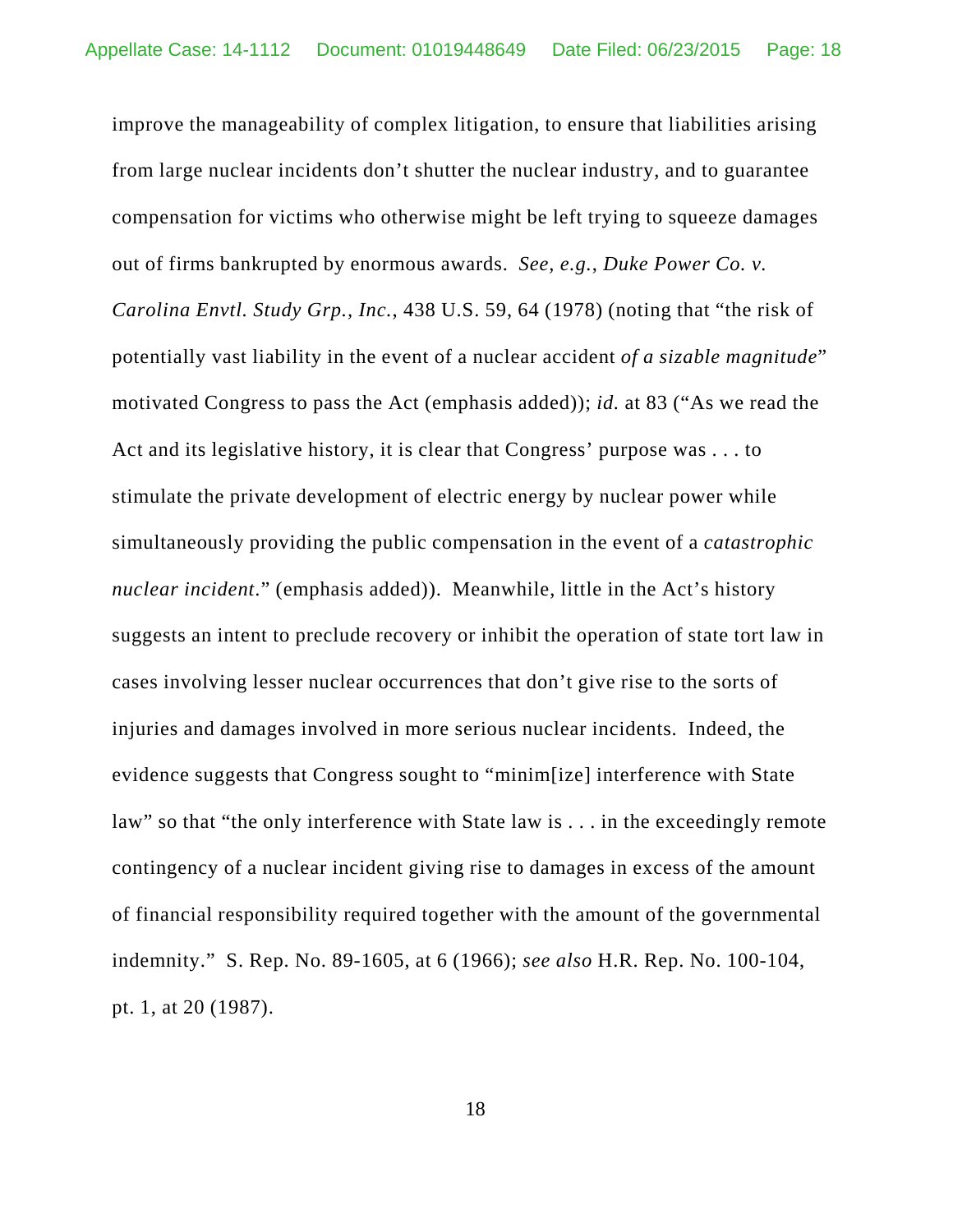The backdrop to the Act's 1988 amendments is consistent with this understanding, too. It appears Congress passed those amendments, which included § 2014(hh), in an effort to smooth and speed the recovery process for victims after witnessing the aftermath of the Three Mile Island incident, which resulted in a fair amount of litigation chaos: "over 150 separate cases against TMI defendants, with over 3,000 claimants, in various state and Federal courts." S. Rep. No. 100-218, at 13 (1987). Yet, as one of our colleagues has pointed out, Dow and Rockwell's reading of the law (no recovery absent a full-blown nuclear incident) would have the surprising effect of barring recovery "in the event of a future accident exactly like Three Mile Island," because "Three Mile Island does not appear to have caused" the sort of grave injuries required to establish a nuclear incident under § 2014(q). *Cotroneo*, 639 F.3d at 206 (Dennis, J., concurring in part and dissenting in part).

Even if nothing in the language, structure, or history of the Price-Anderson Act allows us to overcome the presumption against preemption and adopt the defendants' unlikely reading of the Act, Dow and Rockwell argue Supreme Court precedent requires us to reach that result all the same. Here they rest heavily on *El Paso Natural Gas Co. v. Neztsosie*, 526 U.S. 473 (1999), a decision in which the Supreme Court referred to § 2014(hh) as an "unusual preemption provision" and stated that the Act's "structure, in which a public liability action becomes a federal action, but one decided under substantive state-law rules of decision that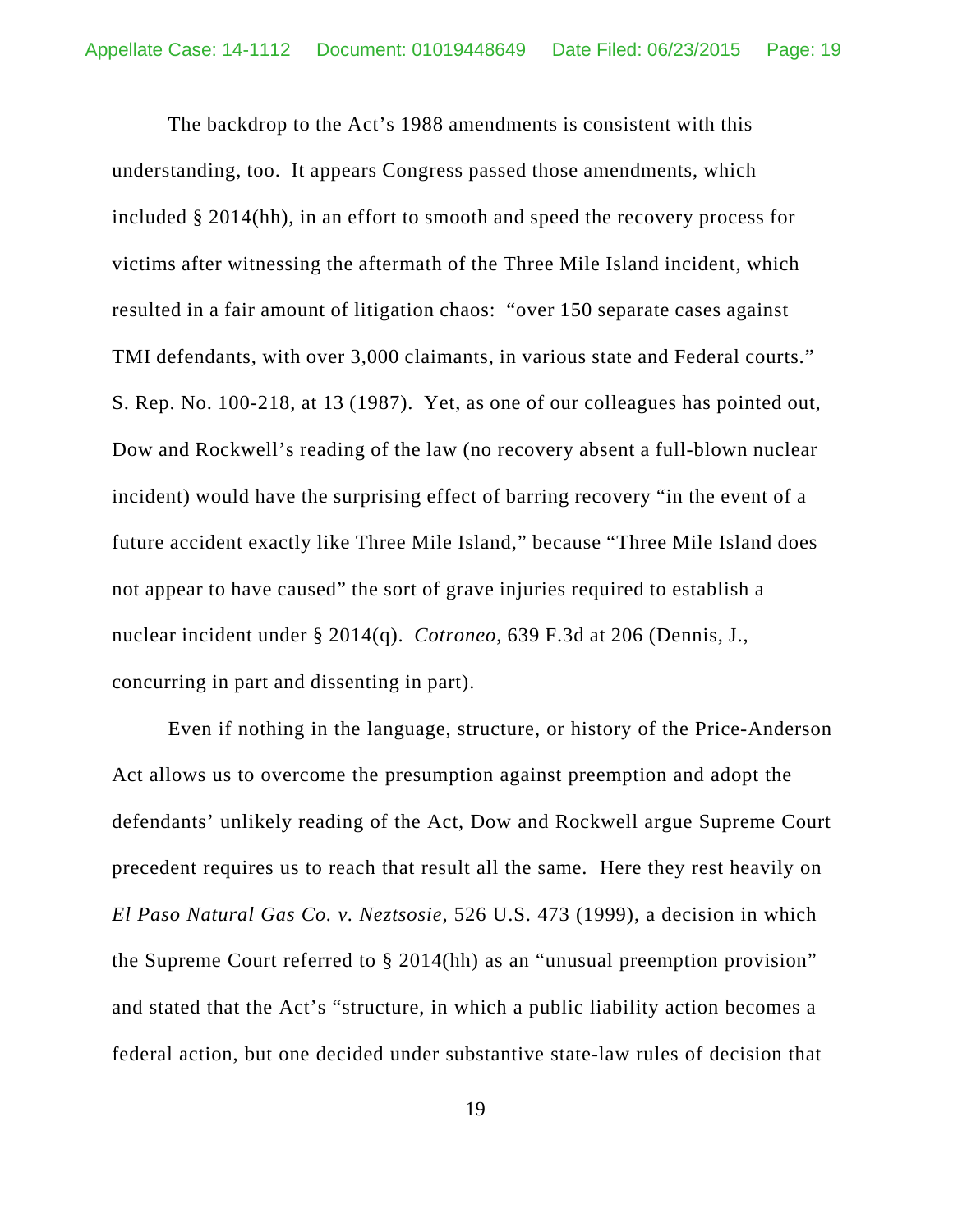do not conflict with the Price-Anderson Act, resembles what we have spoken of as 'complete pre-emption doctrine.'" *Id.* at 484 & n.6 (citation omitted) (quoting *Caterpillar Inc. v. Williams*, 482 U.S. 386, 393 (1987)).

We don't see anything in these remarks at odds with what we've said. As *Neztsosie* indicated, the Act's operation does indeed "resemble" what's sometimes called complete preemption. A subspecies of field preemption, complete preemption arises when Congress affords defendants not only an affirmative defense against state law claims, but also the right to remove the dispute to federal court — ensuring that the preemption question itself is decided in a federal (rather than a state) forum. *See Beneficial Nat'l Bank v. Anderson*, 539 U.S. 1, 6-8 (2003); *Devon Energy Prod. Co. v. Mosaic Potash Carlsbad, Inc.*, 693 F.3d 1195, 1203-04 & n.4 (10th Cir. 2012). And we do have something like that here: the Act provides a federal forum for cases asserting liability arising out of a nuclear incident. At the same time, though, *Neztsosie* was right to suggest that the Act is "unusual" compared to true complete preemption statutes. For while the Act provides a federal forum it also does much to preserve state rules of decision — quite unlike in true complete preemption statutes where federal law provides the "exclusive cause of action." *Anderson*, 539 U.S. at 8. Confirming the point that ours is not a true complete preemption statute, a few years after *Neztsosie* the Supreme Court itself noted that it's so far encountered only three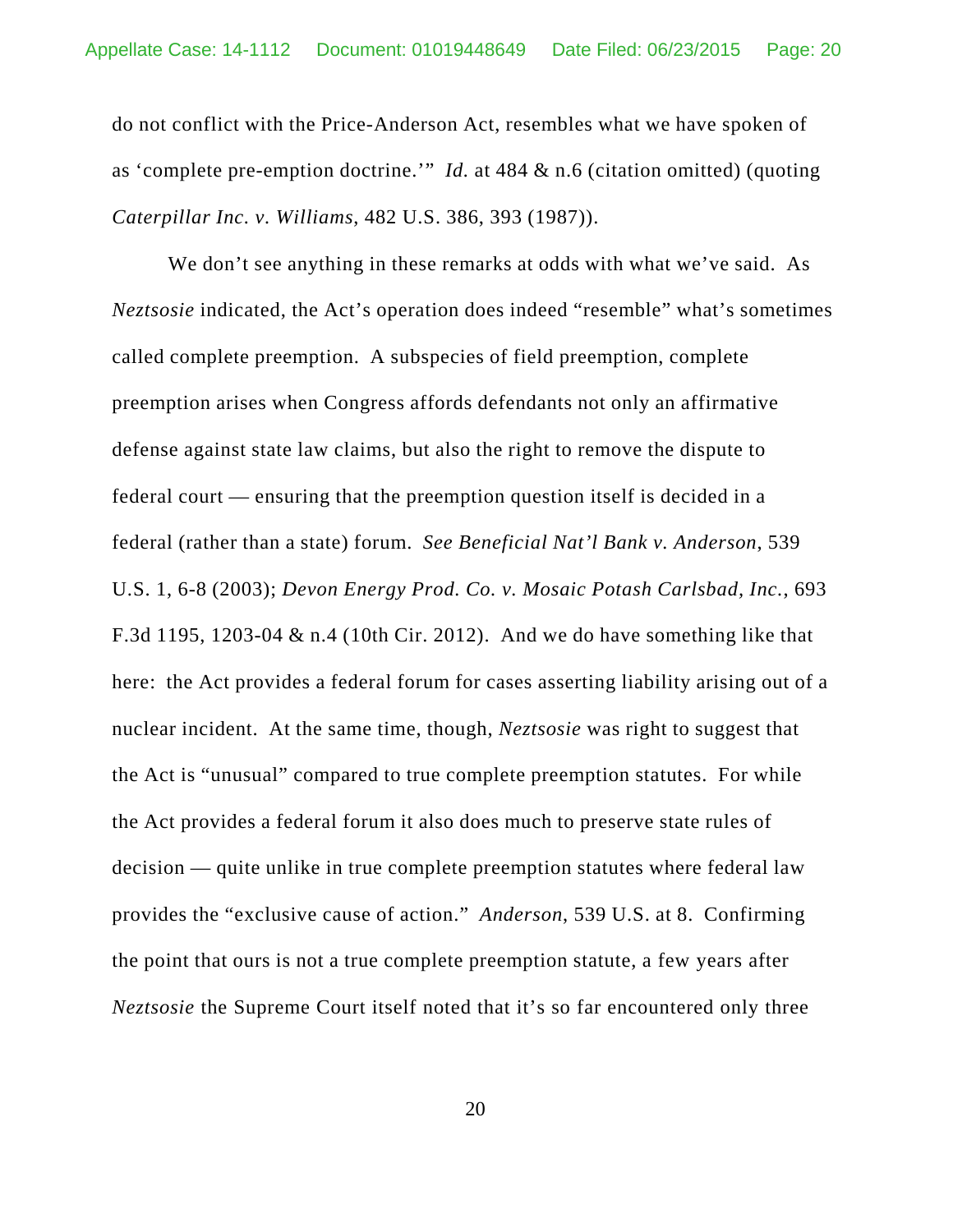such statutes — and acknowledged the Price-Anderson Act is not among them. *See id.* at 8-9.

Without help from the main authority on which they stake their claim in this appeal, the defendants seek support from other Supreme Court decisions suggesting that "the federal government has occupied the entire field of nuclear safety concerns." Appellees' Br. 27 (citing *PG&E Co. v. State Energy Res. Conservation & Dev. Comm'n*, 461 U.S. 190, 212 (1983); *English v. Gen. Elec. Co.*, 496 U.S. 72, 82 (1990); *Silkwood v. Kerr-McGee Corp.*, 464 U.S. 238, 249 (1984)). But the panel in the first appeal already explained why and how the defendants overread these decisions and we see no reason or authority that might allow us to deviate from its explanation. *See Cook*, 618 F.3d at 1143-44 & n.17. As the first panel explained, these cases recognize that Congress has authorized the federal government alone to promulgate before-the-fact nuclear safety regulations but — at the same time — has done little to forbid states from indirectly regulating nuclear safety through the operation of traditional after-thefact tort law remedies. So, for example, in *Silkwood* the Supreme Court explained that "Congress' decision to prohibit the states from regulating the safety aspects of nuclear development" did nothing to undermine the "ample evidence that Congress had no intention of forbidding the states from providing [traditional tort] remedies." 464 U.S. at 250-51. Indeed, the Court expressly acknowledged that "the discussion preceding [the Price-Anderson Act's] enactment and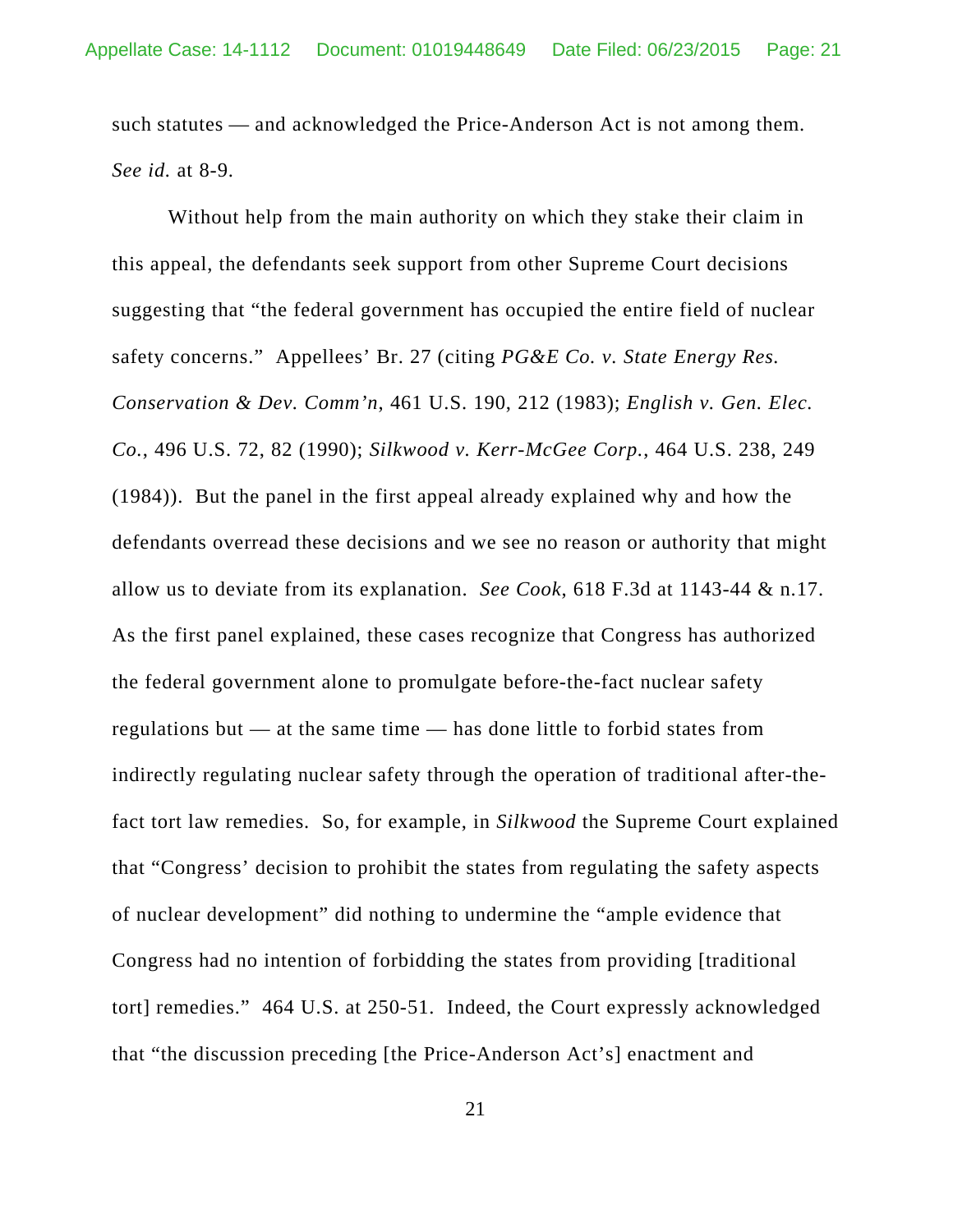subsequent amendment indicates that Congress assumed that persons injured by nuclear accidents were free to utilize existing state tort law remedies." *Id.* at 251- 52 (footnote omitted). Neither is this arrangement remotely unusual. Often Congress entrusts before-the-fact regulation to a federal agency while leaving at least some room for after-the-fact state law tort suits. It has done so in the field of motor vehicle safety. *See, e.g.*, *Geier v. Am. Honda Motor Co.*, 529 U.S. 861, 867-68 (2000). It has done so in the field of medical devices. *See, e.g.*, *Caplinger v. Medtronic, Inc.*, 784 F.3d 1335, 1337-38 (10th Cir. 2015).And all the statutory evidence before us suggests it has done the same thing here.

Lacking any Supreme Court precedent to support their atextual result, Dow and Rockwell are left to lean on cases from other circuits. But like *Neztsosie*, most of these decisions just don't address the question before us. One case on which the defendants place great emphasis simply says that "[t]he PAA is the exclusive means of compensating victims for any and all claims arising out of nuclear incidents." *In re Hanford Nuclear Reservation Litig.*, 534 F.3d 986, 1009 (9th Cir. 2007). But precisely no one disputes this beside-the-point point. The issue before us isn't what happens in the event of a nuclear incident, but (again) what happens in the face of a lesser occurrence. A pair of later Ninth Circuit cases come closer to the mark, holding that "*any* suit *seeking* compensation for a nuclear incident is preempted by the Act." *Dumontier v. Schlumberger Tech. Corp.*, 543 F.3d 567, 571 (9th Cir. 2008) (second emphasis added); *see also*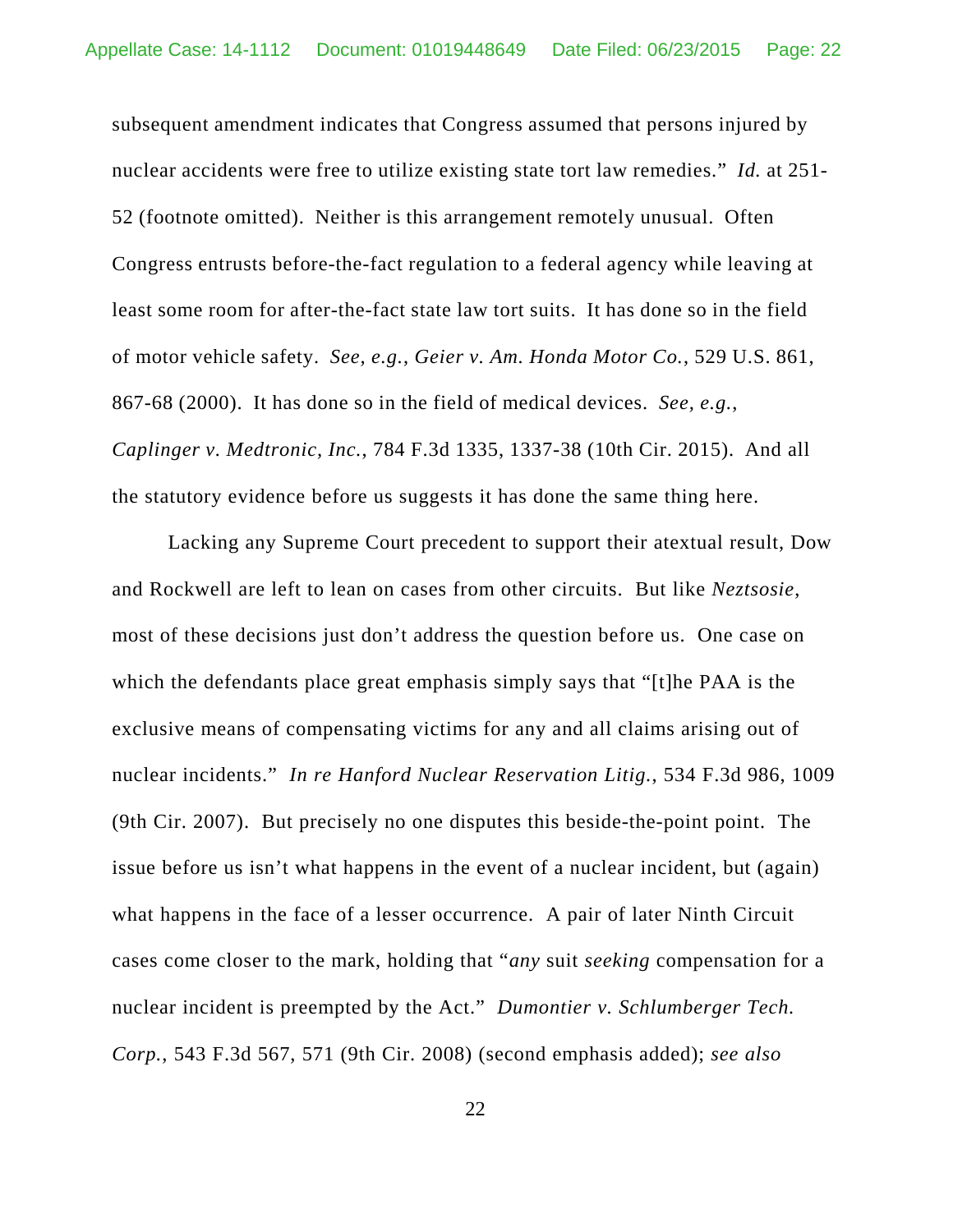*Golden v. CH2M Hill Hanford Grp., Inc.*, 528 F.3d 681, 683-84 (9th Cir. 2008) (same). But by way of support for this notion they cite only *Hanford*'s holding that the Act is the exclusive means of compensating victims of nuclear incidents, offering nothing to explain how or why the Act might preclude relief in cases involving lesser occurrences.

Perhaps the only case the defendants cite that much helps them is *Cotroneo*, a split decision from the Fifth Circuit. There the majority did find for the defendants but in doing so failed to identify any provision of the Act that expressly preempts and precludes state law claims in the absence of a nuclear incident. Instead, the court reasoned more generally that to allow parties to recover under state law for lesser occurrences would "circumvent the entire scheme governing public liability actions." 639 F.3d at 197. Of course, this seems a good bit like an implied preemption argument — a suggestion that state suits offend some underlying statutory policy, not any express statutory language — and thus an argument Dow and Rockwell appear to have disclaimed in this appeal. *See supra* at 9. But even on its own terms, we have as much difficulty with this argument as Judge Dennis did in dissent, for we fail to discern how our reading of the Act "circumvents" anything. *See Cotroneo*, 639 F.3d at 200-02 (Dennis, J., concurring in part and dissenting in part). As we've seen, there's nothing inconsistent about a statutory scheme that provides federal jurisdiction over certain claims to ensure their streamlined processing — and that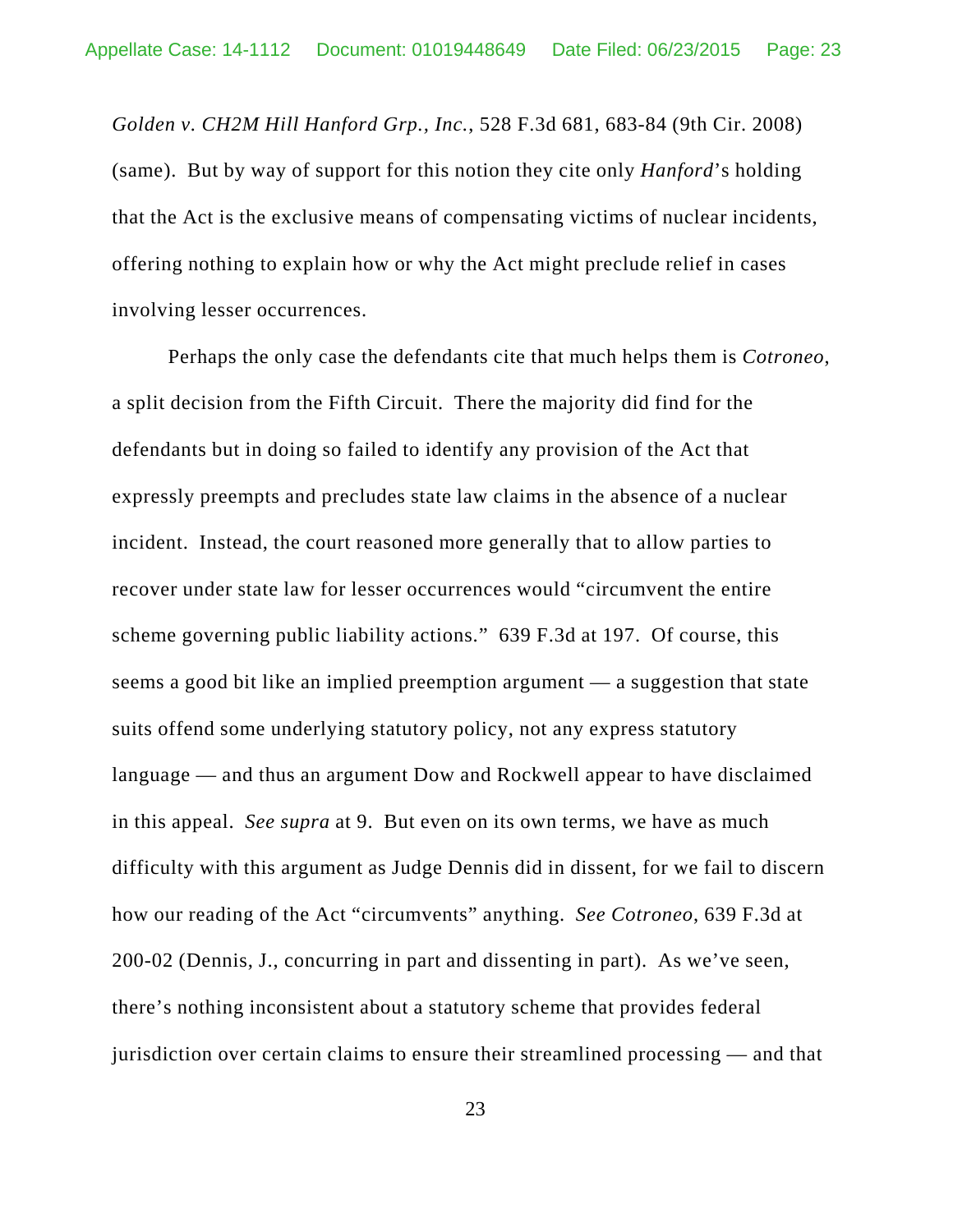includes special rules like liability caps for a subset of those claims involving nuclear incidents — while permitting claims involving lesser occurrences to proceed to decision under preexisting state law principles. If anything and again, it's the alternative interpretation of the statute — as foreclosing small claims while guaranteeing larger ones — that appears a good deal less likely in light of the Act's language, structure, and history. $3$ 

#### III

Unpersuaded that the Act preempts and precludes a state law nuisance claim when a nuclear incident is asserted but unproven, we arrive at the second question presented in this appeal: does this court's mandate in the first appeal require much the same result anyway? On remand, the plaintiffs acknowledged that this court identified errors of federal law in the district court's jury instructions and a judgment under the Price-Anderson Act was no longer possible. But, they argued, this court identified no error associated with their state law nuisance verdict and so nothing prevented the district court from entering a new

 $3$  If we were to adopt the defendants' interpretation of the Act as barring any recovery in cases involving lesser nuclear occurrences, the plaintiffs contend we would encounter a serious constitutional problem. As a matter of due process, they argue, Congress cannot eliminate longstanding common law rights without providing any "reasonable alternative remedy" unless there is a "compelling" reason to do so. *PruneYard Shopping Ctr. v. Robins*, 447 U.S. 74, 93-94 (1980) (Marshall, J., concurring). This is of course no trivial argument, but because we find the defendants' reading of the statute unconvincing on its own terms it is also one we happily need not reach or resolve.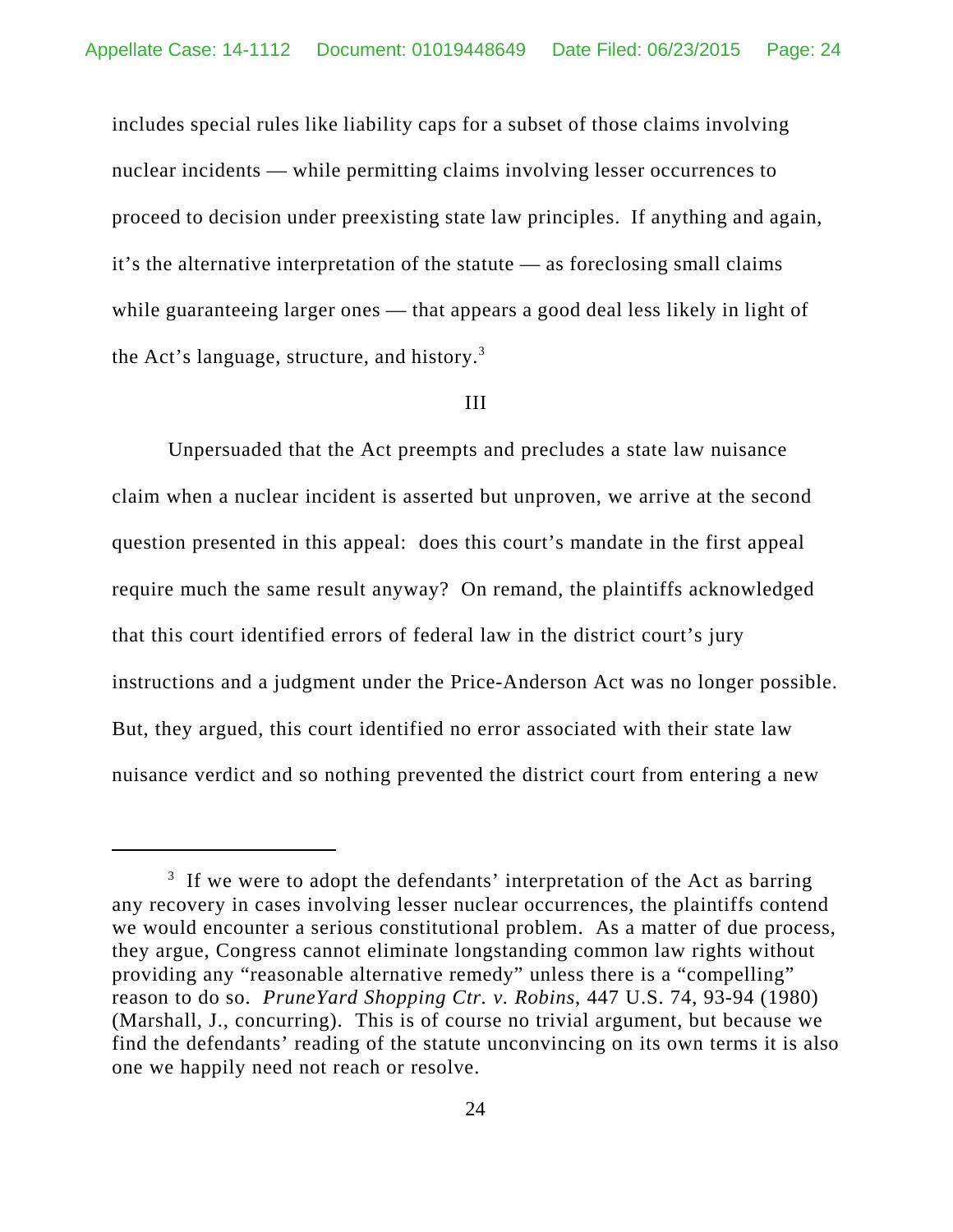judgment on their state law nuisance verdict standing alone. Dow and Rockwell replied that, even putting aside their inventive preemption argument, this court's mandate in the first appeal precluded the plaintiffs' proposed course. And, again, the district court agreed with them. But how might this be? As we've seen, the defendants don't suggest that the first panel considered the preemption argument they now offer, adopted it, and ruled the plaintiffs' state law claim precluded on this basis: much to the contrary, the defendants insist that this court *didn't* address their field preemption argument in the first appeal. *See supra* at 11. So what exactly is it in the first panel's decision that prohibited the district court on remand from entering judgment on the plaintiffs' state law nuisance claim? Dow and Rockwell offer two theories.

#### A

They begin by suggesting that the first panel "explicitly disapproved of the nuisance theory presented at trial under Colorado law." Appellees' Br. 44. Here, then, it turns out we confront a comparatively modest argument about Colorado state nuisance law and this court's treatment of it in the first appeal. In the defendants' view, the plaintiffs are not entitled to a judgment on the existing nuisance verdict because this court found the nuisance theory presented at trial legally erroneous under Colorado law. As modest as it is, though, the argument is no more successful for it. Far from "disapproving" the plaintiffs' state law nuisance theory, the panel in the first appeal held that "[t]he jury was properly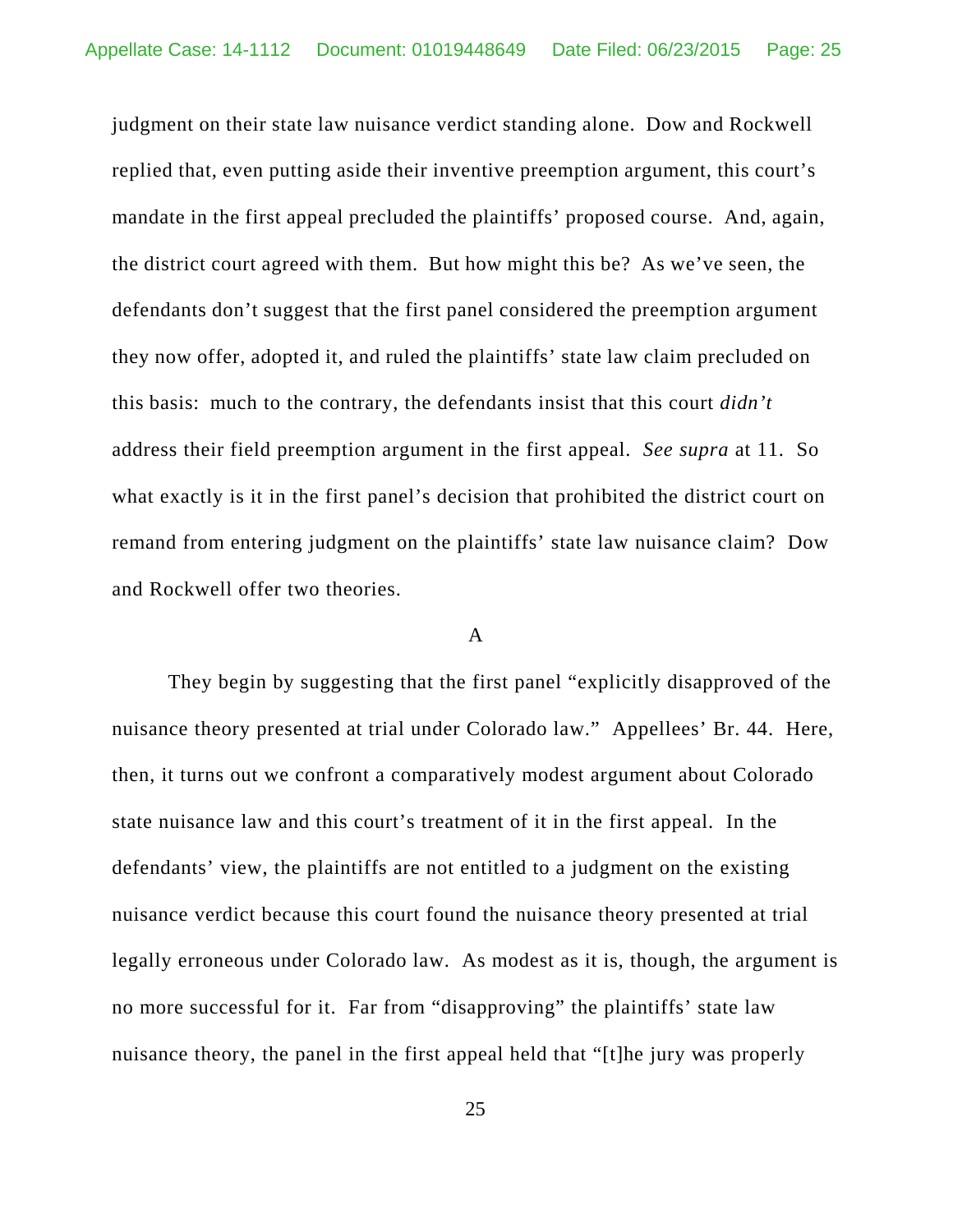instructed on the elements of a nuisance claim." *Cook*, 618 F.3d at 1145. Just the opposite of what the defendants contend.

Neither does the defendants' argument get any better when you try to untangle its many and stringy particulars. When it came to state nuisance law in the first appeal, the defendants spent most of their time attacking a district court pretrial order the parties refer to as *Cook IX*. *See* Appellants' Opening Br. at 48- 61, *Cook*, 618 F.3d 1127 (Nos. 08-1224, 08-1226, 08-1239) (citing *Cook v. Rockwell Int'l Corp.* (*Cook IX*), 273 F. Supp. 2d 1175, 1201-08 (D. Colo. 2003)). In that pretrial order the district court suggested that a plaintiff's individualized anxiety or fear might be enough on its own to give rise to a nuisance claim in Colorado. And this court in the first appeal did indicate that the district court's understanding on this point was in error. *Cook*, 618 F.3d at 1145-46. But by the time of the first appeal, nothing turned on *Cook IX*'s pretrial discussion. By then a trial had taken place and the district court had issued jury instructions on the elements of Colorado nuisance law. And it's the law as instructed to the jury, not the law as discussed in tentative pretrial opinions, that matters. *See Lederman v. Frontier Fire Prot., Inc.*, 685 F.3d 1151, 1155 (10th Cir. 2012) (explaining that after trial the relevant inquiry is "whether the jury was misled in any way and whether it had an understanding of the issues and its duty to decide those issues" (brackets omitted)).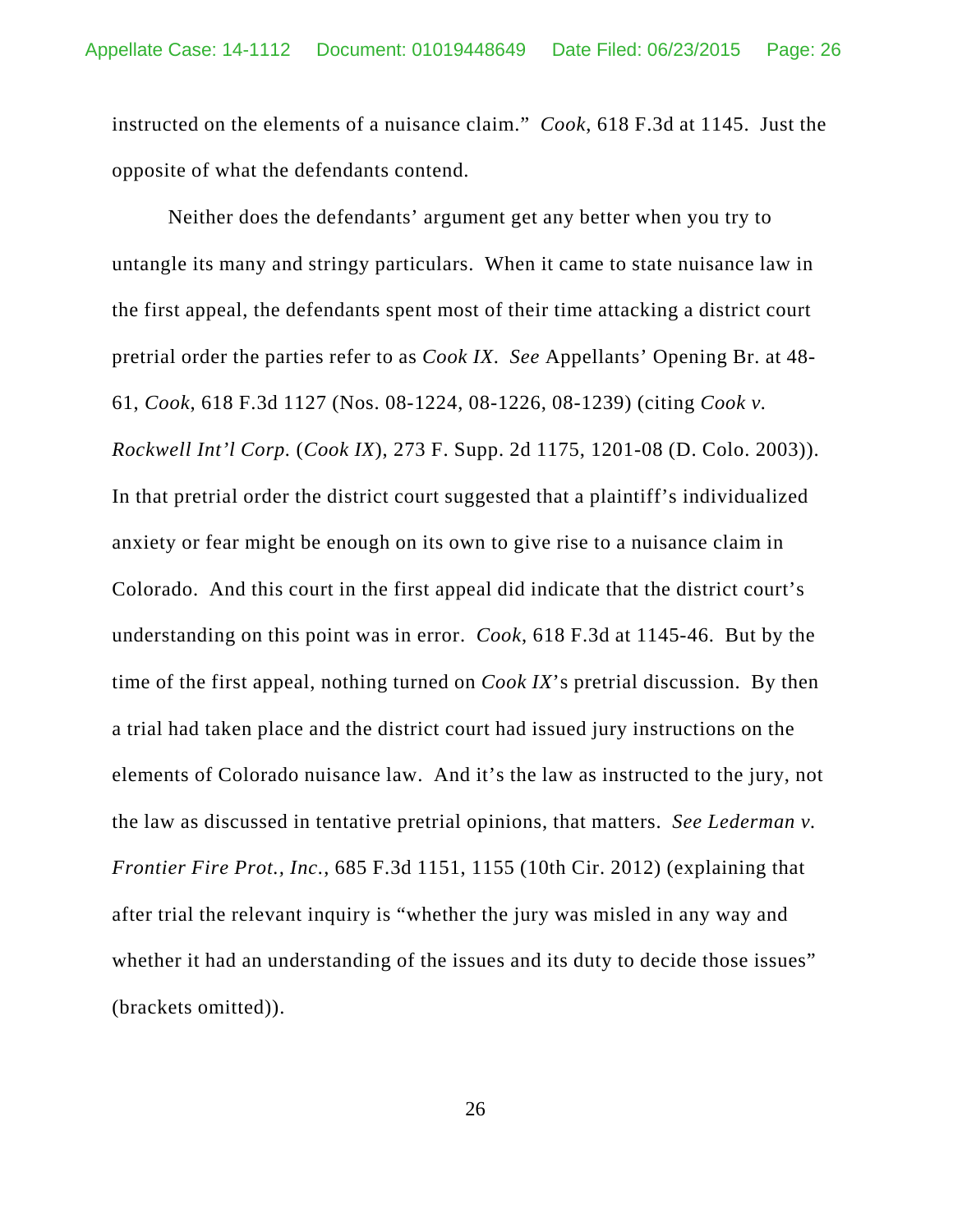When it comes to the consequential jury instructions, moreover, not only did this court expressly hold them proper, it did so for good reason. The defendants in the first appeal complained that language in Instructions 3.6 and 3.7 might suggest that "some increased health risk" was enough to sustain a state nuisance claim. But courts review jury instructions as a whole, not in "artificial isolation." *Cupp v. Naughten*, 414 U.S. 141, 147 (1973). And reading the instructions as a whole, it's impossible to understand them as authorizing a judgment for the plaintiffs based solely on "some increased health risk." The district court did tell the jury that increased health risk stemming from the defendants' damage to the plaintiffs' property could constitute a form of "interfere[nce]" with the plaintiffs' "use and enjoyment" of their property for purposes of state nuisance law. But Instruction 3.6 went on to say that the plaintiffs also had to prove that the degree of the defendants' interference was "both 'unreasonable' and 'substantial.'" Instruction 3.9 explained that an interference is "substantial" only if a "normal person in the community would find it offensive, annoying or inconvenient." Instruction 3.10 added that to find an interference "unreasonable" the plaintiffs had to prove that "the gravity of the harm outweigh [ed] the utility of the conduct that caused it." And Instructions 3.11 and 3.12 set forth a series of factors for the jury to balance when conducting this analysis. Before finding liability, then, the jury had to weigh the overall social utility of the defendants' actions from an "objective perspective" and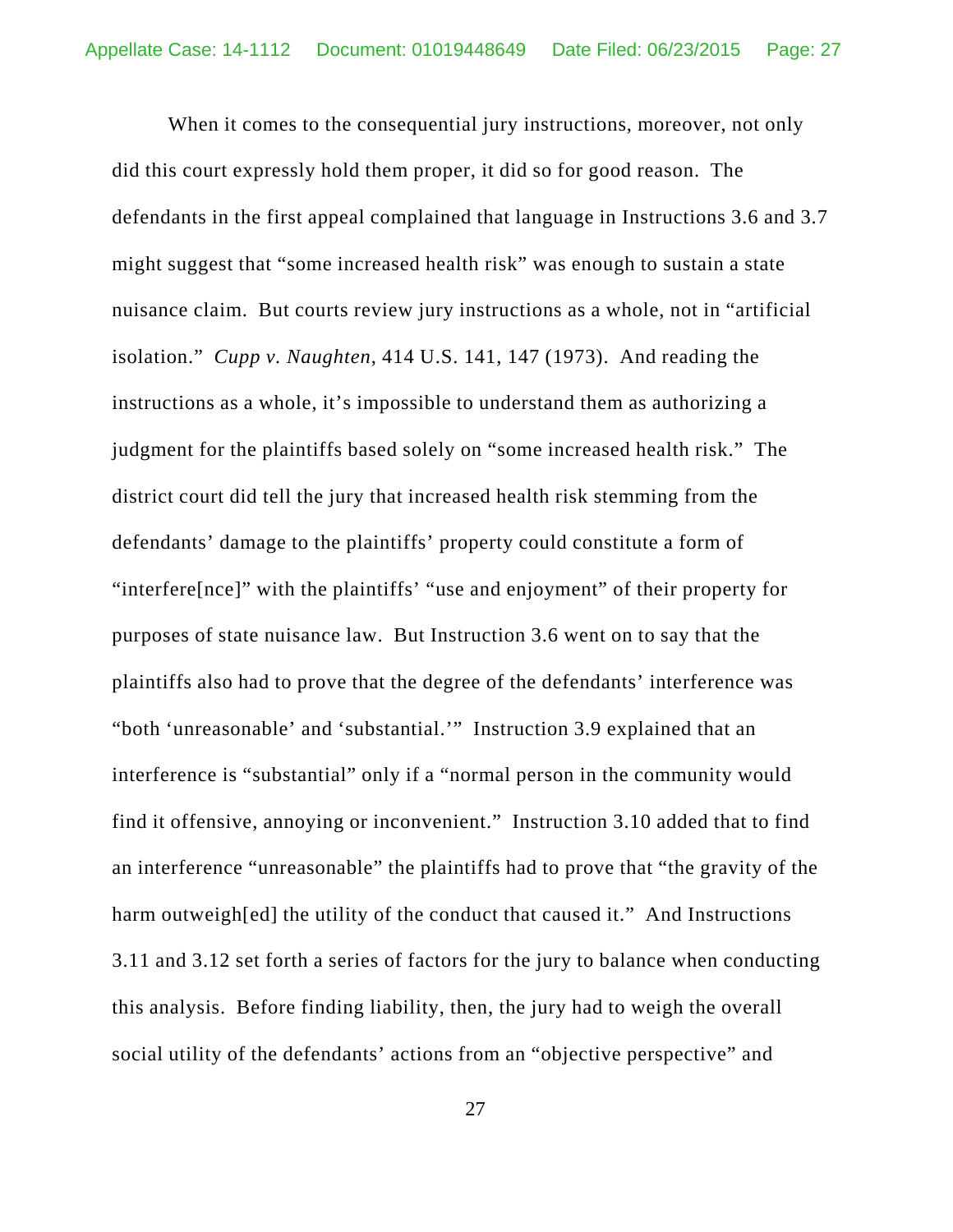couldn't rely solely on individual plaintiffs' subjective fears and anxieties or the possibility of "some" increased health risk.<sup>4</sup> Given this, it is altogether unsurprising that the first panel held "[t]he jury was properly instructed on the elements of a nuisance claim as well as the definitions of 'substantial' and 'unreasonable.'" *Cook*, 618 F.3d at 1145.

At this point you might wonder why the panel in the first appeal bothered to discuss and disapprove of the incorrect understanding of state nuisance law found in the *Cook IX* pretrial order when the panel expressly found the different formulation of state nuisance law embodied in the operative jury instructions entirely acceptable. The answer is both simple and sensible: even if the first panel could've avoided some of the issues briefed before it, it judged it "proper to nonetheless decide questions of law raised in this appeal that are certain to arise again . . . on remand." *Id.* at 1142 n.15. The panel was well aware that the plaintiffs might ask the district court to apply the more forgiving *Cook IX* standard in further proceedings on remand and quite rightly sought to discourage that possibility, avoid fifteen more years of squabbling, and inch the case toward

<sup>&</sup>lt;sup>4</sup> The only instruction that asked the jury to assess individual plaintiffs' subjective reactions was Instruction 3.28, which had nothing to do with the nuisance instructions that appeared in Instructions 3.6 through 3.17. If anything, its appearance *outside* the context of the court's nuisance instructions serves to underscore its absence *inside* that context.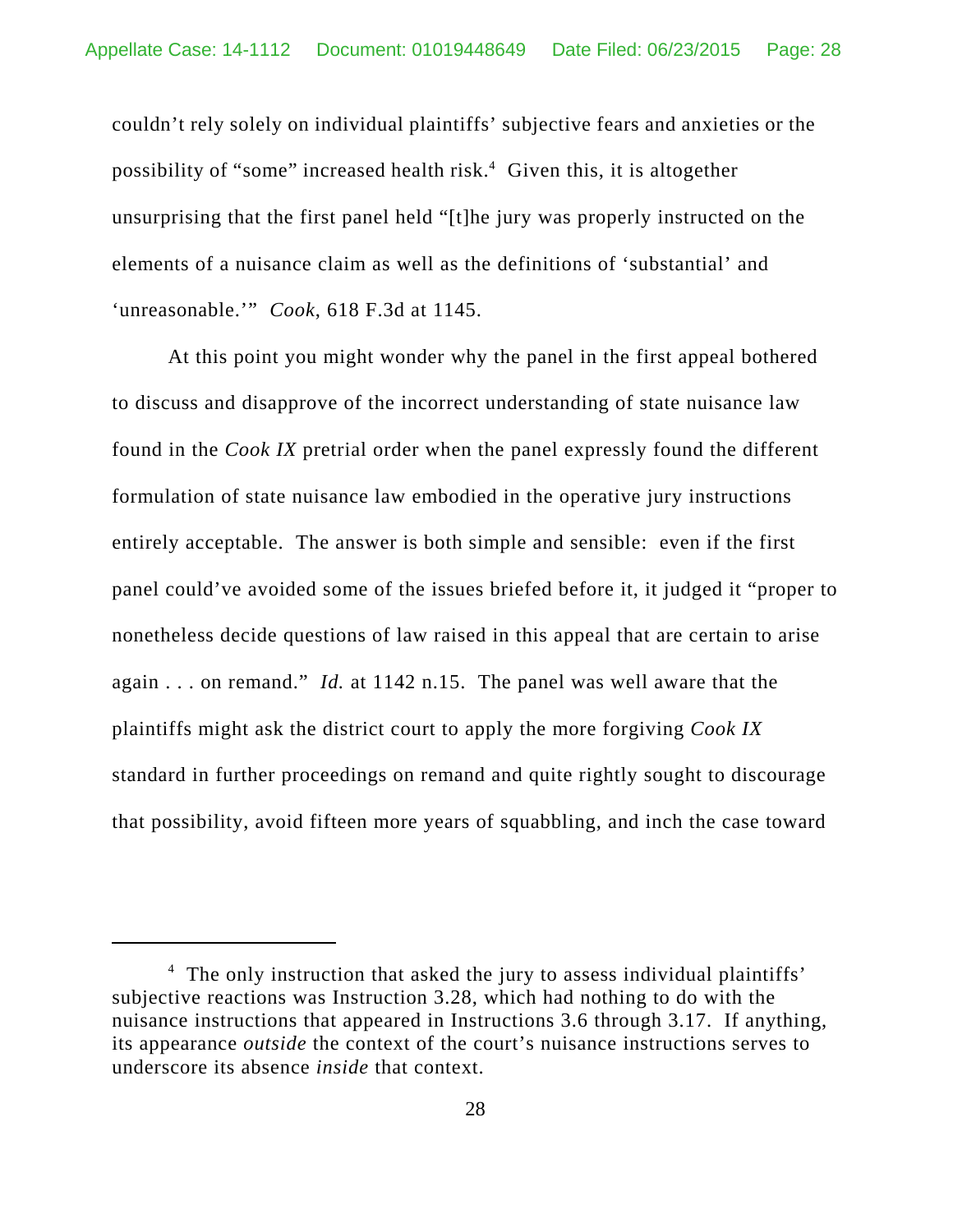resolution by clarifying the guiding principles for remand on a range of issues the parties briefed to the court.

So we find ourselves looping back to where we began. This court never "expressly disapproved" the district court's Colorado law nuisance instructions. To the contrary, in the first appeal the defendants never meaningfully challenged the jury's instructions on state nuisance law and, in any event, this court expressly approved them. The only thing disapproved in the first appeal was an inoperative pretrial order. Neither did Dow and Rockwell dispute that the evidence presented at trial sufficed to support a common law nuisance verdict under the legally correct instructions the district court issued to the jury. So when it came to a state law nuisance claim, by the end of the first appeal there existed a properly instructed jury, legally sufficient evidence, and a favorable jury verdict — elements that usually guarantee a judgment for the plaintiffs, not preclude one. *See Lloyd v. Grynberg*, 464 F.2d 622, 625 (10th Cir. 1972) ("The law is clear that an appellate court will not upset or disturb a jury verdict if the case has been submitted upon proper and adequate instructions and the verdict is supported by the evidence.").

#### B

At this point the defendants hold but one more card to play. They suggest that, whatever the first panel's intentions may have been, the language it used in its mandate barred the district court as a formal matter from entering a state law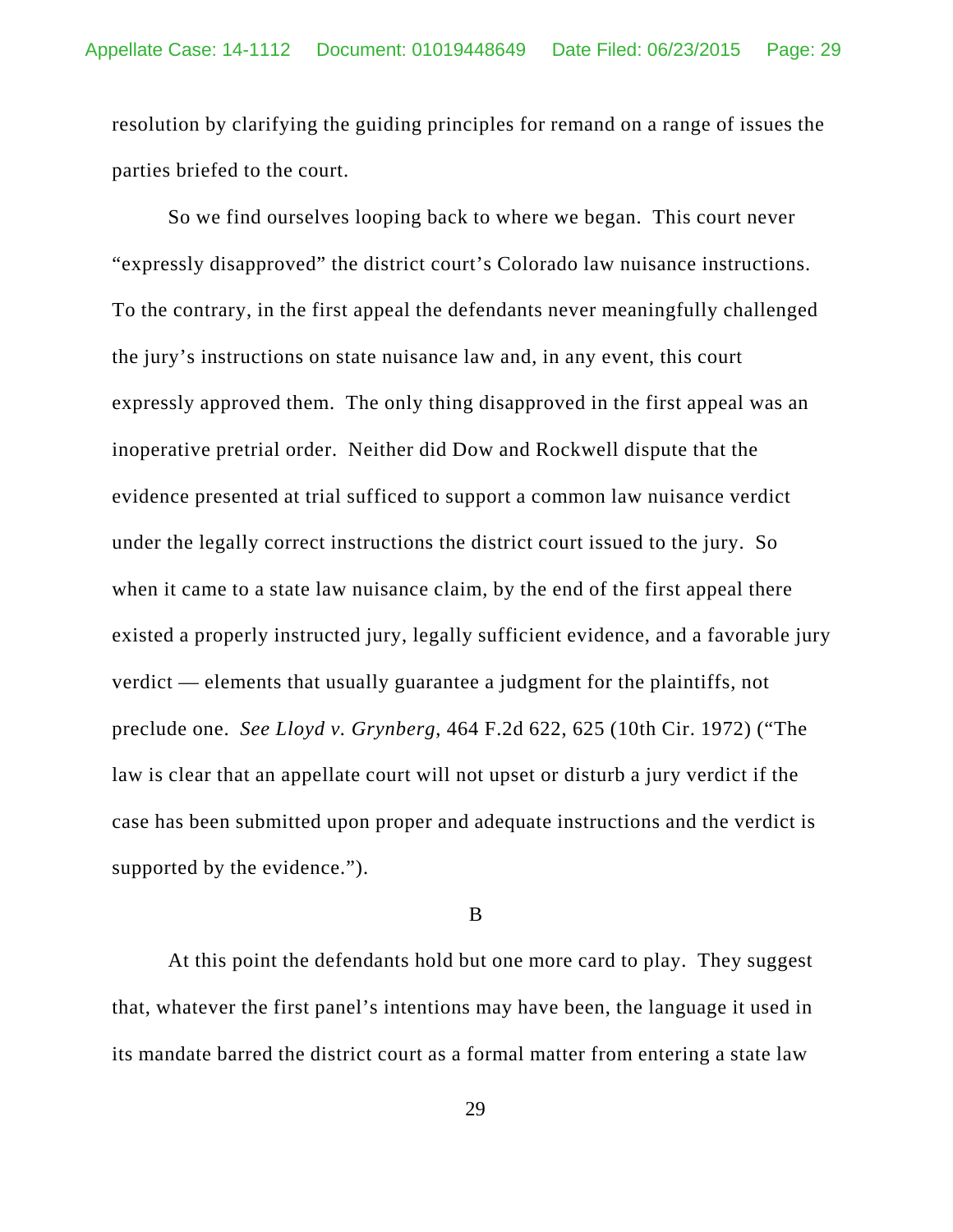nuisance judgment on the basis of the existing jury verdict. Of course, the defendants can't offer any reason why the first panel's mandate should have operated this way. For example, they (again) don't contend that the prior panel considered the preemption question we've addressed and rejected the analysis we've given. And by this point they can't contend that the first panel found error in the district court's nuisance instructions or any other aspect of the nuisance verdict. So it is that the defendants ask us to suppose that the mandate precluded entry of a nuisance judgment on remand for no good reason, accidentally even.

We decline this invitation. "The scope of the mandate . . . is carved out by exclusion: unless the district court's discretion is specifically cabined, it may exercise discretion on what may be heard." *Dish Network Corp. v. Arrowood Indem. Co.*, 772 F.3d 856, 864 (10th Cir. 2014) (brackets omitted). And examining the mandate from the first appeal, we see nothing that "specifically" precluded the district court from entering a new judgment on a common law nuisance claim on the basis of the existing jury verdict. Rather, after rejecting the district court's understanding of what qualifies as a nuclear incident for purposes of the Price-Anderson Act, the panel's opinion ended this way: "[T]his court **REVERSES** and **REMANDS** the case to the district court. We **DIRECT** the district court to vacate the judgment and conduct further proceedings not inconsistent with this opinion." *Cook*, 618 F.3d at 1153. It opened with identical language. *See id.* at 1133. By its plain terms, this language prevented the district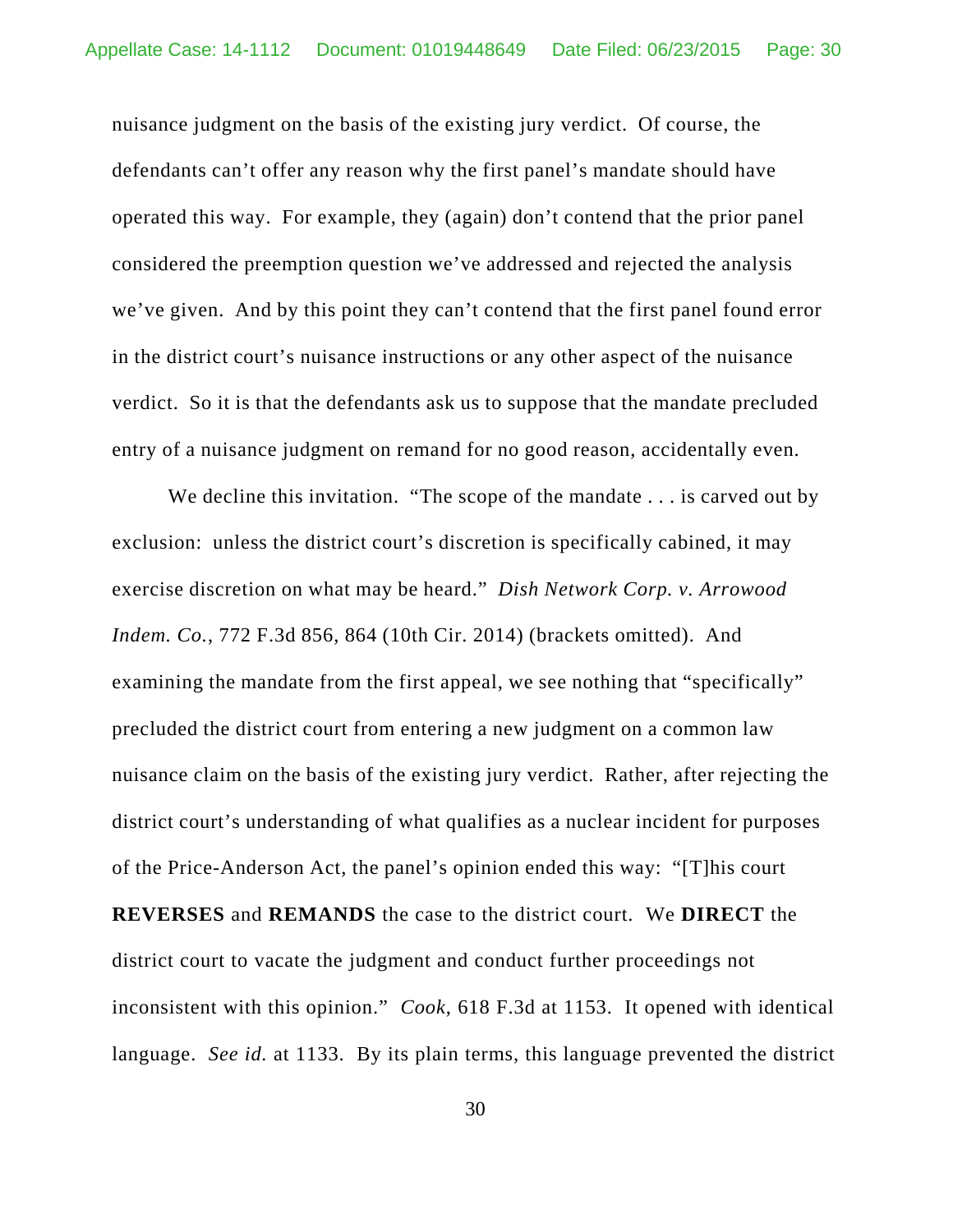court from entering a new judgment predicated on any erroneous understanding of the Price-Anderson Act. But beyond that the mandate didn't specifically prevent anything. Indeed, if anything its use of the double negative suggested that the district court was left with maximum room to maneuver on remand — expressly allowing the district court to undertake any proceedings "not inconsistent" with this court's opinion.

Nothing about this should come as a surprise. After a court of appeals vacates a judgment a district court on remand often will enter a new judgment in the same party's favor on the existing record if one can be had unaffected by the error found in the appeal. That's what happened in *Dish Network* when the district court entered a new order granting summary judgment after this court considered and rejected a previous order granting summary judgment on different grounds. *See* 772 F.3d at 865-66. That's what happens all the time after an appellate court reverses a judgment following a jury trial because of an error affecting one claim but not others and the district court proceeds to fashion a new judgment using only the portions of the existing verdict unaffected by that error.<sup>5</sup>

<sup>5</sup> *See, e.g.*, *United States v. Hicks*, 146 F.3d 1198, 1200-01 (10th Cir. 1998) (affirming district court's entry of judgment on unaffected counts after remand without necessity of new trial); *Reeder-Simco GMC, Inc. v. Volvo GM Heavy Truck Corp.*, 497 F.3d 805, 807 (8th Cir. 2007) (recounting district court's entry of modified judgment on remand on unaffected claims following reversal by Supreme Court); *O'Hagan v. Soto*, 565 F. Supp. 422, 425-26, 429 (S.D.N.Y. 1983) (noting that initial judgment as to question of liability survived subsequent vacaturs on question of damages); *Ponte v. Real*, 471 U.S. 491, 503 n.4 (1985)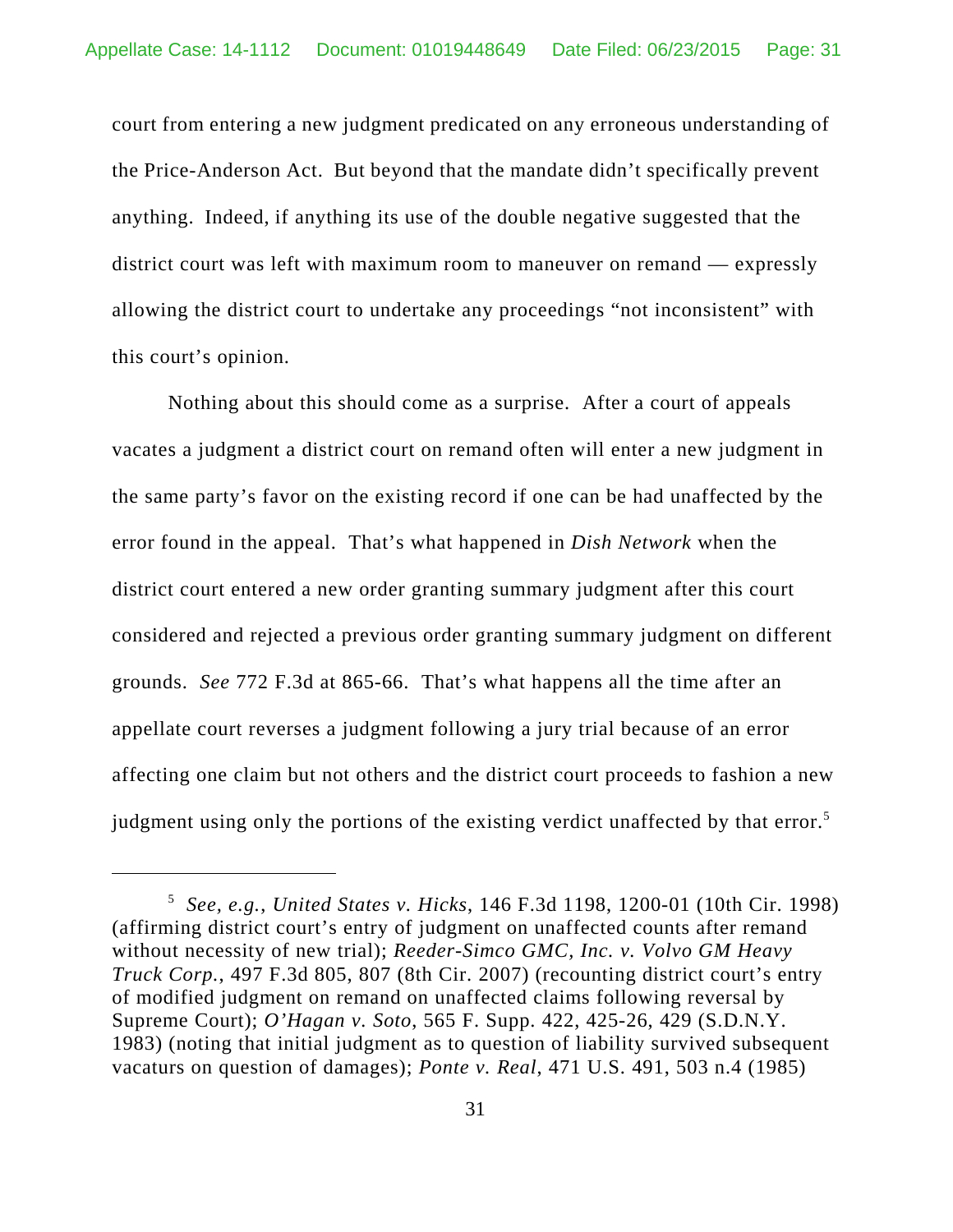We discern no reason why a different result should obtain here, where a judgment implicating the Act's protections is no longer possible but all the elements necessary for a judgment under state law are present and unaffected by any error identified in the first appeal, or on remand for that matter.

One wrinkle remains — though it's a wrinkle the defendants don't pursue and thus have waived any complaint about. *See United States v. Gama-Bastidas*, 222 F.3d 779, 784 (10th Cir. 2000) (discussing the non-jurisdictional nature of the mandate rule). In one spot in the middle of its opinion the first panel explained its intentions a little differently, writing that "[b]ecause the jury was not properly instructed on an essential element of Plaintiffs' PAA claims [the definition of 'nuclear incident'], the verdict must be set aside and the case remanded for further proceedings not inconsistent with this opinion." *Cook*, 618 F.3d at 1142. Here alone the panel spoke of setting aside a verdict rather than just the judgment. But even if the defendants had pursued an argument based on this language, it's plain to us that the panel didn't mean to preclude the entry of a new judgment based on the existing state law nuisance verdict. The panel referred here only to the plaintiffs' "PAA claims" and identified only an error of federal, not state, law

<sup>(</sup>Stevens, J., concurring in part) (collecting examples where judgment on federal claim is reversed but state law judgments are permitted to stand); *see also Harvey v. Richards*, 11 F. Cas. 740, 745 (C.C.D. Mass. 1814) (Story, J.) ("At common law, if a plaintiff obtain a judgment in an inferior tribunal, which is reversed in the appellate court, it is very clear, that the reversal operates no further, than to nullify the original judgment.")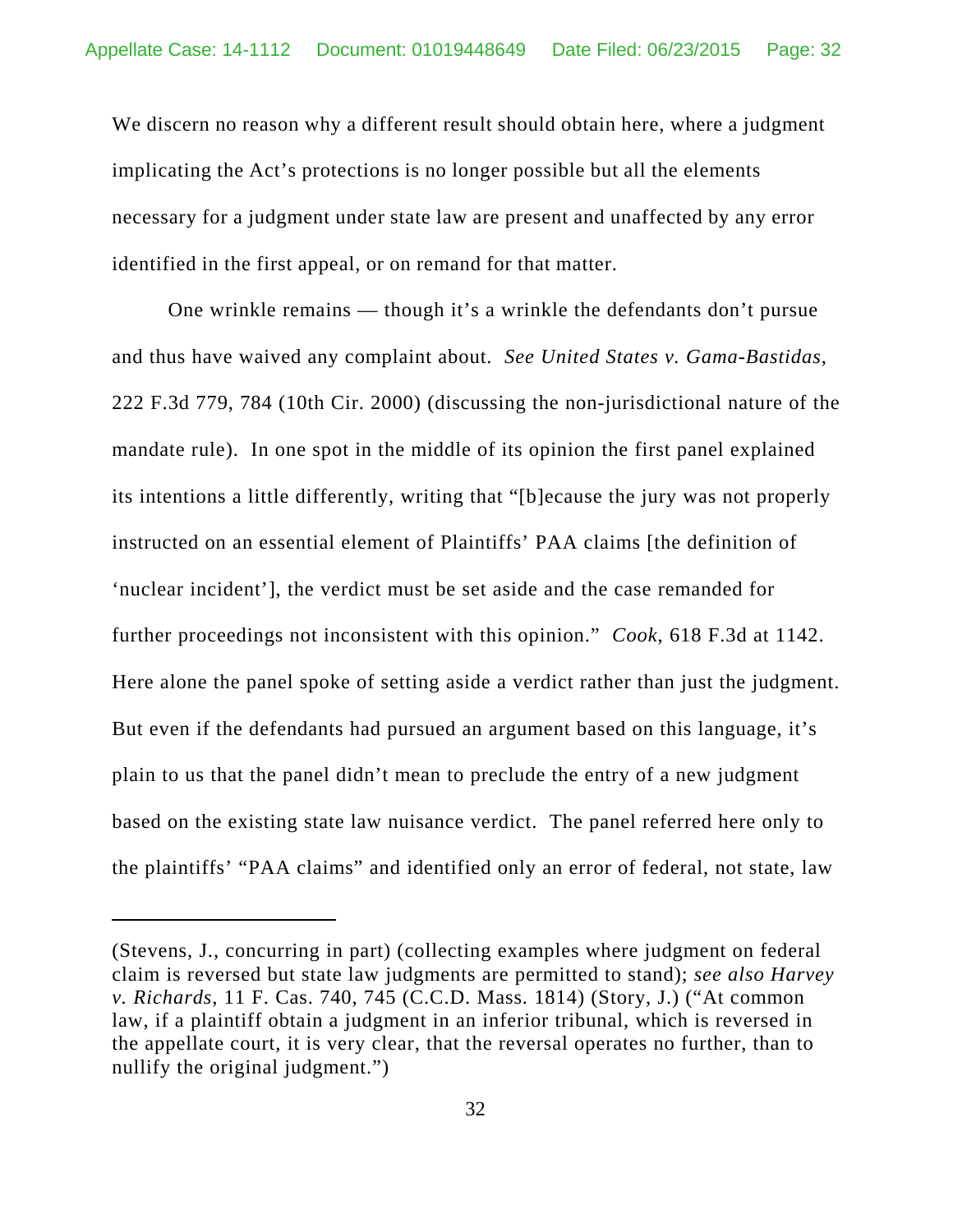(the lack of a "proper[] instruct[ion]" about the term "nuclear incident"). *Id.* There is no suggestion in this discussion or anywhere of an error in the state law aspects of the jury's verdict. Indeed, our understanding on this score is reinforced by the context in which this sentence appears: at the end and as a summary of the panel's discussion of the Price-Anderson Act and its nuclear incident requirement. This discussion is separate from the specifically captioned discussion of the plaintiffs' state law nuisance allegations that endorsed the district court's jury instructions. Finally, our conclusion is cemented by the language at either end of the opinion that makes no mention of any error in the nuisance verdict and discusses only a reversal of the judgment. In discerning the terms of an earlier court's mandate, some courts examine the whole of the opinion and some place particular stress on any language at the end or beginning summarizing the court's instructions.<sup>6</sup> Either way, all roads in this case lead to the same place: a conclusion that the first panel did not specifically preclude the district court from entering a new judgment predicated on an error-free state law nuisance verdict.

<sup>6</sup> *Compare, e.g.*, *Apponi v. Sunshine Biscuits, Inc.*, 809 F.2d 1210, 1217 (6th Cir. 1987) (looking to "the entire opinion of the court"), *and Procter & Gamble Co. v. Haugen*, 317 F.3d 1121, 1126 (10th Cir. 2003) (same), *with, e.g.*, *Hicks v. Gates Rubber Co.*, 928 F.2d 966, 968-69 (10th Cir. 1991) (focusing on the final paragraph), *and Gibson v. Worley Mills, Inc.*, 620 F.2d 567, 567 (5th Cir. 1980) (per curiam) (referring to an opinion's "last paragraph" as "the mandate").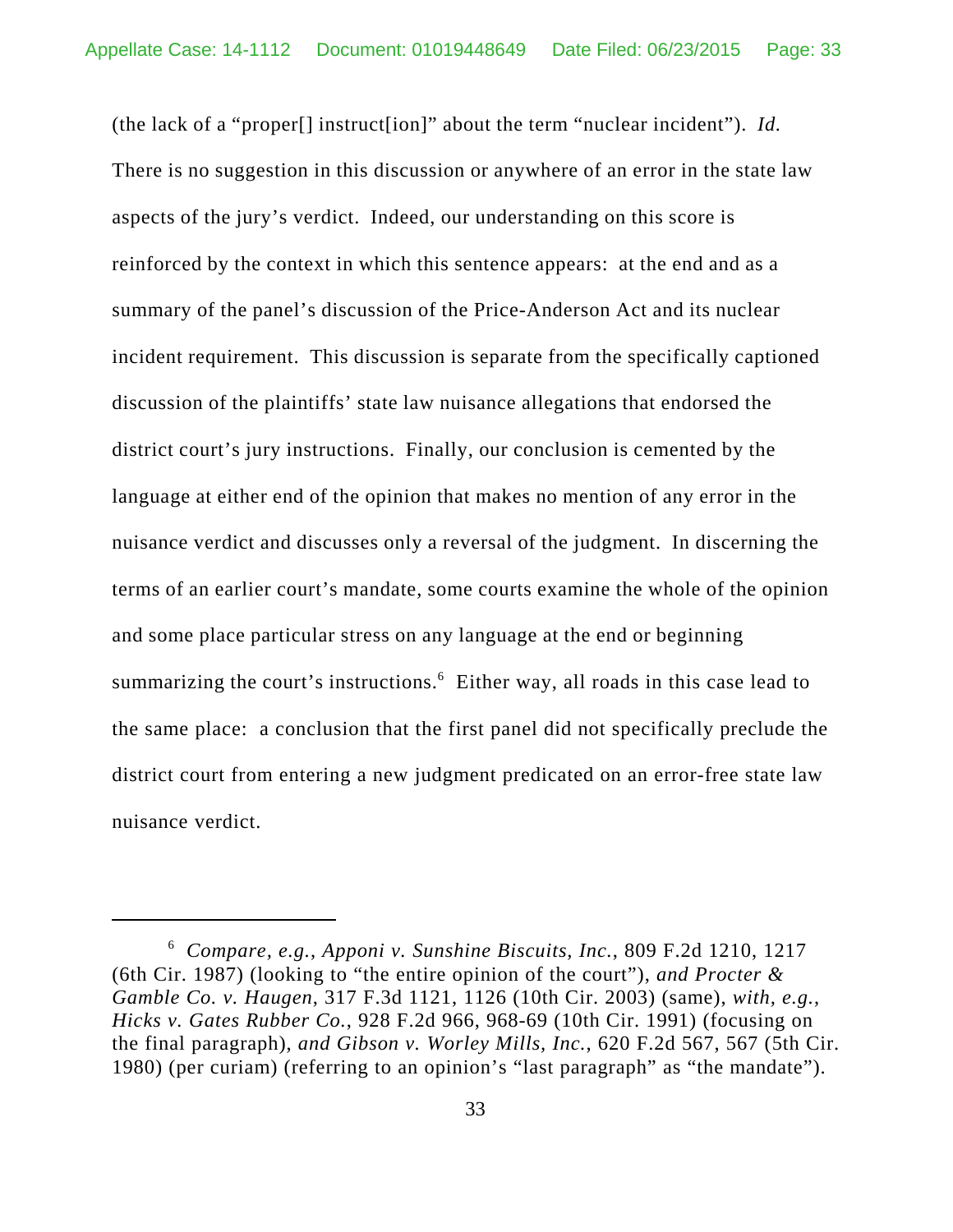$\mathcal{C}$ 

Our concurring colleague sees a few things differently but, happily, we agree on the important things. We agree that the Price-Anderson Act does not preempt and preclude a freestanding state law nuisance claim when a nuclear incident is alleged but unproven. *See supra* Part II.B. We agree that the defendants' primary mandate argument — suggesting that the first panel expressly disapproved the plaintiffs' state law nuisance theory — is mistaken. *See supra* Part III.A. We even agree that the first panel's mandate, as a formal matter, can't be read to preclude the entry of a freestanding state law nuisance judgment. *See supra* Part III.B. To be sure, our colleague would remand the case for another trial on the plaintiffs' state law nuisance claim rather than permit the entry of a judgment now based on the existing nuisance verdict. But that's a pretty small distance between us. It's a distance, too, that stems only from slight differences in how we read the first panel's mandate: as we've explained we see nothing in the mandate specifically precluding entry of a judgment based on the existing nuisance verdict; the concurrence does, though it reads the mandate as allowing a second trial on the same claim.

 Unfortunately, we cannot close that small gap remaining between us. For one thing, the concurrence doesn't explain how we might vacate the district court's judgment and send the case back for a new trial when the plaintiffs didn't ask for a new trial on remand and don't now. Neither do we see how we might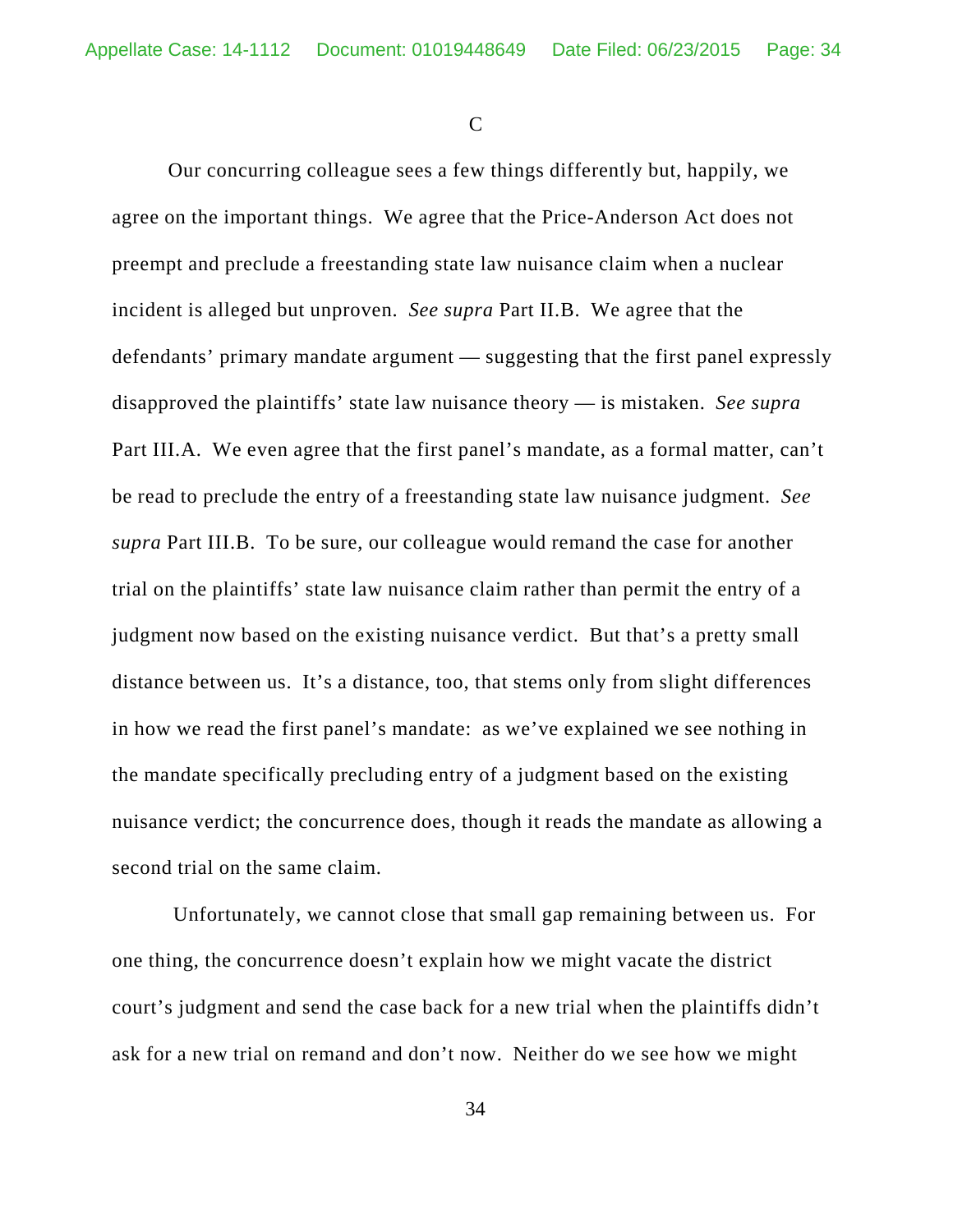remand for a new trial if, as the concurrence suggests, the plaintiffs' briefing in this appeal waived any complaint about the district court's mandate ruling. After all, that ruling held the plaintiffs' state law claims not "pursuable" and, if unchallenged, it would seem to supply a basis for affirmance, not reversal. For our part, of course, we do not believe that the plaintiffs waived any complaint about the district court's mandate ruling — indeed, the defendants have never suggested as much, and we are not inclined to pursue an argument for the defendants that they have not pursued for themselves. *See Cook*, 618 F.3d at 1138-39. Finally, we just don't see how the first panel's mandate "specifically" prohibited the entry of a judgment based on the existing nuisance verdict. Of course, the concurrence points to the wrinkle we've just discussed — language in the middle of the opinion suggesting the possibility of setting aside the jury's verdict, not just the judgment. But here again the concurrence would have us rest on a forfeitable argument that Dow and Rockwell haven't presented. And it would have us focus on language from the middle of an opinion — without reference to the language at the opinion's beginning or end, and without reference even to language in the surrounding paragraph that discusses errors only in the application of federal, not state, law. While we are aware of different views on the question whether an appellate mandate should be read to include only the formal instructional language at the beginning and end of an opinion or should be discerned in light of the whole of an opinion, *see supra* at 33 n.6, we are aware of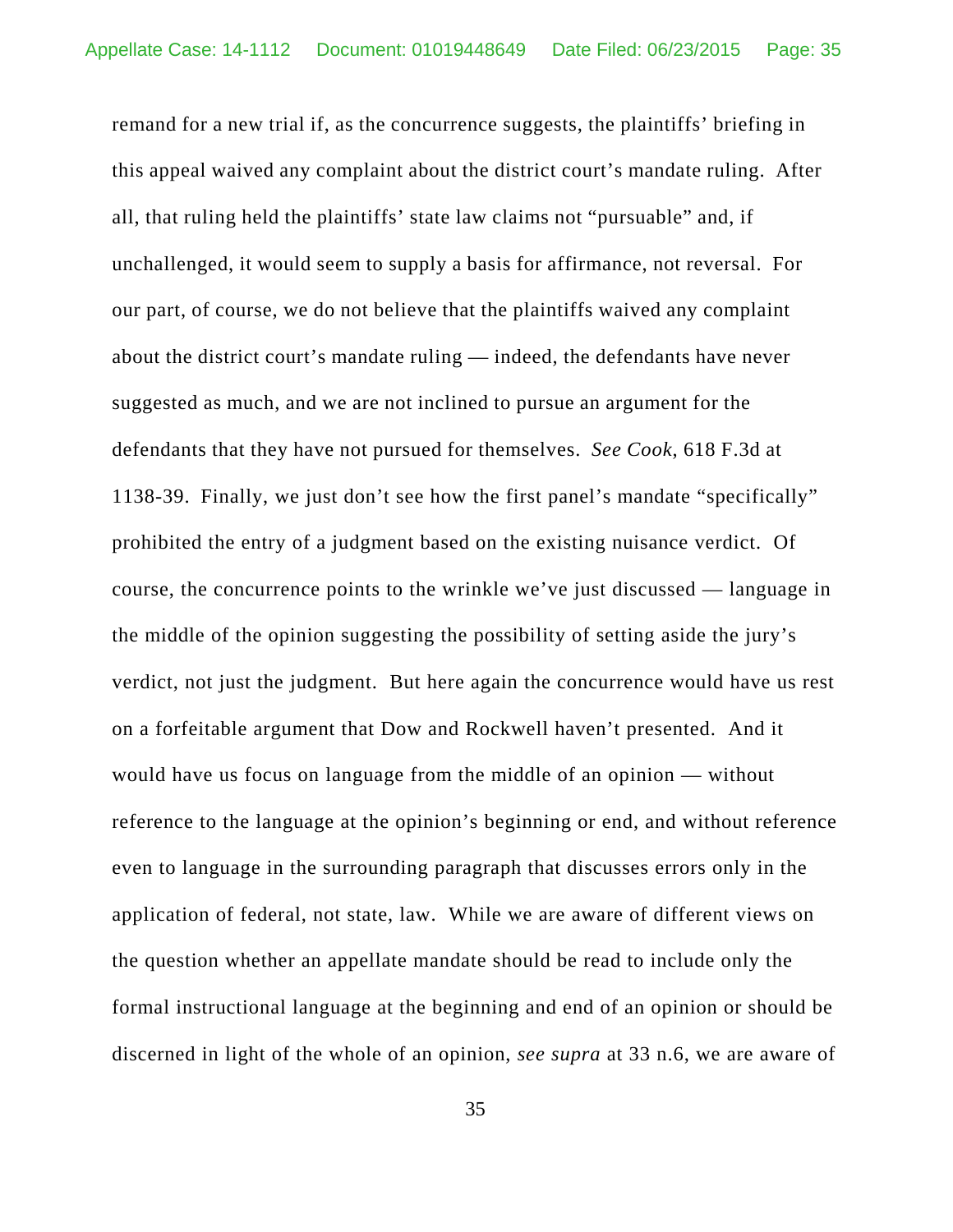no authority suggesting we should focus only on isolated language in the middle of an opinion.<sup>7</sup>

#### IV

In the end, Dow and Rockwell appear to have persuaded even the plaintiffs that this case does not involve a nuclear incident within the meaning of the Price-Anderson Act — at least in light of the statutory construction the defendants

 $\frac{7}{1}$  Even if the first panel opinion contains no express mandate requiring a new trial, the concurrence suggests we should draw the same message by inference from indirect evidence. But as we've seen, the mandate rule operates by exclusion and any avenue a court of appeals does not specifically foreclose remains available on remand. *See supra* at 30. Beyond that, we are unable to agree with the inferences the concurrence draws from the indirect evidence it cites. The concurrence emphasizes the plaintiffs' repeated request that we "reinstate the verdict," arguing that it shows even the plaintiffs recognize our prior decision as having overturned the verdict on their state law nuisance claim. But the plaintiffs have consistently claimed that no error identified in the first appeal touched their state law claim, that nothing in the Act preempts that claim, and that there's nothing stopping a court from entering judgment on it now. We agree that it would have been more accurate to call this an argument for "reinstating the judgment based on an error-free verdict" rather than "reinstating the verdict." But the plaintiffs' imprecise wording surely cannot alter the scope of this court's mandate (or even obscure the nature of their remedial request). Neither are we able to agree with the significance the concurrence attaches to the first panel's decision not to address certain claims of error because they might not arise in the event of a new trial. We don't doubt it's possible the prior panel thought it likely the plaintiffs would want to seek the Act's benefits on remand and would pursue a new trial under the Act. But a mandate isn't governed by what's in someone's head; it's governed by what's on the page. So an appellate court's inability to imagine every tactical decision a party may make months or years later on remand does not dictate the scope of the mandate written in its opinion. Neither, of course, did the first panel's decision to defer certain issues preclude the defendants from raising them on remand if they really thought them sufficient to bar entry of judgment on the existing nuisance verdict.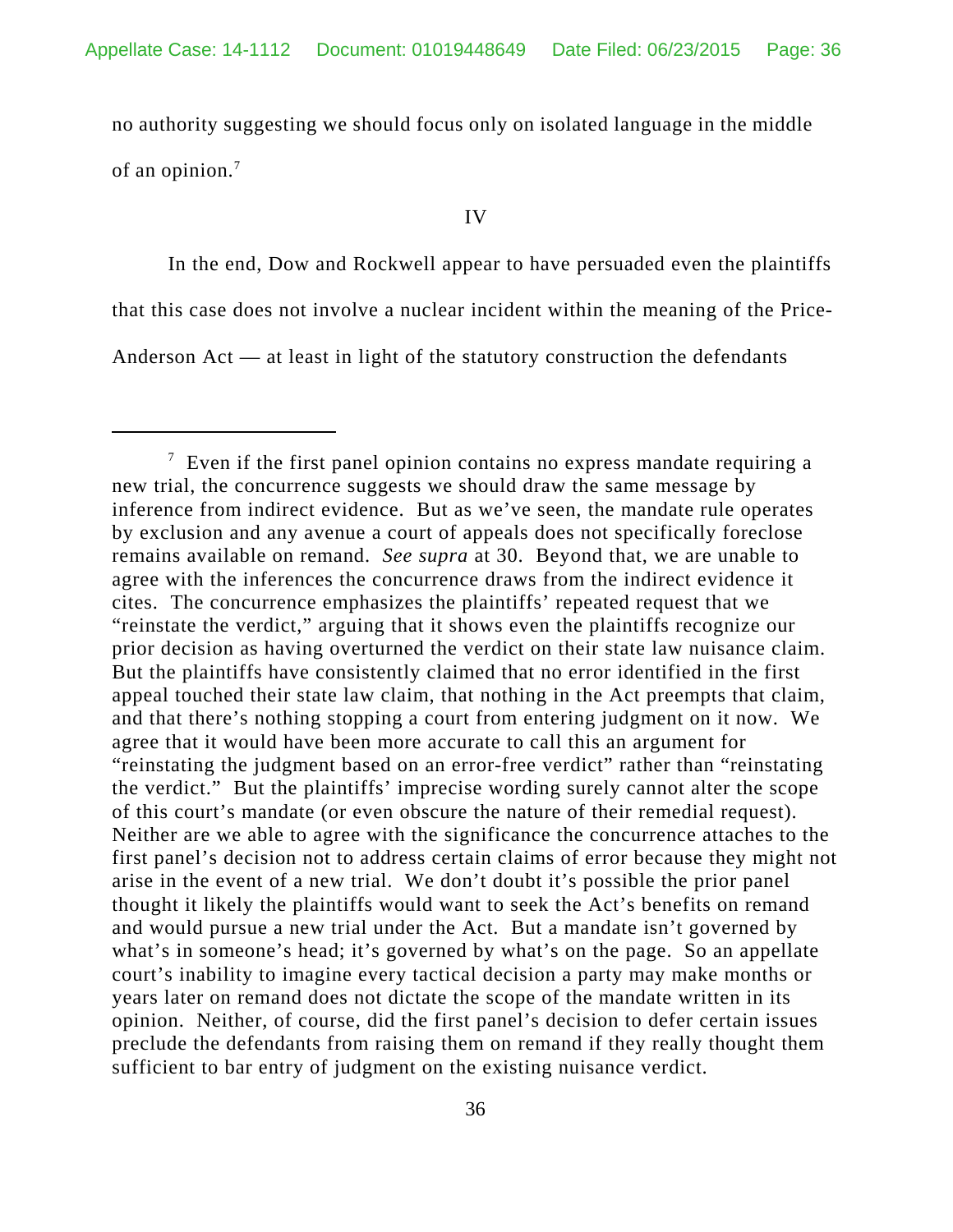urged and this court adopted in the first appeal. But that does not mean the defendants are insulated from any liability — or that the jury's verdict is a pointless piece of paper. In two separate appeals spanning many years the defendants have identified no lawful impediment to the entry of a state law nuisance judgment on the existing verdict. They have shown no preemption by federal law, no error in the state law nuisance instructions, no mandate language specifically precluding this course. No other error of any kind is even now alleged.

In this light, we can well understand why the plaintiffs on remand renounced a new trial and sought entry of a judgment based on the existing nuisance verdict. Indeed, without some specific mandate or identified error requiring so much we can imagine only injustice flowing from any effort to gin up the machinery of trial for a second pass over terrain it took fifteen years for the first trial to mow through. Injustice not only in the needless financial expense and the waste of judicial resources, but injustice in the human costs associated with trying to piece together faded memories and long since filed away evidence, the emotional ordeal parties and witnesses must endure in any retrial, the waste of the work already performed by a diligent and properly instructed jury, and the waiting — the waiting everyone would have to endure for a final result in a case where everyone's already waited too long, longer even than the lives of today's college graduates. When the district court receives this case it should proceed to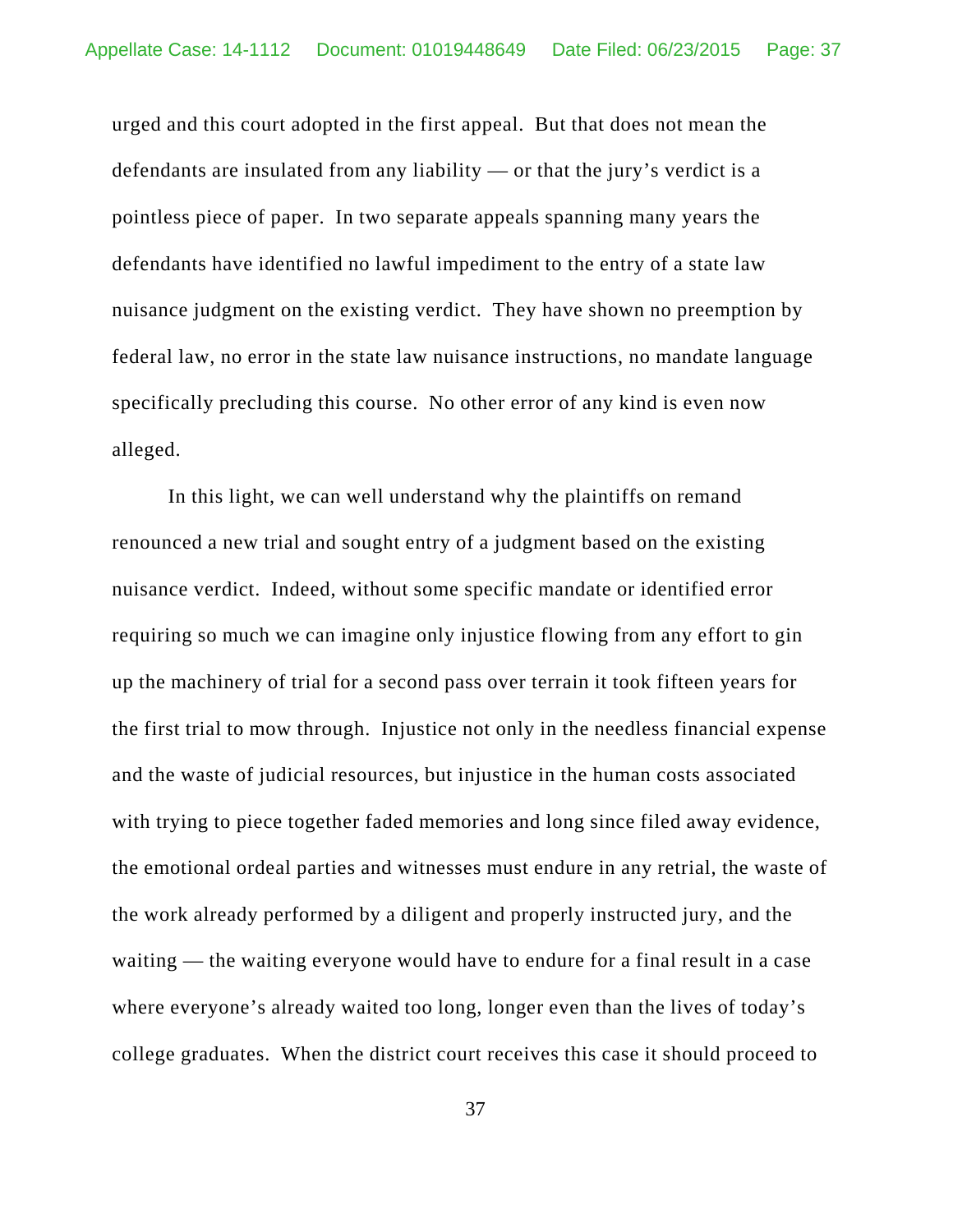judgment on the existing nuisance verdict promptly, consistent with resolving the outstanding class action question, wary of arguments that have already been rejected or forfeited. This long lingering litigation deserves to find resolution soon. The judgment of the district court is vacated and the case is remanded for proceedings consistent with this opinion.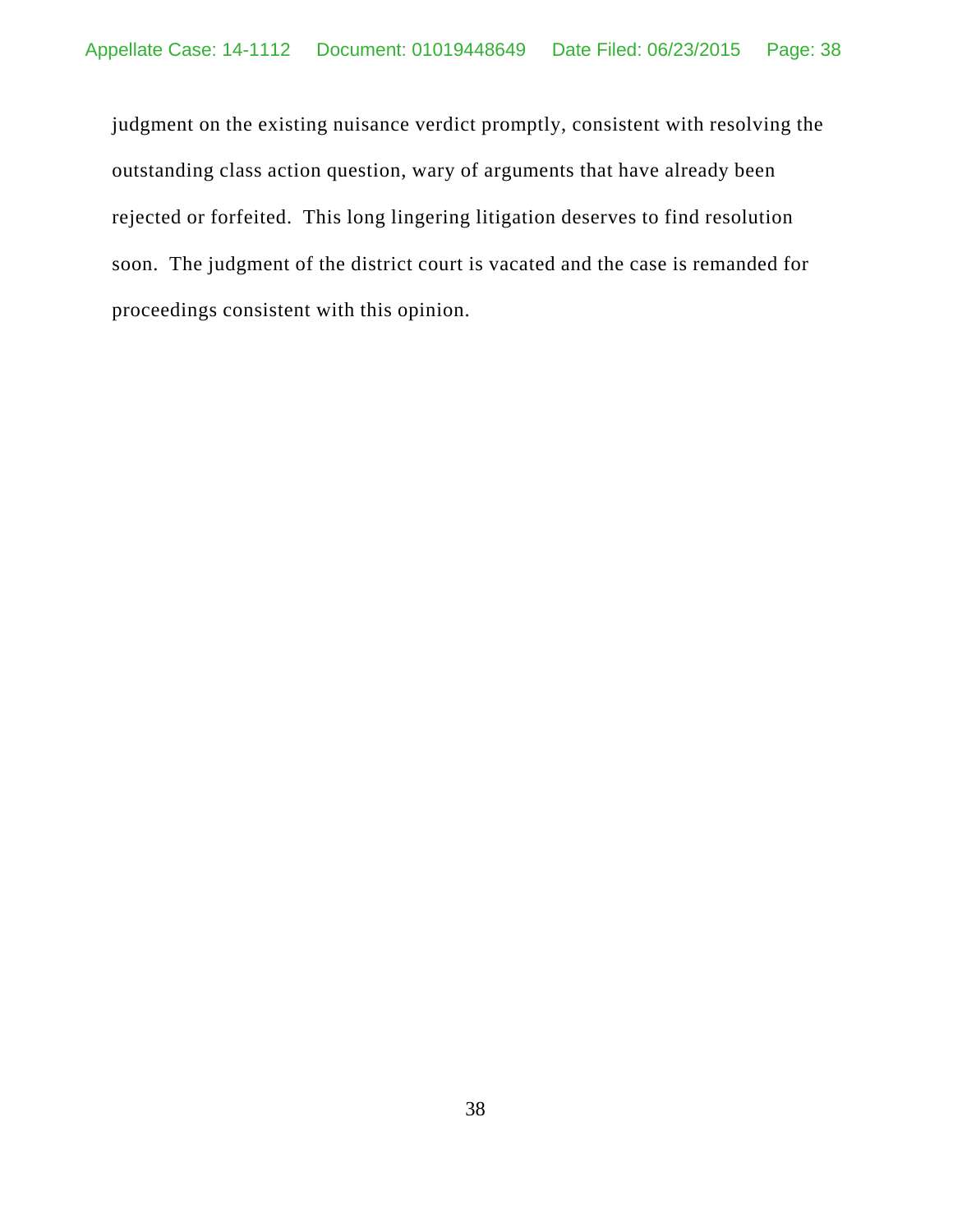### 14-1112, *Cook et al. v. Rockwell International Corp.*

**MORITZ**, Circuit Judge, concurring in the judgment.

I respectfully concur in the judgment. Unlike the majority, I conclude the panel in *Cook v. Rockwell International Corp.*, 618 F.3d 1127 (10th Cir. 2010) (*Cook I*) left no portion of the jury's verdict intact, so I would affirm the district court's determination that the mandate rule precludes "reinstatement" of any portion of the judgment. But because the *Cook I* panel remanded all of the claims before it to the district court, I would hold that any state law nuisance claims remain pending requiring our consideration of the district court's alternative conclusion that the Price-Anderson Act ("PAA") preempted any independent state law nuisance claim.

On the PAA issue, I disagree with the majority's conclusion that the law of the case doctrine precludes the defendants' preemption argument. But I agree with the majority that the PAA does not preempt the plaintiffs' state law claims. And consistent with the majority's ultimate disposition, I would remand this case to district court. Finally, while the majority holds that an independent state law "verdict" survived *Cook I*  and on remand the district court can simply reenter judgment on that verdict, I conclude otherwise. I would place the plaintiffs in the same position on remand as directed by the *Cook I* panel—with an opportunity to retry their remaining claim.

# *The plaintiffs waived any challenge to the district court's application of the mandate rule.*

Initially, the majority acknowledges that the district court entered alternative rulings: the PAA preempted the plaintiffs' claims and, in any event, the mandate rule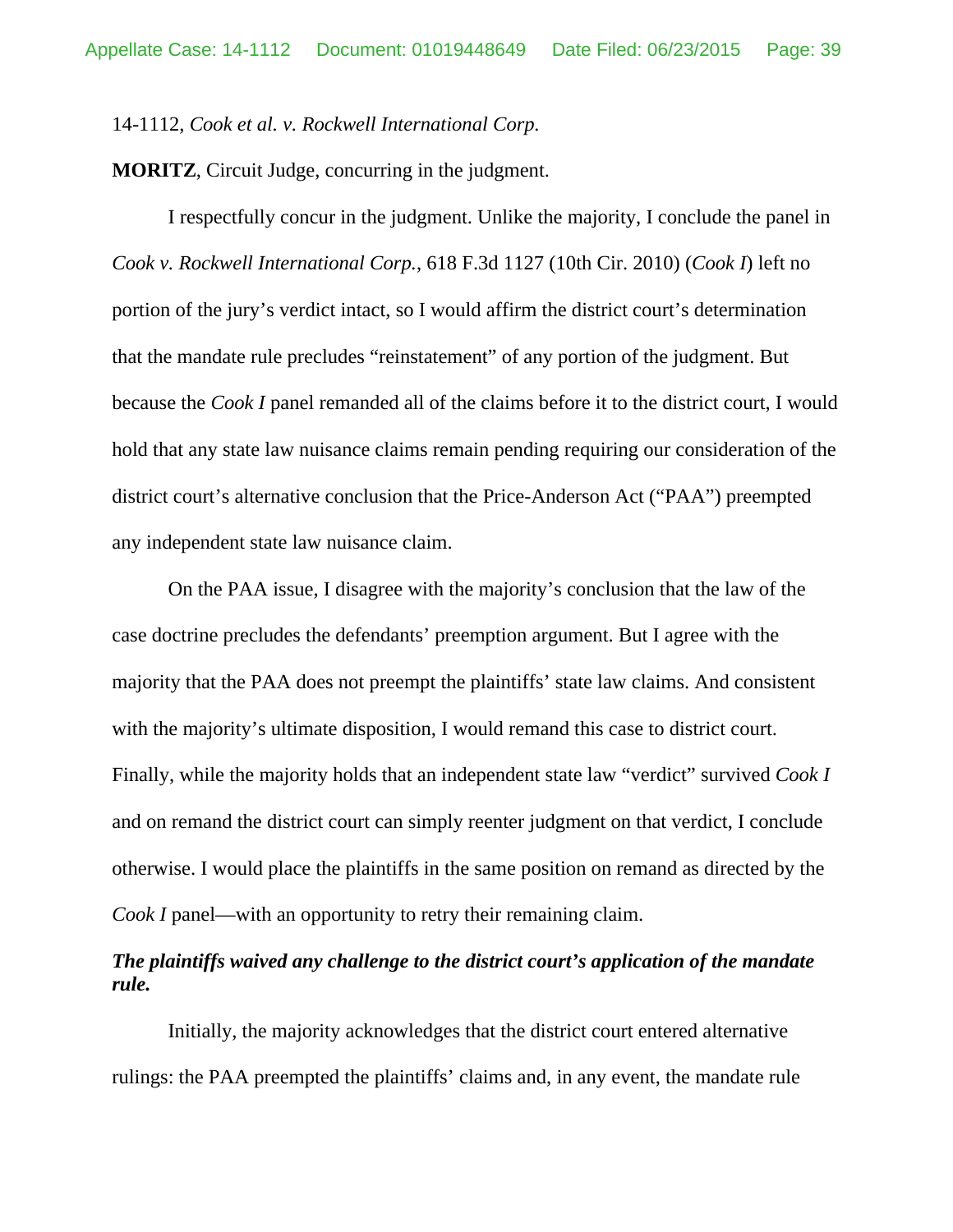precluded reinstatement of the verdict. Maj. Op. at 8. Yet, the majority later downplays the defendants' mandate preclusion argument, referring to it as just another "card to play" Maj. Op. at 29. But critically, although it is the plaintiffs and not the defendants who challenge the district court's ruling this time around, plaintiffs devote less than 50 words of their 60-page brief to the district court's alternative ruling. Moreover, their twosentence commentary is confined to a footnote. Aplt. Br. at 25 n.29.

I find this solitary footnote plainly insufficient to challenge the district court's application of the mandate rule. *See Hill v. Kemp*, 478 F.3d 1236, 1255 n.24 (10th Cir. 2007) (refusing to consider arguments raised in footnotes and characterizing them as "perfunctory"); *Hardeman v. City of Albuquerque*, 377 F.3d 1106, 1122 (10th Cir. 2004) (concluding issues raised in a footnote and "unaccompanied by some effort at developed argumentation are deemed waived" (citation and internal quotation marks omitted)). Further, because the plaintiffs failed to challenge an independent and alternative ground for the district court's decision, I would affirm the district court's judgment on this issue without considering plaintiffs' asserted challenge. *See Bones v. Honeywell Int'l, Inc.*, 366 F.3d 869, 877 (10th Cir. 2004) (refusing to address plaintiff's challenge to summary judgment ruling because plaintiff failed to challenge alternative grounds for district court's ruling; thus, plaintiff could not prevail even if successful on challenged ruling).

## *The majority redefines the remedy sought by the plaintiffs.*

Even if the plaintiffs' short footnote adequately challenged the district court's alternative ruling, I would uphold the district court's conclusion that the mandate rule prohibited it from "reinstating" any freestanding state law nuisance verdict the jury may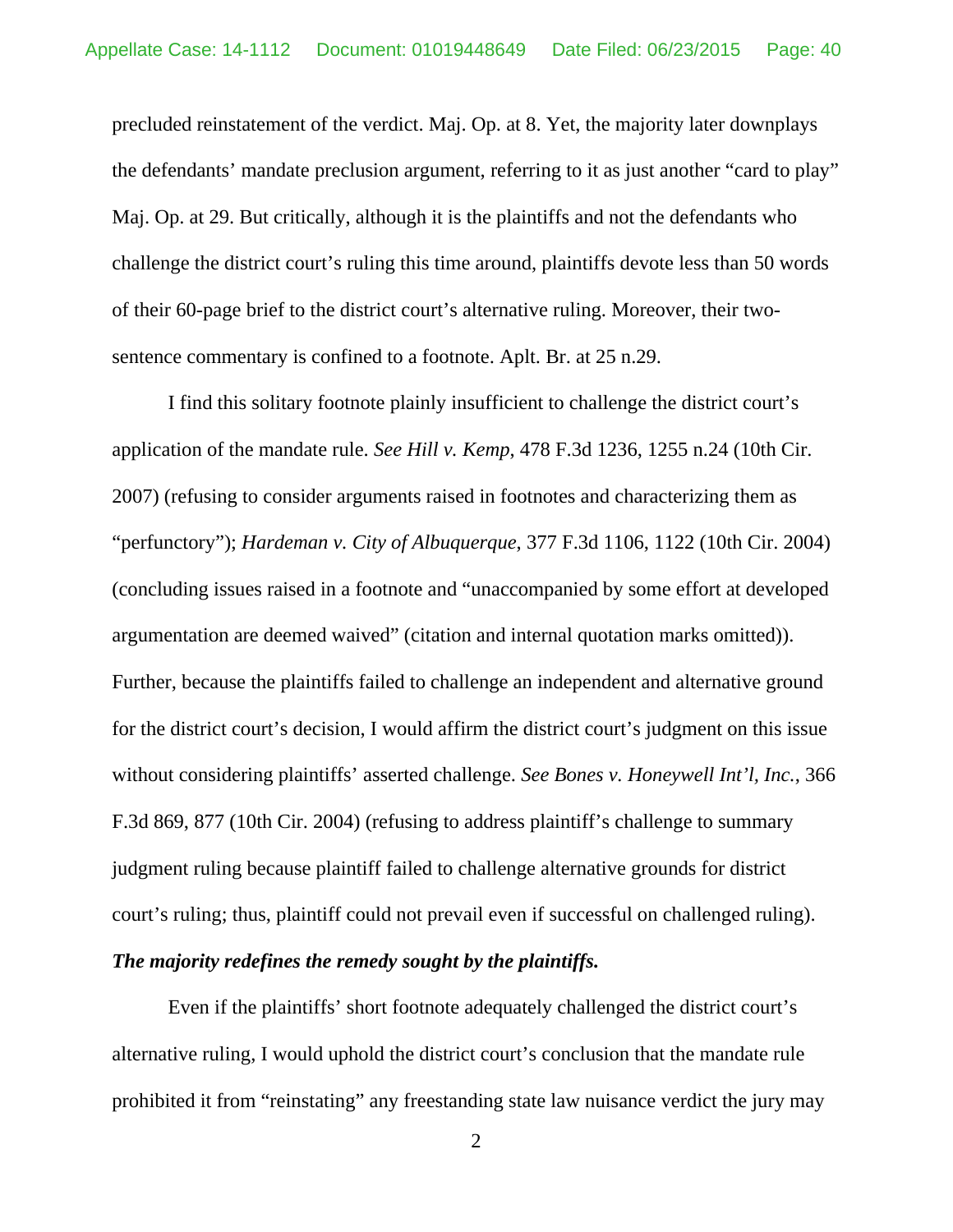have rendered. But before discussing this issue it is helpful to clarify a confusing aspect of the majority's opinion.

In reversing the district court the majority relies on a rationale never argued by the plaintiffs. In the district court and on appeal, the plaintiffs plainly and consistently recognized that the *Cook I* mandate vacated any independent state law nuisance verdict.<sup>1</sup> As discussed in-depth below, on this point the plaintiffs and I agree—the *Cook I* mandate nullified the entire jury verdict. Where I depart from the plaintiffs' position is in considering their argument—made solely in their reply brief—that the district court had the power to reinstate that verdict.

The majority, however, departs from the plaintiffs' briefing one step earlier. Presumably recognizing the flawed nature of the plaintiffs' assertion, the majority holds the *Cook I* panel did not vacate any state law verdict. Instead, according to the majority, the state law nuisance verdict somehow *survived* the *Cook I* panel's mandate ordering that "the verdict" be set aside, "the case" reversed and remanded, and "the judgment" vacated. And, the majority concludes, because that verdict was "unaffected by any error" found in the appeal, it was poised for the district court to reenter judgment on the verdict on remand. Maj. Op. at 32.

 <sup>1</sup> Following this court's remand in *Cook I*, the plaintiffs sought "reinstatement *of the jury's verdict*" and then entry of judgment based on that verdict. Jnt. Status Rpt. at 1, Aug. 7, 2012, ECF No. 2326 (emphasis added). Consistent with that request, on appeal the plaintiffs' repeatedly argue for reinstatement of *the verdict*, not the judgment. Aplt. Opening Br. at 7, 25, 28, 33, 36, 41, 49 (stating the plaintiffs asked for reinstatement of the jury verdict and arguing a reinstatement of the jury verdict is possible); Aplt. Reply Br. at 21, 25, 27, 28 (same).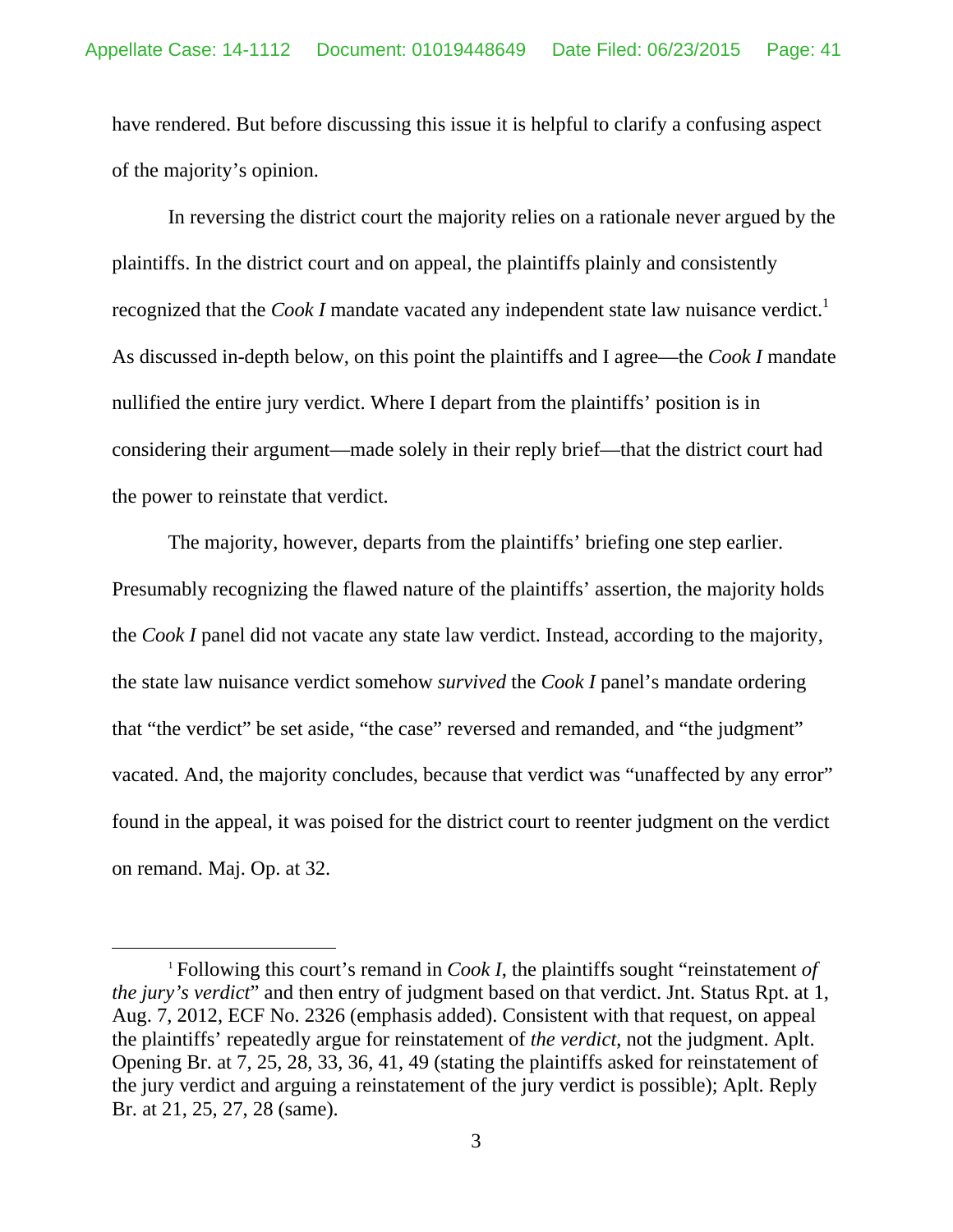While at first glance, this may seem a matter of semantics, the majority's new approach is both significant and essential to its ultimate disposition. When this disposition is coupled with the majority's direction to "proceed to judgment on the existing nuisance verdict promptly"—it requires the district court on remand to enter judgment for the plaintiffs on their state law nuisance claim. Maj. Op. at 37-38.

For the reasons developed below, the district court properly rejected the plaintiffs' flawed argument. My point here is simply to note that by ignoring their argument and manufacturing a new one, the majority implicitly rejects the plaintiffs' only argument on appeal. Regardless, I have addressed below my reasons for rejecting both the plaintiffs' argument and the majority's entirely distinct rationale.

# *The district court lacked any authority to reinstate a jury verdict vacated by the Cook I panel.*

Setting aside for the moment the majority's rationale, I find fundamentally flawed the plaintiffs' argument that the district court could reinstate a vacated verdict.<sup>2</sup> Simply stated, if the *Cook I* mandate vacated the verdict (and as discussed in the next section, I agree that it did), then the district court on remand lacked any authority to enter judgment on a verdict absent a new trial and new verdict.

The plaintiffs assert that unless the panel's mandate specifically prohibited reinstatement of the jury's verdict, the district court possessed authority to reinstate it. In

<sup>&</sup>lt;sup>2</sup> As previously noted, the plaintiffs' opening brief contains essentially no argument regarding the district court's mandate ruling, resulting in their failure to challenge that alternative ruling. In their reply brief, plaintiffs argue the vacated verdict could be reinstated. Generally, arguments not made until a reply brief are waived. *See United States v. Wayne*, 591 F.3d 1326, 1336 n.9 (10th Cir. 2010). Nevertheless, I consider the plaintiffs' tardy argument in the interest of fully vetting the issues presented.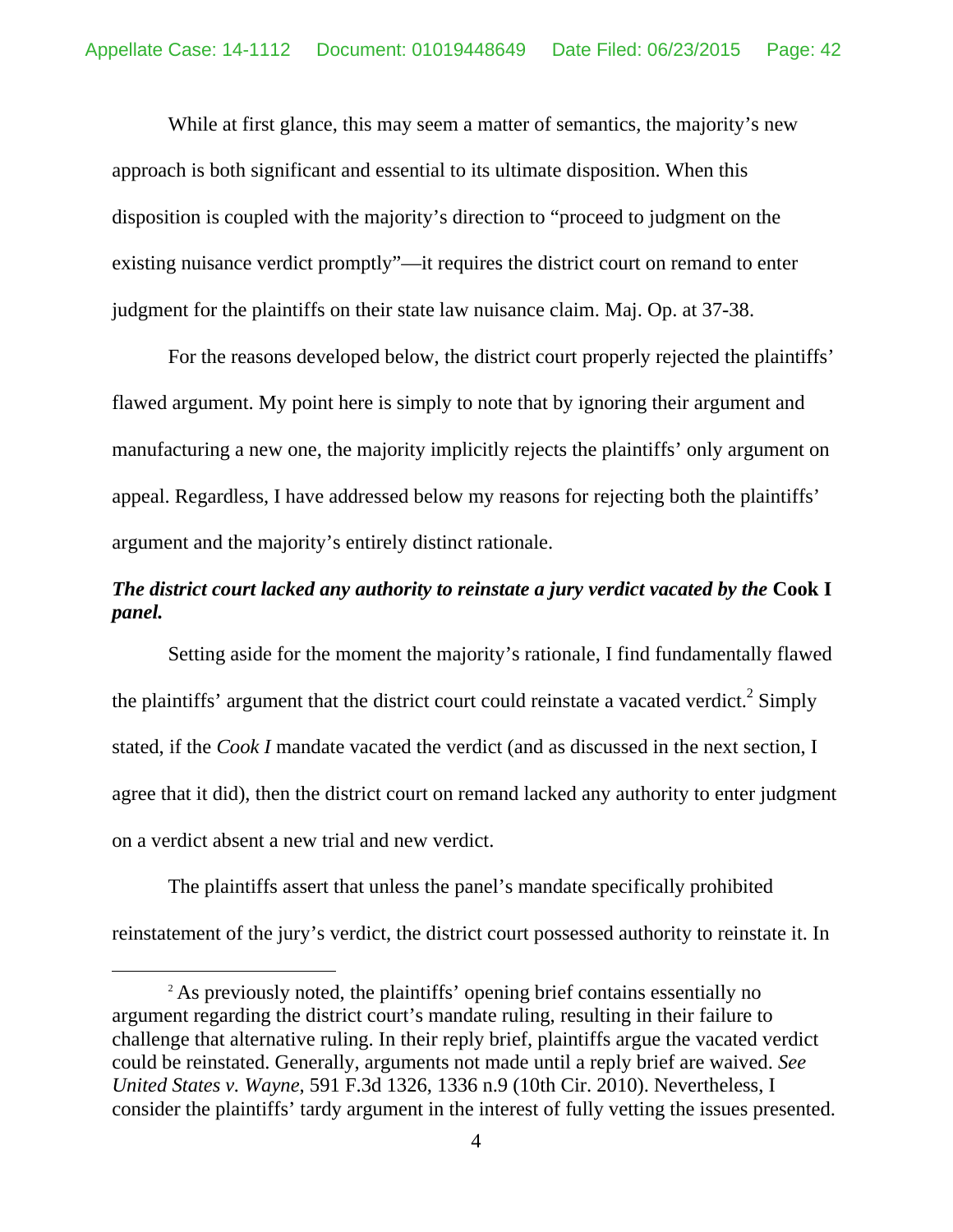support, they rely primarily on authorities that concern resentencing after a remand. *See*  Aplt. Reply Br. at 26. But the plaintiffs overlook a critical distinction between a vacated sentence and a vacated jury verdict—namely, the fact-finder on remand. When an appellate court remands a case for resentencing after vacating a sentence, it's as if the sentencing never occurred and the judge, as the arbiter of the resentencing, begins again. *See United States v. Keifer*, 198 F.3d 798, 801 (10th Cir. 1999). In contrast, when an appellate court remands a case after vacating a jury verdict, it's as if the case had never been tried and the jury, as the arbiter of culpability, decides the outcome. *Cf. Wheeler v. John Deere Co.*, 935 F.2d 1090, 1096 (10th Cir. 1991) (noting that a prior panel's reversal of the verdict meant "the first verdict became null and void in its entirety"). Tellingly, the plaintiffs cite no authority indicating that after an appellate court nullifies a jury verdict, a district court can reenter a verdict without the benefit of a jury's factfinding.

Accordingly, addressing only the challenge arguably raised by the plaintiffs, I would hold that the district court properly concluded it lacked any power to reinstate a verdict vacated by this court. *See Estate of Whitlock v. C.I.R.*, 547 F.2d 506, 509-10 (10th Cir. 1976) (noting a district court is powerless to do anything "contrary to the letter or spirit of the mandate as construed in light of the opinion deciding the case").

### *Neither the record nor the law supports the majority's novel approach.*

Finally, even if the plaintiffs had challenged the district court's mandate ruling and had raised the theory now espoused by the majority, I would nevertheless disagree with the majority's decision. My core dispute with the majority is simple. The majority

5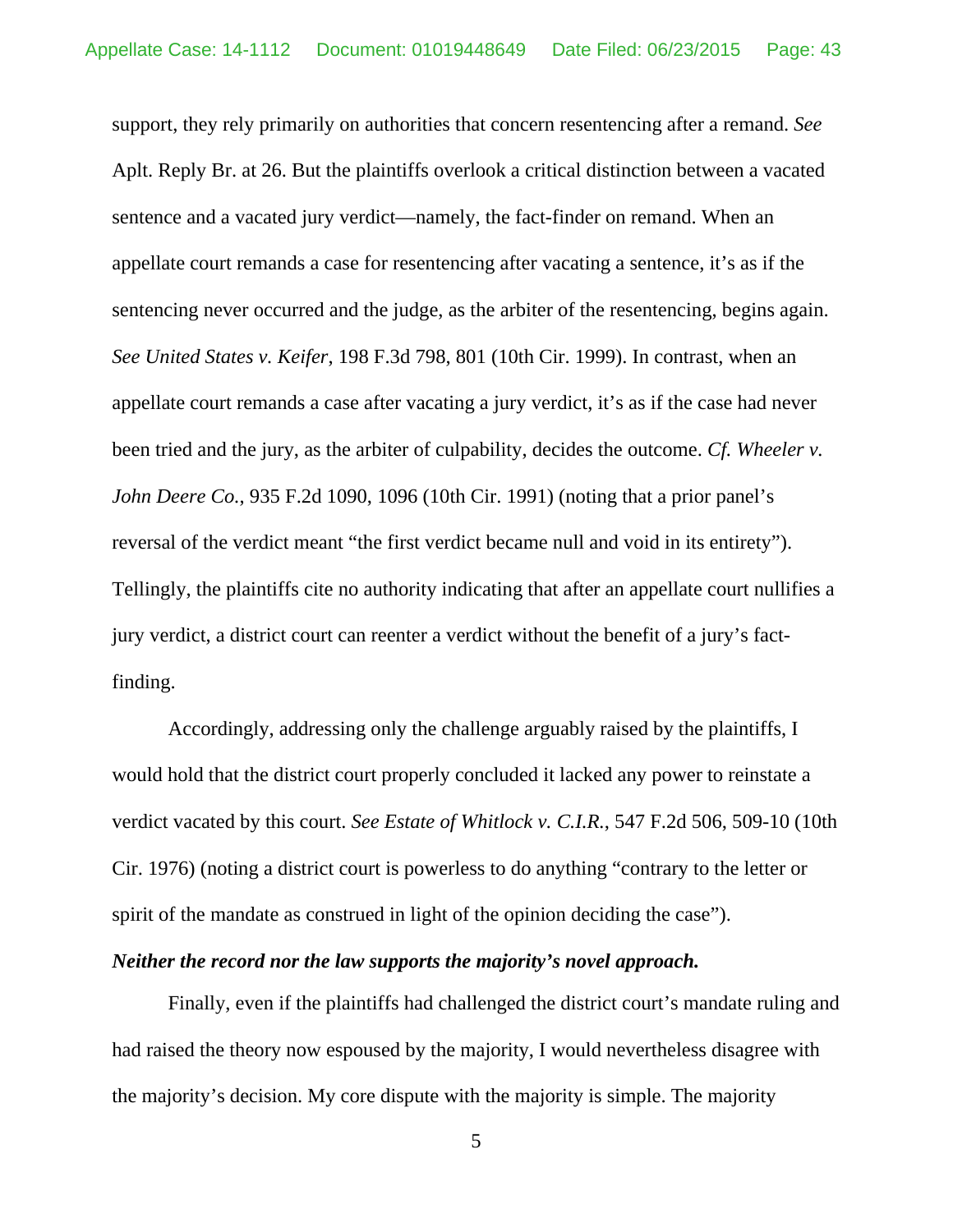concludes that when a panel of this court is unaware that claims are before it and does not affirmatively find error, the panel essentially affirms such verdicts by default and leaves them in limbo, awaiting only the district court's blessing through a reentry of some portion of the judgment. I conclude that when a panel of this court is unaware claims are before it and makes clear in its opinion that the entire case is remanded for a new trial, the panel has in fact done what it intended to do—remand the entire case.

### **The majority's approach relies upon several faulty presumptions.**

Although not readily apparent, much of the majority's analysis relies upon the assumption that the verdict rendered by the jury in this case was severable. And the majority further assumes that when the *Cook I* panel directed the district court to "vacate *the judgment*," the panel vacated only part of the verdict—i.e., the verdict as it related to the PAA nuisance and trespass claims. The majority opinion further presumes that the panel somehow left intact (or "error-free," as the majority characterizes it) any independent state law nuisance verdict. Maj. Op. at 30-33. Thus, while the majority apparently recognizes that a district court has no authority to reinstate a jury's *verdict* once that verdict has been vacated, it declares that wasn't necessary here because a portion of the verdict was "unaffected by any error" and the district court merely needed to reinstate that portion of *the judgment.* Maj. Op. at 32.

As I've noted, the majority's interpretation of *Cook I* conflicts even with what the parties understood the mandate directed. But more critically, nothing in *Cook I* indicates the panel found "the verdict" severable or that it intended to affirm or preserve as errorfree *any* portion of the jury's verdict. Instead, the language and structure of the opinion,

<sup>6</sup>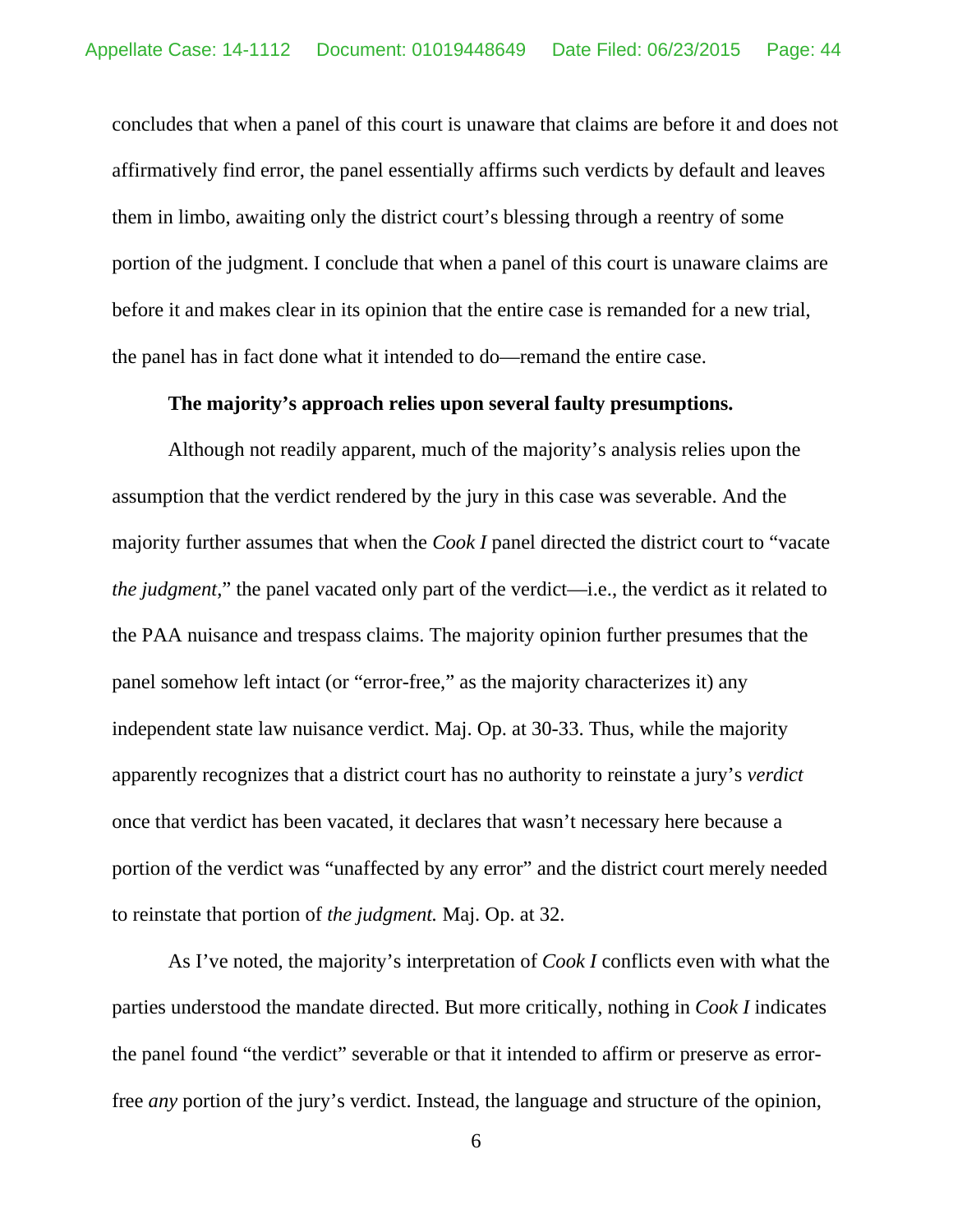which must inform what the mandate directed, leads to the opposite conclusion.<sup>3</sup> *Cherokee Nation v. Oklahoma*, 461 F.2d 674, 677-78 (10th Cir. 1972) (stating a lower court should look to the opinion itself to "ascertain the intent of the mandate").

#### **The defendants appealed** *all* **of the plaintiffs' claims.**

Before discussing the language in *Cook I* the majority relies upon in concluding a portion of the verdict remained error-free, I first consider something *not* found in the majority opinion that is essential to understanding the scope of the mandate— i.e., a discussion of the issues and claims the parties placed before the *Cook I* panel. That discussion, of course, begins with consideration of the decision appealed from.

Here, the parties do not dispute that the verdict rendered by the jury on February 14, 2006, included both the PAA claims and state law claims. Nor do they dispute that the district court granted summary judgment on the entire verdict in its June 2, 2008, "Final Judgment." *See* Final Judgment at 3, *Cook I*, 618 F.3d 1127 (10th Cir. 2010) ("The claims for relief as to which final judgment is hereby entered include *all claims* by Plaintiffs in this action arising from prospective invasions of their interests in land pursuant to the Price-Anderson Act, 42 U.S.C. § 2210 [and] *Colorado* 

 $\frac{1}{3}$ <sup>3</sup> While I endeavor to demonstrate in these few pages why the panel's direction to reverse and remand "the case" and "vacate the judgment" was a clear mandate to vacate the entire verdict, the panel's opinion speaks for itself and a careful reading of the opinion best demonstrates this conclusion. In particular, I would direct the reader to the *Cook I* panel's ultimate holding on page 1142 directing the "verdict [] be set aside and the case remanded for further proceedings not inconsistent with this opinion" and to footnote 15 immediately following the first sentence of the next section, recognizing that all that follows is dicta, provided for guidance on remand. 618 F.3d at 1142 & n.15.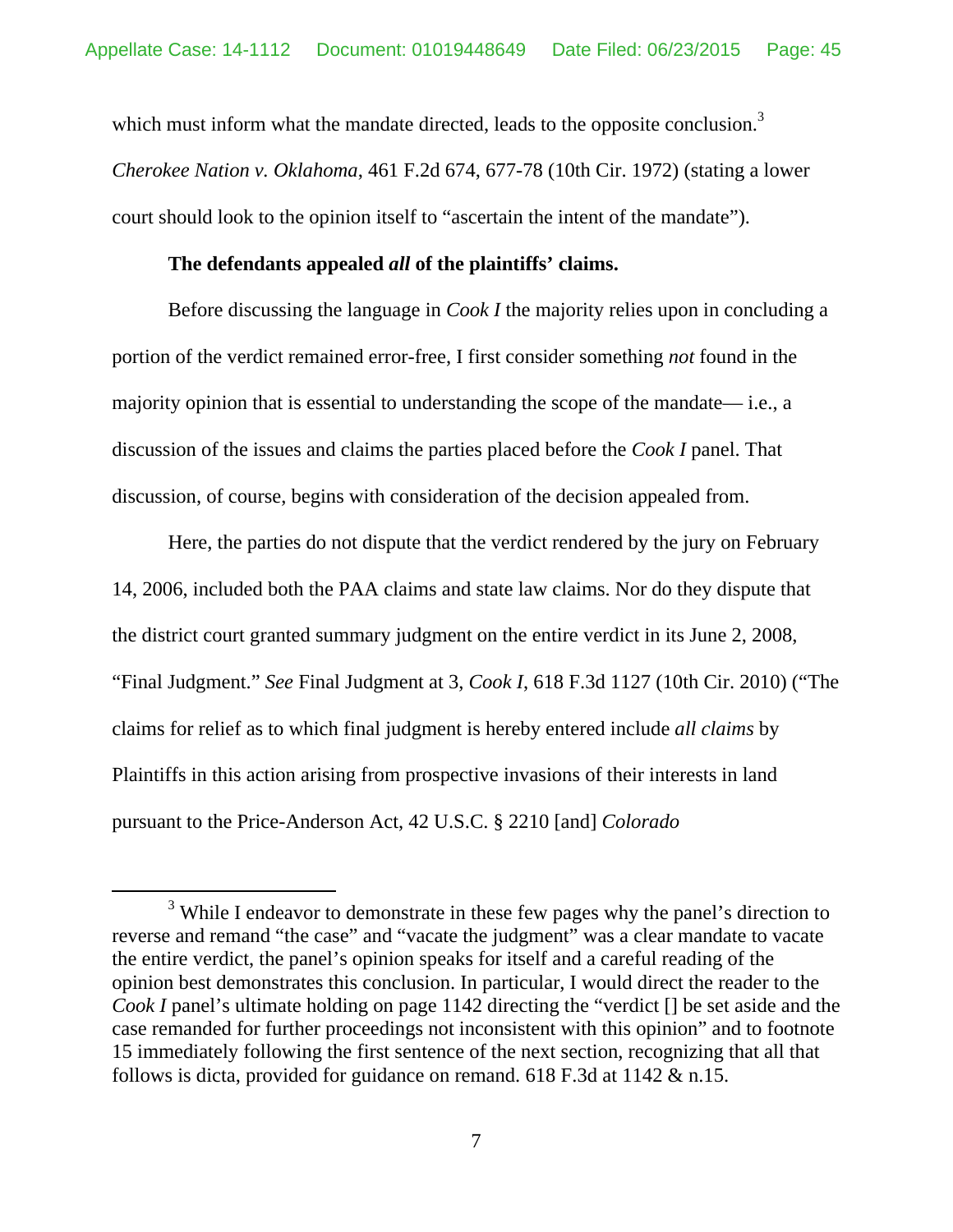*law* . . . . "(emphasis added)). Similarly, the parties do not dispute that the defendants appealed from the Final Judgment of June 2, 2008, and that in doing so they expansively identified that "Judgment" to include any and all claims on which final judgment was entered. Moreover, the defendants challenged the entire verdict on both state and federal grounds. Thus, the defendants clearly placed the entire verdict before the *Cook I* panel, not just some part of the verdict.

## **The** *Cook I* **panel addressed in dicta some of the issues related to the state law claims, but did so explicitly and solely for purposes of guidance on remand.**

With that understanding, it becomes clear that if, as the majority suggests, the *Cook I* panel vacated only a portion of the verdict and somehow left intact severable and independent verdicts on state law claims, the panel would have been required to reach a holding on any appellate arguments impacting those verdicts. Instead, the panel did *just the opposite.* On page 1142, the panel concludes the binding portion of its opinion with the following paragraph:

Because the jury was not properly instructed on an essential element of Plaintiffs' PAA claims, *the verdict* must be set aside and the case remanded for further proceedings not inconsistent with this opinion. 618 F.3d at 1142 (emphasis added).

After reaching this decision, the panel proceeded to consider several additional issues, including a discussion of substantive state law issues the majority relies on here. Importantly, the *Cook I* panel neither suggested nor implied that it considered these additional issues because they pertained to some portion of the challenged verdict that it had not disposed of by setting aside "the verdict." Instead, it explicitly indicated

8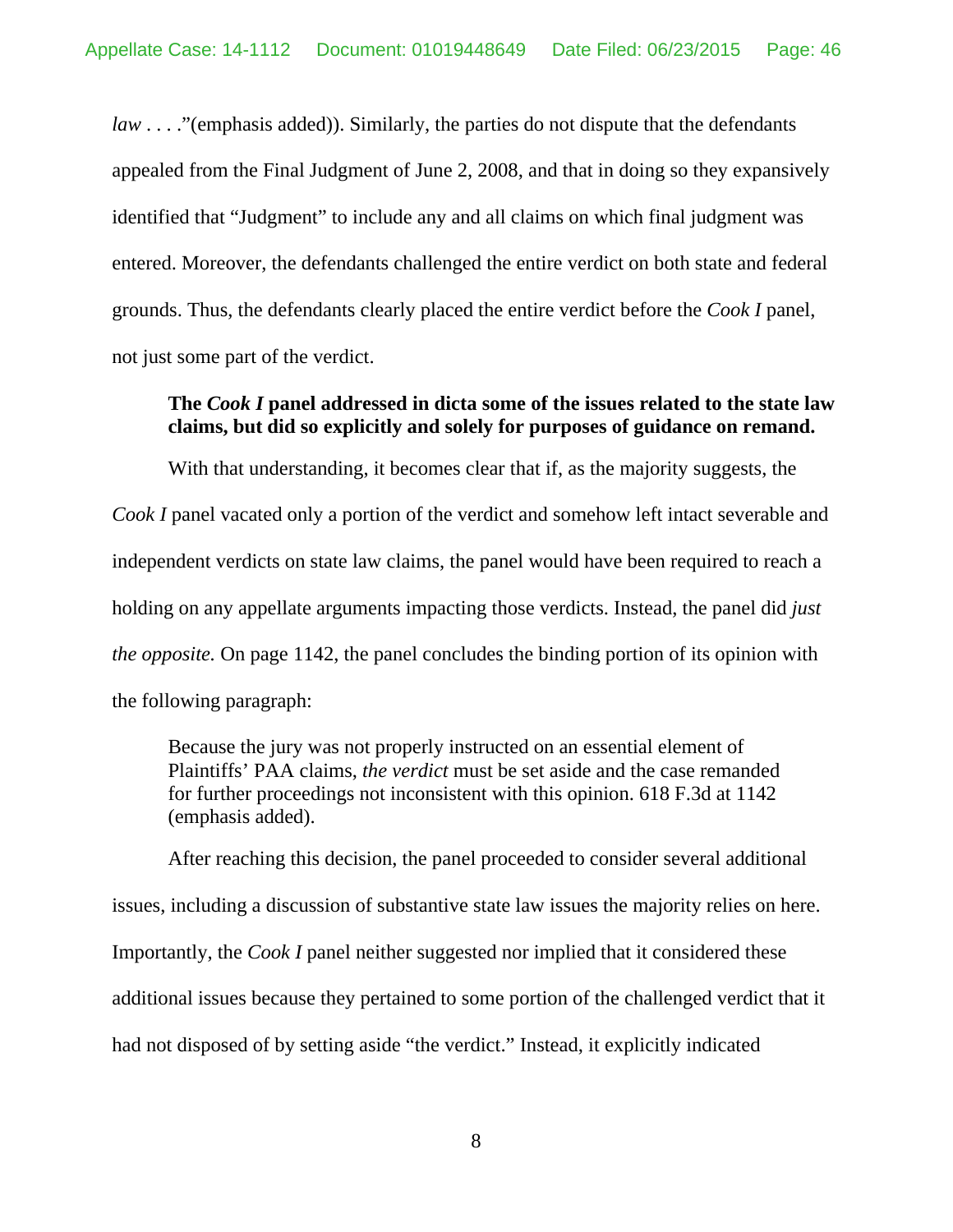otherwise, noting in a footnote following the first sentence of dicta that it provided the remaining discussion for guidance on remand:

While this court's ruling that Plaintiffs must establish the existence of a nuclear incident as a threshold element of their claims independently warrants remand, it is proper to nonetheless decide questions of law raised in this appeal *that are certain to arise again in the event of a re-trial* [sic] in order to guide the district court. *Id.* at 1142 n.15 (emphasis added).

Thus, all of the remaining issues the panel chose to address were addressed solely because they involved questions of law certain to arise on retrial.

The majority makes much of the *Cook I* panel's conclusion "expressly" finding the nuisance jury instructions proper. Maj. Op. at 27. But like everything else that came after page 24 of *Cook I*, that discussion was dicta. As such, it was unnecessary to the only holding in the case—that the jury was not properly instructed on the PAA claim. *See Thompson v. Weyerhaesuer Co.*, 582 F.3d 1125, 1130 (10th Cir. 2009) (explaining "dicta" as a statement "not necessarily involved nor essential to the determination of the case at hand" (citations and internal quotation marks omitted)).

In finding that any verdict on the state law nuisance claim was error-free, the majority downplays the *Cook I* panel's conclusion that the district court erred in *Cook v. Rockwell International Corp.*, 273 F. Supp. 2d 1175, 1145 (D. Colo. 2003) (*Cook IX*) by holding that nuclear material is a nuisance if it "disturbs the plaintiff's comfort and convenience, including his peace of mind." *Cook I*, 618 F.3d at 1145. The majority characterizes this finding as inconsequential, reasoning the *Cook I* panel included it only because "the plaintiffs might ask the district court to apply the more forgiving *Cook IX*" standard on remand. Maj. Op. at 28. In short, because this discussion doesn't support its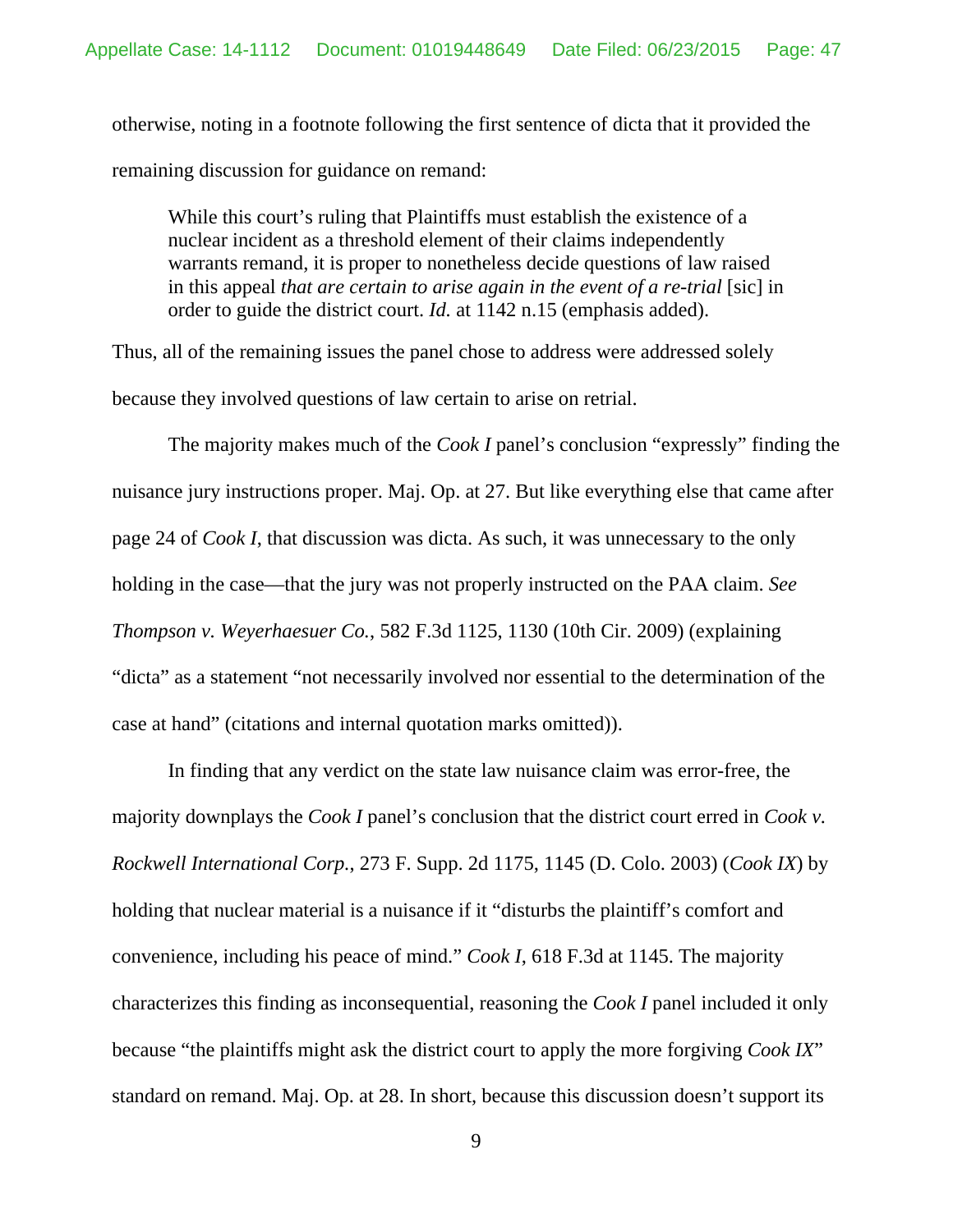conclusion regarding an "error-free" state law nuisance verdict, the majority recognizes it as dicta.

In sum, while the *Cook I* panel's dicta didn't disapprove of the nuisance

instructions, it also plainly didn't find the trial to have been error-free as to that claim.

## **The panel left unresolved several issues relating to the state law claims because they would arise on remand.**

The majority's opinion auspiciously overlooks another critical conclusion in *Cook I* confirming the scope of *Cook I*'s mandate—the panel's explicit decision to decline to address significant evidentiary issues raised by the defendants that pertained to the state law verdicts the majority now says remained error-free. I am referring here to the *Cook I* panel's statement after completing its review of legal issues for guidance purposes:

The court declines to reach Defendants' evidentiary challenges to Plaintiffs' trial references to the government's indemnity obligations or the Department of Energy's failure to fully comply with discovery. *Because the case must be remanded on other grounds, the court need not address whether the district court abused its discretion with respect to evidentiary issues that may not arise during a new trial.* Likewise, the court will not address Defendants' challenge to the district court's post-trial award of prejudgment interest. This issue may not arise on remand, and if it does, any error can easily be rectified in a future appeal without necessitating a new trial. *Cook I*, 618 F.3d at 1152 (emphasis added).

Unquestionably, the panel here was referring to the defendants' appeal argument that two erroneous evidentiary rulings tainted *the entire verdict*—not just the PAA portion of the verdict. Specifically, the defendants alleged the district court abused its discretion in permitting the plaintiffs to point out to the jury "early and often" that the federal government had an obligation to indemnify Rockwell and Dow. Defendants Br. at 102, *Cook I*, 618 F.3d 1127 (10th Cir. 2010) (No. 08-1224). The defendants further asserted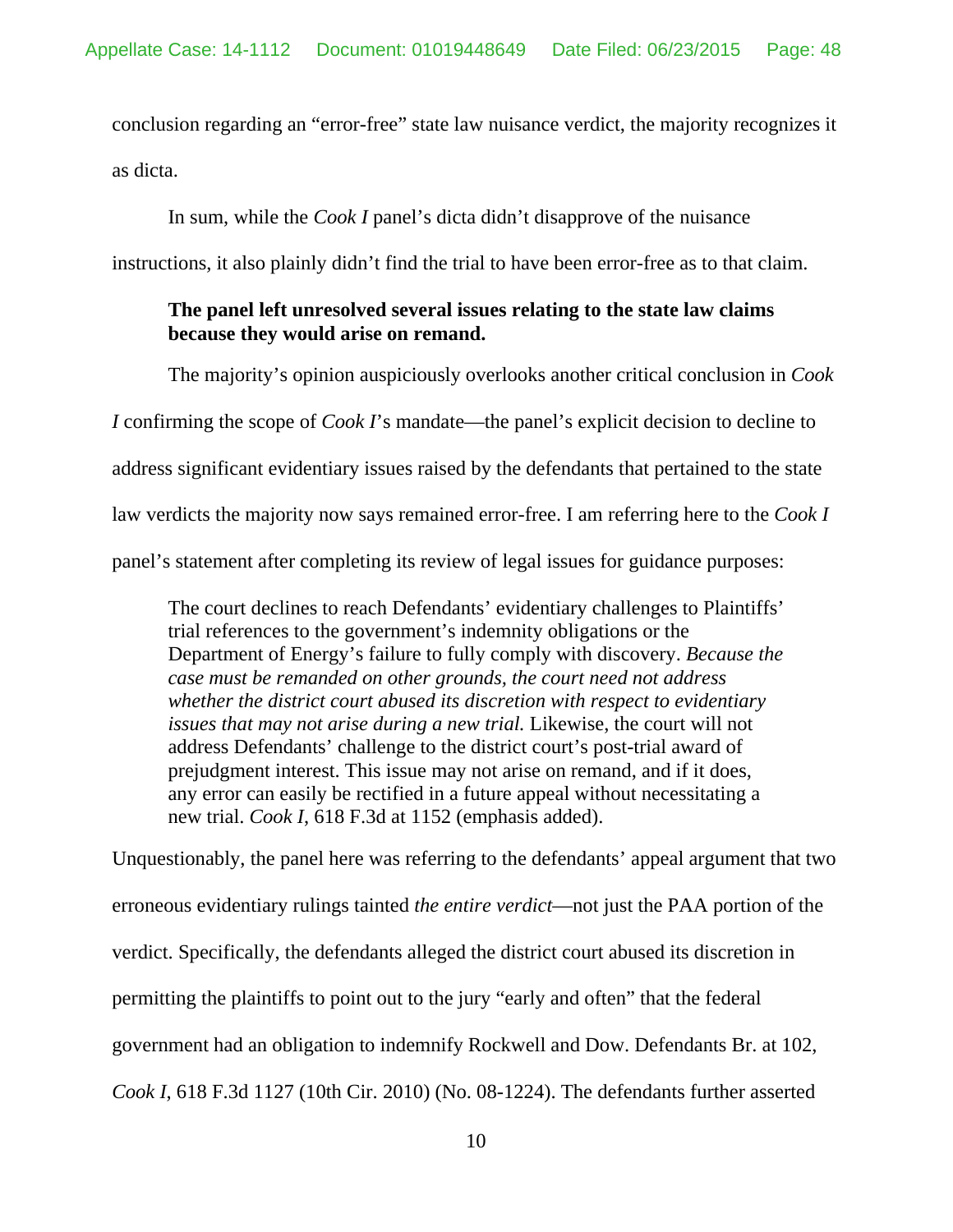that the district court erred in repeatedly allowing the plaintiffs to suggest that the federal government concealed from them and the public evidence indicating the existence of a problem at Rocky Flats, inculpating the defendants by proxy. *Id.* at 106-113.

The *Cook I* panel's explicit decision to pass on these significant evidentiary challenges makes sense *only* if the panel reversed the entire jury verdict. Stated another way, even if the majority is technically accurate that any state law nuisance verdict was untainted by any error found in *Cook I*, that was *not* because the panel affirmed or preserved some portion of the verdict as error free. Instead, the panel *intentionally* declined to examine all the assertions of error because it had already vacated the entire verdict and it explicitly elected not to address evidentiary arguments that might not arise in a new trial.

## **The plaintiffs' opportunity to correct the opinion or alter the mandate has long since passed.**

Finally, the majority suggests that a district court on remand can enter judgment for the same party on different grounds and that "happens all the time." Maj. Op. at 31. But in my view, the cases the majority cites have no relevance here. None of those cases permit a district court, when a jury's verdict has been vacated and the entire case remanded for a new trial, to "reinstate" any portion of the verdict. Nor do any of those cases stand for the proposition that when an appellate court vacates a verdict but considers for guidance purposes issues that may arise on retrial, a district court may consider portions of the verdict to which these issues pertain to be error-free.

11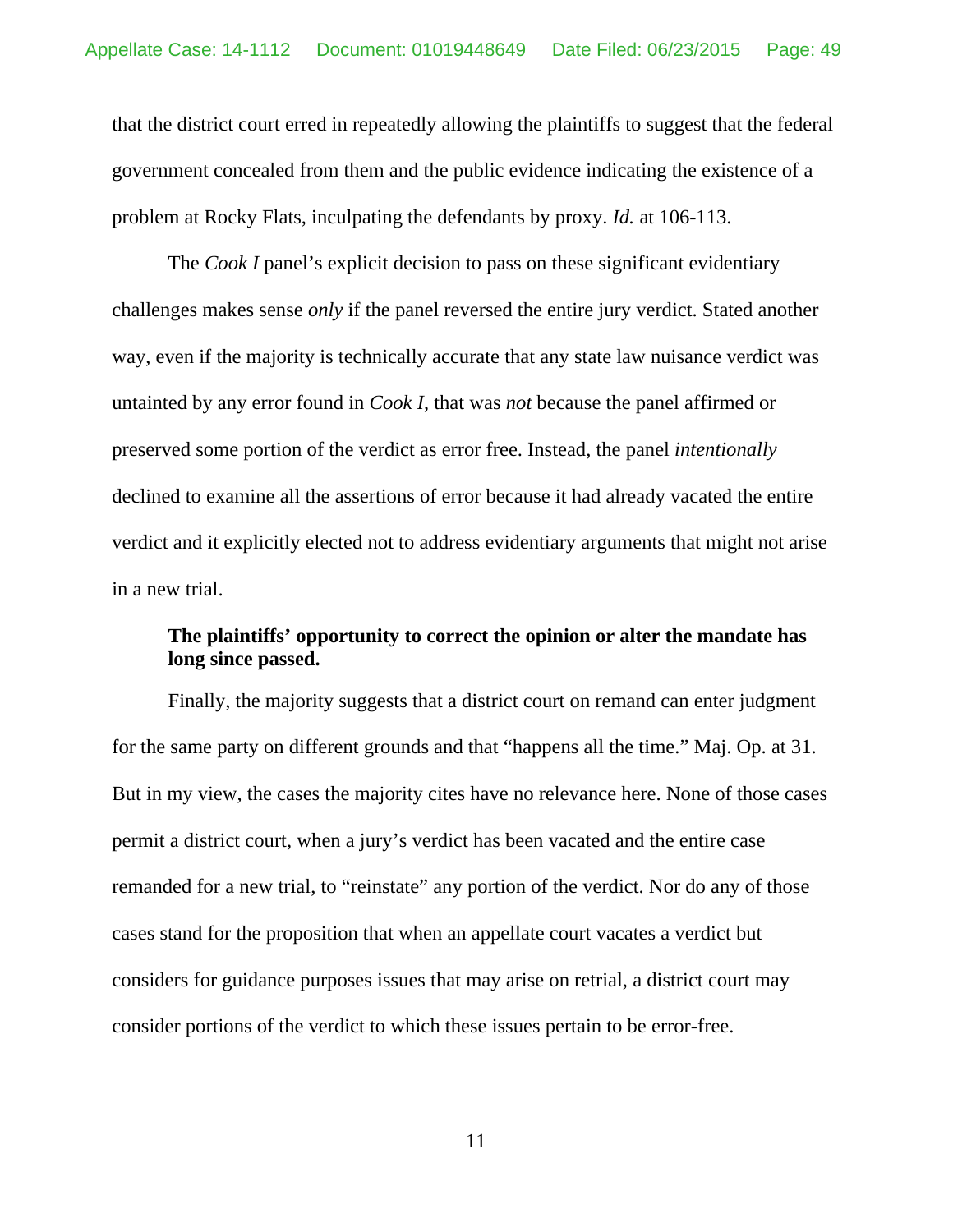Accepting my premise that the *Cook I* panel vacated the entire verdict, the plaintiffs' remedy becomes clear. And this remedy truly is one that parties rely upon all the time, although it is not a remedy the district court could provide. Rather, if the jury rendered severable and independent verdicts on the plaintiffs' state law claims and the *Cook I* panel inadvertently or otherwise set aside those verdicts, the plaintiffs had a *very*  simple means of correcting that misunderstanding and preserving such substantial claims. Namely, the plaintiffs could have filed a motion for rehearing or clarification of the mandate before the mandate became final. *See* Fed. R. App. P. 40(a)(2) ("The petition [for rehearing] must state with particularity each point of law or fact that the petitioner believes the court has overlooked . . . ."); 10th Cir. R. 40.1; *see also Abel v. West*, 932 F.2d 898, 898-99 (10th Cir. 1991) (modifying dispositional language of a prior opinion on "petition for writ of mandamus or an alternative for clarification of mandate"). Or, after the mandate became final, they could have filed a motion to amend the mandate. 10th Cir. R. 41.2 (providing for motion to recall mandate).

But the plaintiffs never sought to correct the panel's decision setting aside the verdict. Nor did they challenge the panel's decision to provide only guidance on remand for some issues and to avoid others despite the relevance of these issues to their state law claims. Instead, the plaintiffs waited until all of their numerous post-appeal efforts to reverse *Cook I* had been exhausted and they had returned to the district court to seek "reinstatement" of a portion of the jury's verdict—a remedy the district court was powerless to provide. *See Briggs v. Penn. R.R. Co.*, 334 U.S. 304, 306 (1948) (discussing

12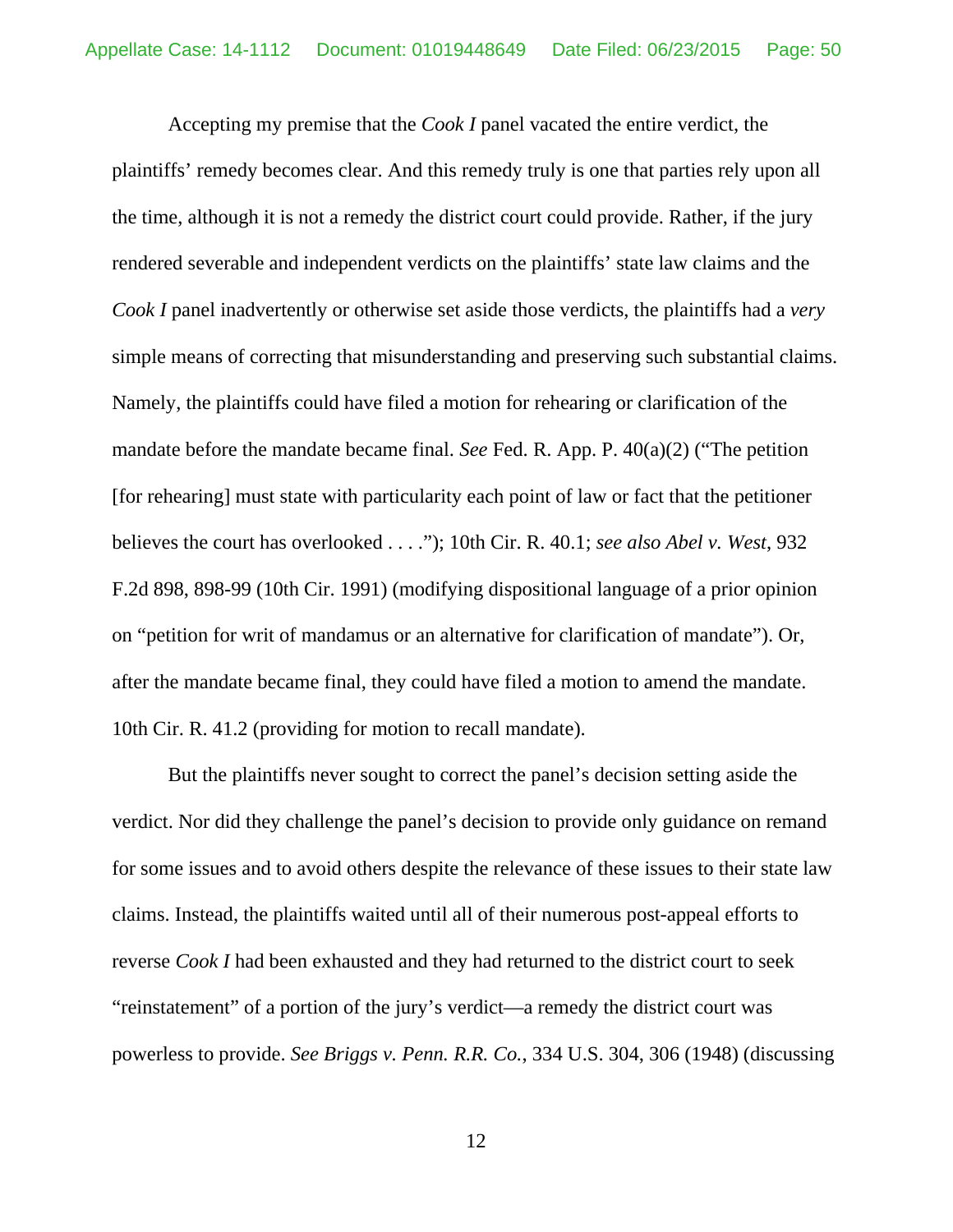that absent the aggrieved party successfully "mov[ing] to amend the mandate," a lower court is powerless to go beyond the mandate's terms).

## *On remand the PAA would not preclude plaintiffs from retrying their state law nuisance claim.*

Because I conclude the *Cook I* mandate remanding the entire case precluded the district court from granting the plaintiffs' request to reinstate the state law verdict, I would also address whether the defendants' PAA preemption argument precluded the nuisance claim from being retried.

In this regard, I disagree with the majority's initial conclusion that the preemption issue is controlled by the law of the case. The law of the case doctrine does not apply to dicta and the *Cook I* panel's footnote indicating the defendants had not made a field preemption argument is dicta. *See In re Meridian Reserve, Inc.*, 87 F.3d 406, 410 (10th Cir. 1996) (noting dicta is not subject to the law of the case doctrine). Moreover, the law of the case applies only to an "actual decision." Wright and Miller, *Federal Practice and Procedure* § 4478 (2d ed.). Because the *Cook I* panel did not pass on whether the PAA preempts independent state law claims, I would hold the law of the case doctrine does not apply.

Accordingly, I would reach the issue of the preemptive effect of the PAA. And on this issue, I agree with the majority's resolution and I would hold the plaintiffs were not precluded from retrying their nuisance claim and remand the case for further proceedings.